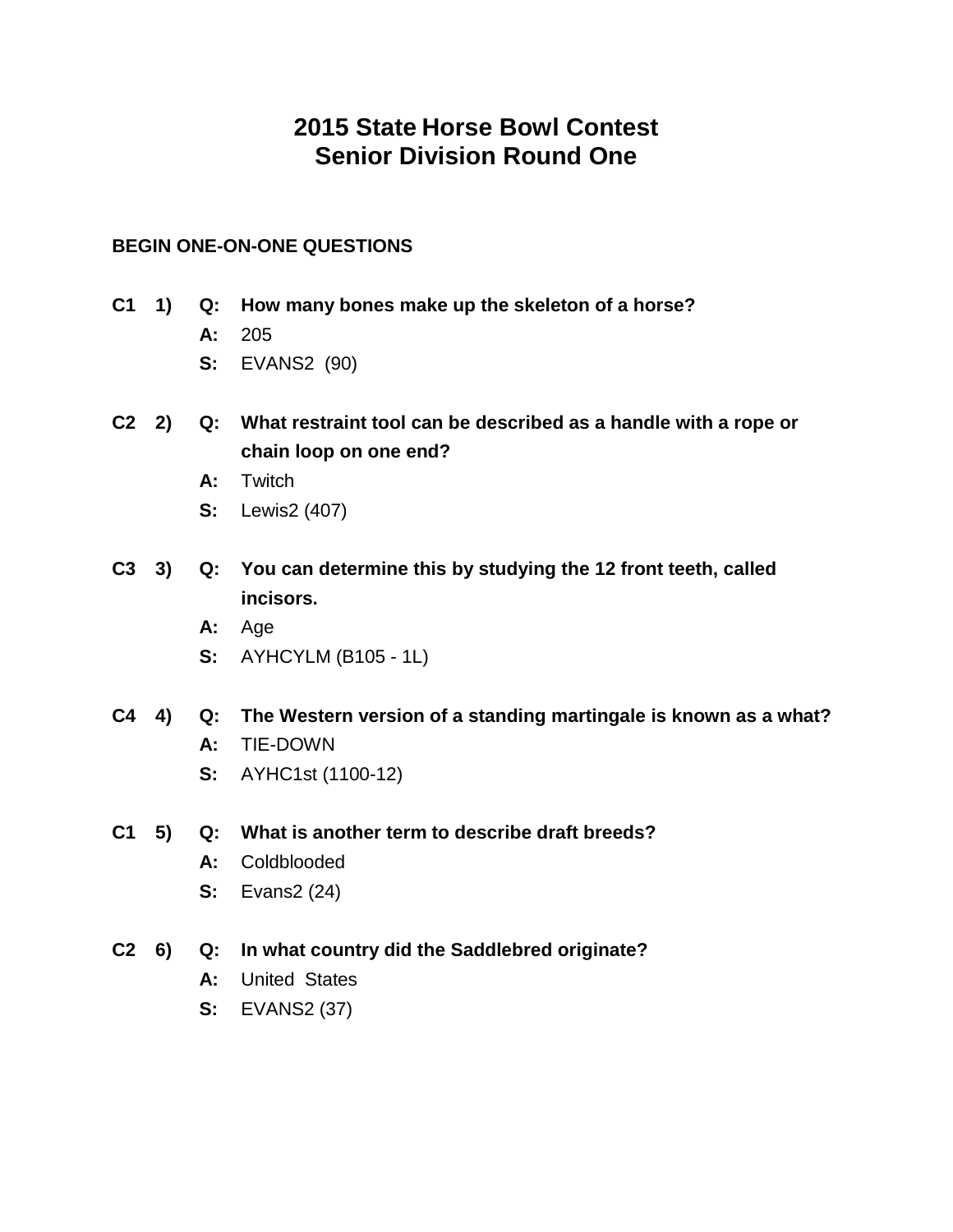## **C3 7) Q: Name the horse show event characterized by sliding stops**

- **A:** Reining
- **S:** AYHC1st (162-1)
- **C4 8) Q: What body system is made up of joints and bones?**
	- **A:** Skeletal system
	- **S:** EVANS2 (89)
- **C1 9) Q: What is a female donkey called?**
	- **A:** Jennet
	- **S:** EVANS2 (75)
- **C2 10) Q: What is the name of the first "true horse" which originated in North America one million years ago?**
	- **A:** EQUUS
	- **S:** EVANS2 (4)
- **C3 11) Q: What is the anatomical name for the bulge on the head of an Arabian horse?**
	- **A:** Jibbah
	- **S:** NEWHOR (157)
- **C4 12) Q: What is the name of the test for EIA or Equine Infectious Anemia? A:** Coggins Test
	- **S:** AYHC1st (1060-5)

# **BEGIN TOSS UP QUESTIONS**

- **13) Q: The Appaloosa breed sometimes has a sparse tail. What is this condition called?**
	- **A:** rat-tailed
	- **S:** EVANS2 (37)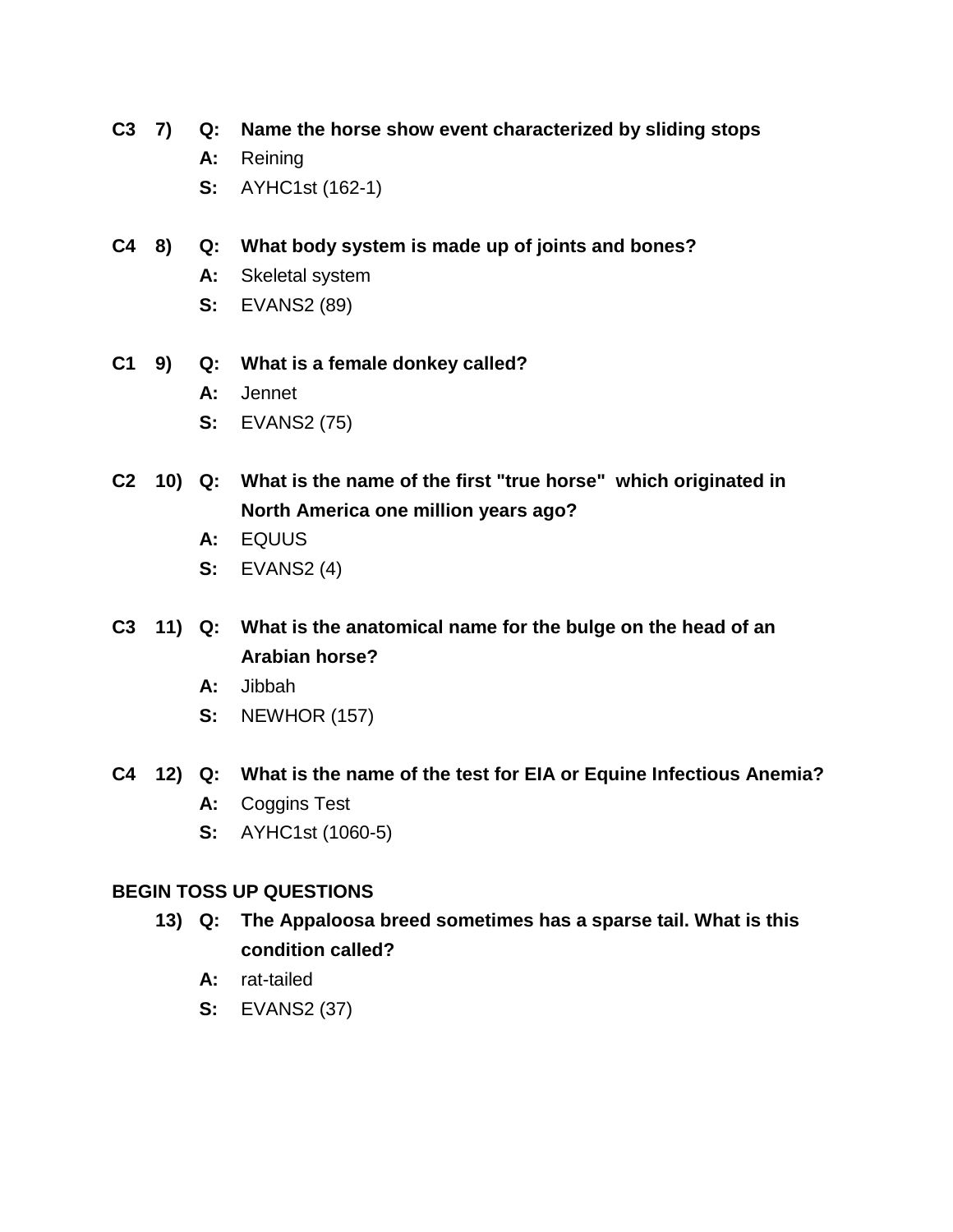- **14) Q: What is the most nutritious part of the hay?**
	- **A:** leaves
	- **S:** AYHC1st (710-5)

- **15) Q: A horse with unknown or mixed ancestry is known by what term?**
	- **A:** Grade
	- **S:** EVANS2 (137)

### **BONUS QUESTION**

- **16) Q: What are four different types of horse trailers?**
	- **A:** 1) Slant load 2) Stock 3) In-line 4) Side-by-side 5) Horse van
	- **S:** AYHC1st (301-3)
- **17) Q: In the Pinto and Paint breeds, what are the two distinct color patterns?**
	- **A:** Overo and tobiano
	- **S:** EVANS2 (46)
- **18) Q: Gooseneck and bumper pull are two types of what?**
	- **A:** Trailer hitches
	- **S:** AYHC1st (1155-1)
- **19) Q: What color is described as a "newly minted gold coin?"**
	- **A:** Palomino
	- **S:** EVANS2 (49)

### **TOSS UP WITH A BONUS ATTACHED**

- **20) Q: A horse that seems to require less feed than other horses kept under similar conditions is known by what phrase or term?**
	- **A:** Easy keeper
	- **S:** Lewis2 (195)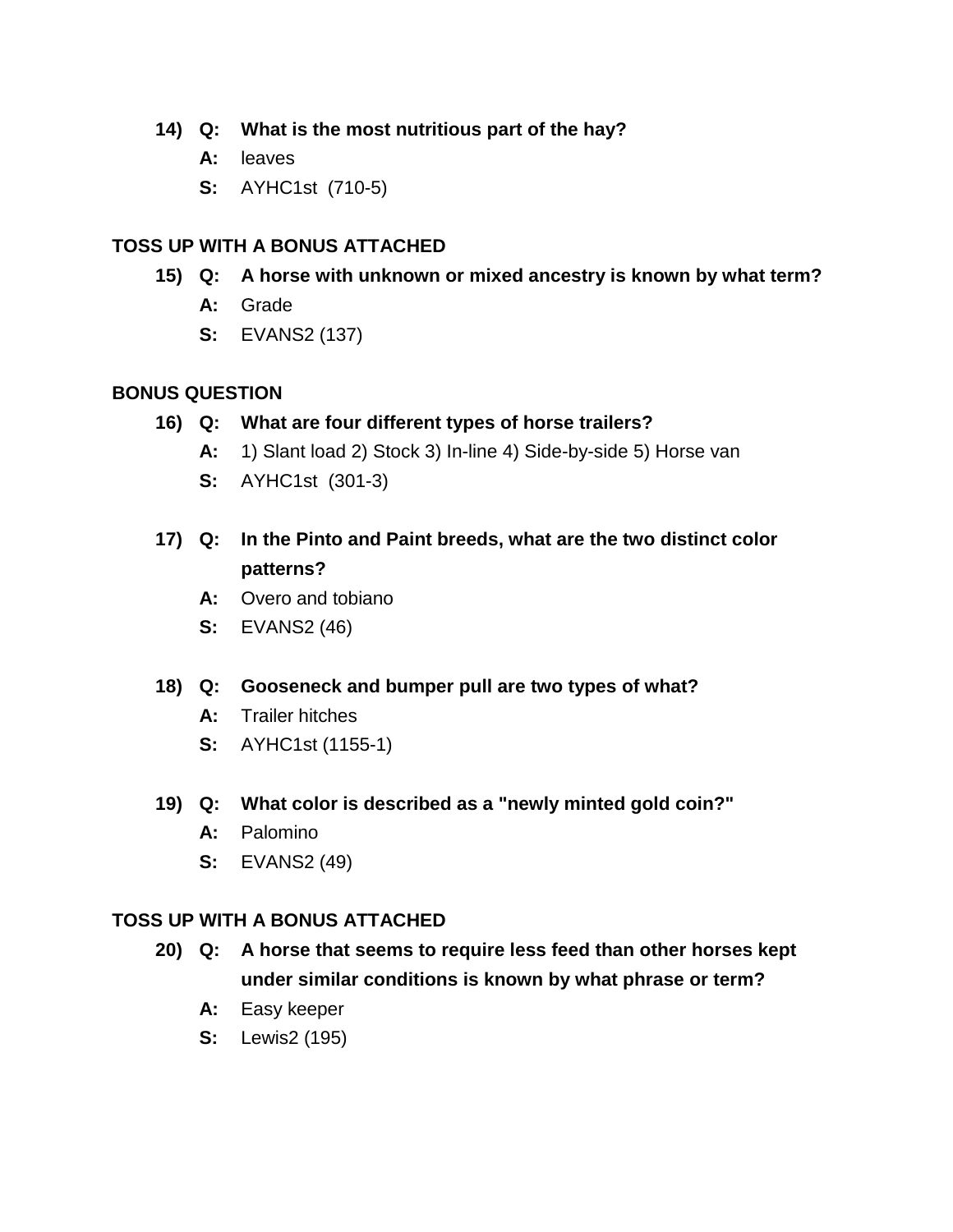# **BONUS QUESTION**

- **21) Q: Name 6 conformation defects seen in the front limbs.**
	- **A:** Bowlegs, Knock Knees, Bench Knees, Base narrow, Base wide, calf knees, buck knees, pigeon toed, splayfooted, camped in, camped out, short & steep pasterns, coon footed
	- **S:** AYHC1st (230-1 thru 230-6)

## **22) Q: What is the term for a mare that is producing milk?**

- **A:** Lactating
- **S:** NEWHOR (163)
- **23) Q: The "bump" in the middle of the mouthpiece on a curb bit is known as the what?**
	- **A:** Port
	- **S:** AYHCYLM (B108-3L)
- **24) Q: A localized collection of pus in the tissues of the body, often accompanied by swelling and inflamation is called a what?**
	- **A:** Abscess
	- **S:** Lewis2 (380)

# **TOSS UP WITH A BONUS ATTACHED**

- **25) Q: A concave or sagging back is known by what term?**
	- **A:** Swayback or Lordosis
	- **S:** EVANS2 (152)

- **26) Q: Name the three foundation sires of the Thoroughbred.**
	- **A:** Byerly Turk, Godolphin Arabian (or Barb), Darley Arabian
	- **S:** Evans2 (21)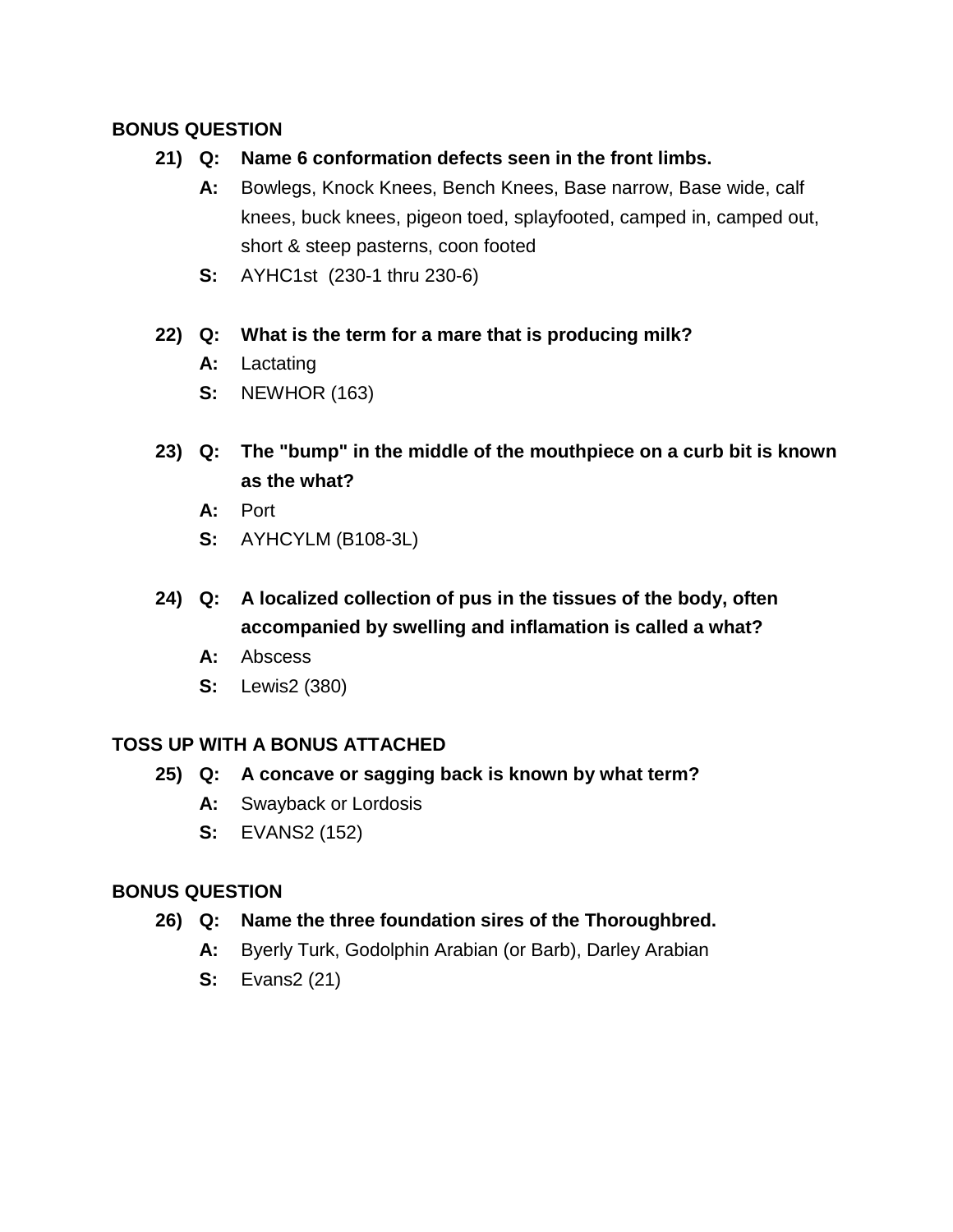- **27) Q: What phrase describes a horse's general attitude toward his handlers and other horses?**
	- **A:** Disposition
	- **S:** NEWHOR (82)
- **28) Q: What breed has the characteristic of vertically striped hooves?**
	- **A:** Appaloosa
	- **S:** AYHC1st (104-1)
- **29) Q: Name the type of fence that is most dangerous to horses.**
	- **A:** barbed wire
	- **S:** EVANS2 (761)
- **30) Q: What is the most common color of a Welsh pony?**
	- **A:** Grey
	- **S:** Evans2 (61)
- **31) Q: What breed is noted for its flat foot walk, running walk and "rocking chair" canter?**
	- **A:** Tennessee Walking Horse
	- **S:** AYHCYLM (B110-1L)

#### **32) Q: What joint is located between the cannon and pastern bones?**

- **A:** Fetlock joint
- **S:** EVANS2 (150)

#### **END OF ROUND ONE**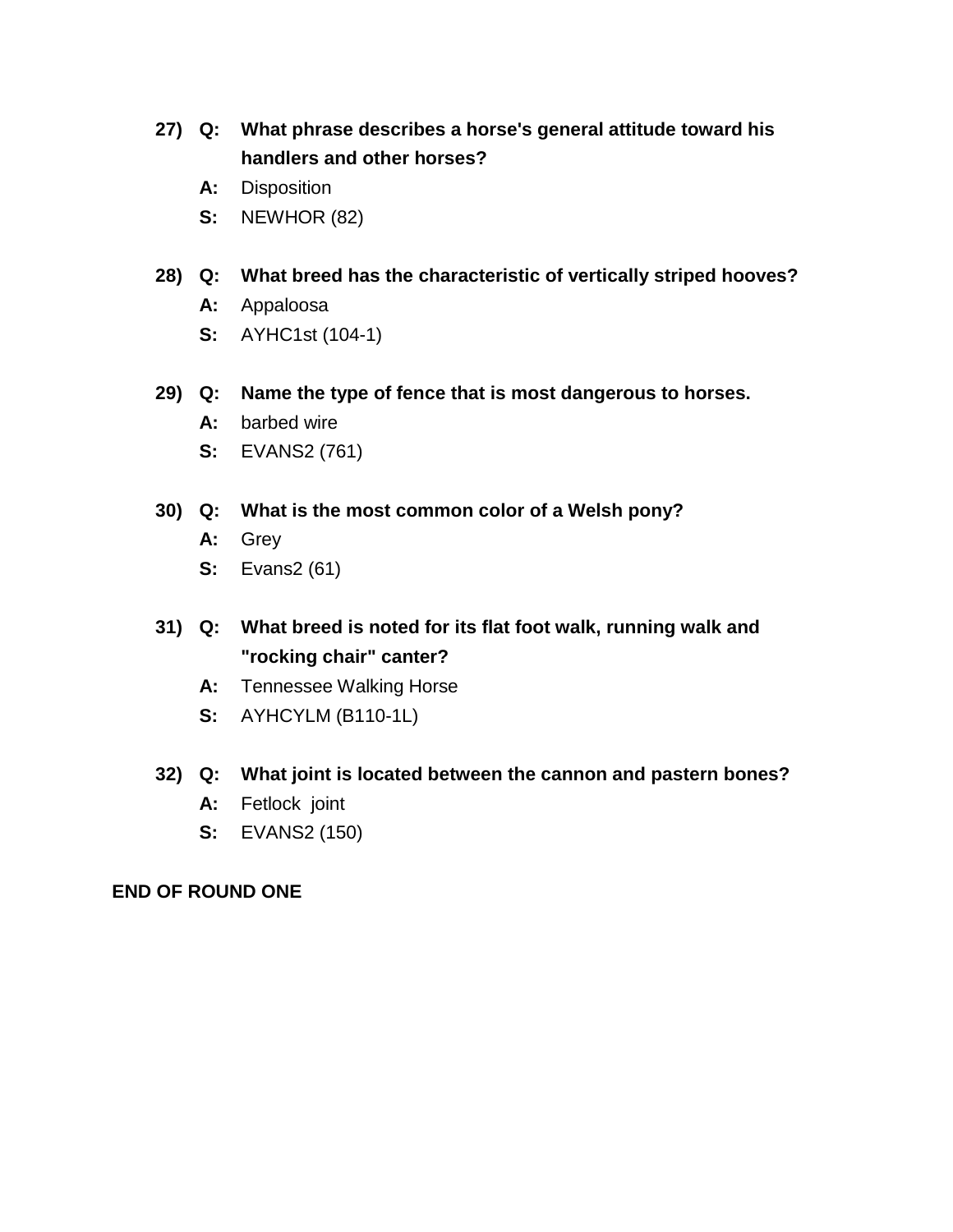# **2015 State Horse Bowl Contest Senior Division Round Two**

## **BEGIN ONE-ON-ONE QUESTIONS**

- **C1 1) Q: Which body system consists of a pair of kidneys, the ureters, the bladder, and the urethra?**
	- **A:** The urinary system
	- **S:** EVANS2 (119)
- **C2 2) Q: A skin pliability test is used to check for what condition?**
	- **A:** Dehydration
	- **S:** AYHC (425-2)
- **C3 3) Q: What genetic term describes what your horse looks like?**
	- **A:** Phenotype
	- **S:** Evens2 (427)
- **C4 4) Q: Where is the hoof wall the thickest?**
	- **A:** toe
	- **S:** EVANS2 (695)
- **C1 5) Q: A back cinch is always found on what specific type of saddle?**
	- **A:** roping saddle
	- **S:** AYHCYLM (B108 2L)
- **C2 6) Q: Sex determination depends on which chromosome?**
	- **A:** the Y chromosome
	- **S:** EVANS2 (462)
- **C3 7) Q: A shoe boil is also known by what other name?**
	- **A:** capped elbow
	- **S:** Lewis2 (382)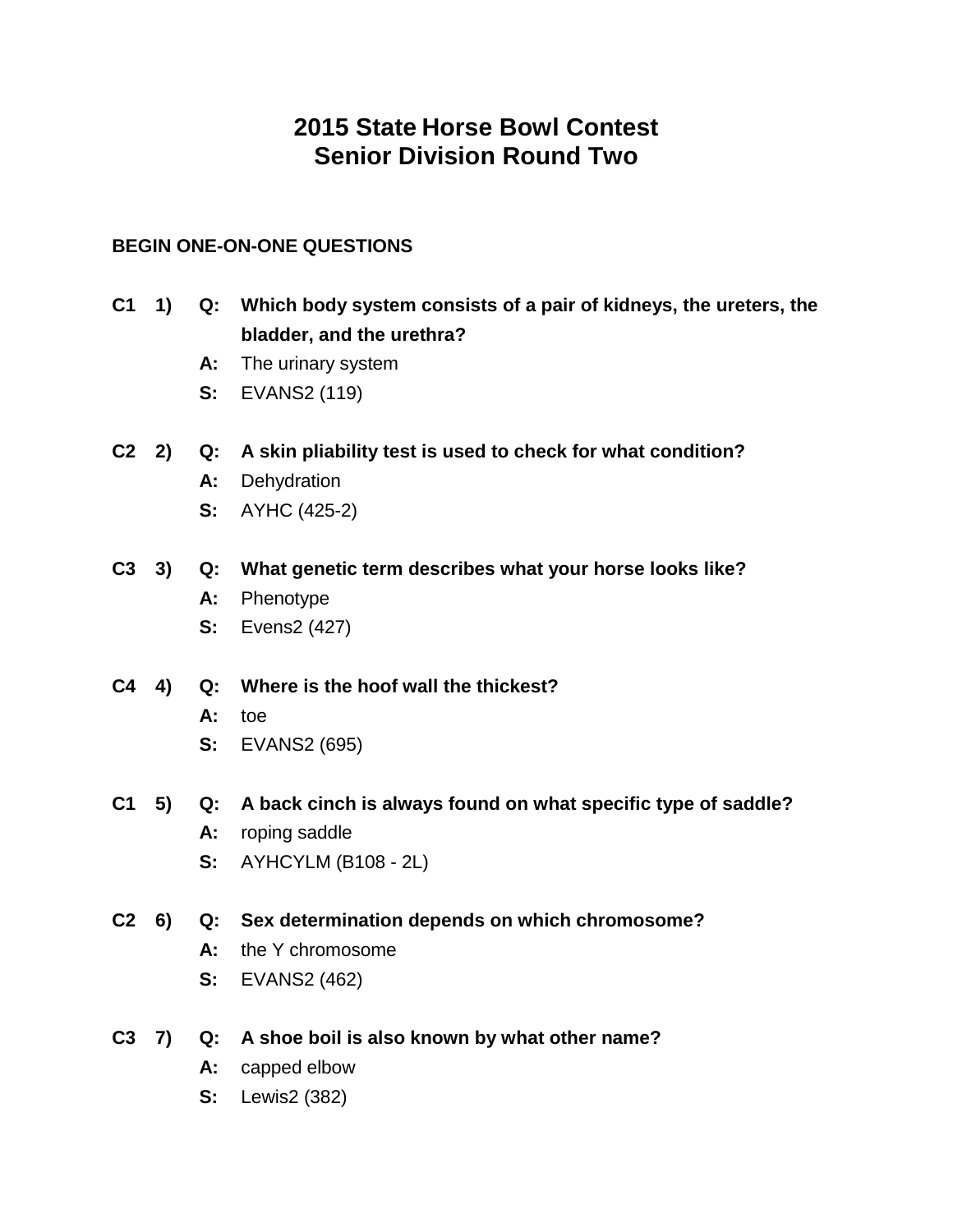# **C4 8) Q: What causes the horse to begin to grow their winter coat?**

- **A:** The shortening of the daylight hours
- **S:** AYHC1st (304-2)
- **C1 9) Q: Name the popular American breed of horse originally bred to race a quarter of a mile.**
	- **A:** Quarter Horse
	- **S:** NEWHOR (225)
- **C2 10) Q: During the winter, why should you warm a bit with your hands before putting it in the horse's mouth?**
	- **A:** An icy bit can temporarily freeze and injure the tongue
	- **S:** AYHC1st (420-3)

# **C3 11) Q: What are the two most common types of martingales?**

- **A:** Running and Standing
- **S:** AYHC1st (1100-10)

# **C4 12) Q: What is the average reining score?**

- **A:** 70
- **S:** AYHC1st (162-1)

# **BEGIN TOSS UP QUESTIONS**

# **13) Q: Name the type of hay, most commonly used in cubed forages.**

- **A:** Alfalfa
- **S:** AYHC (760-4)

### **14) Q: Name two draft horse breeds that have feathering on their legs.**

- **A:** 1. Clydesdale 2. Shire (also accept Friesian)
- **S:** EVANS2 (69 & 73) NEWHOR (115)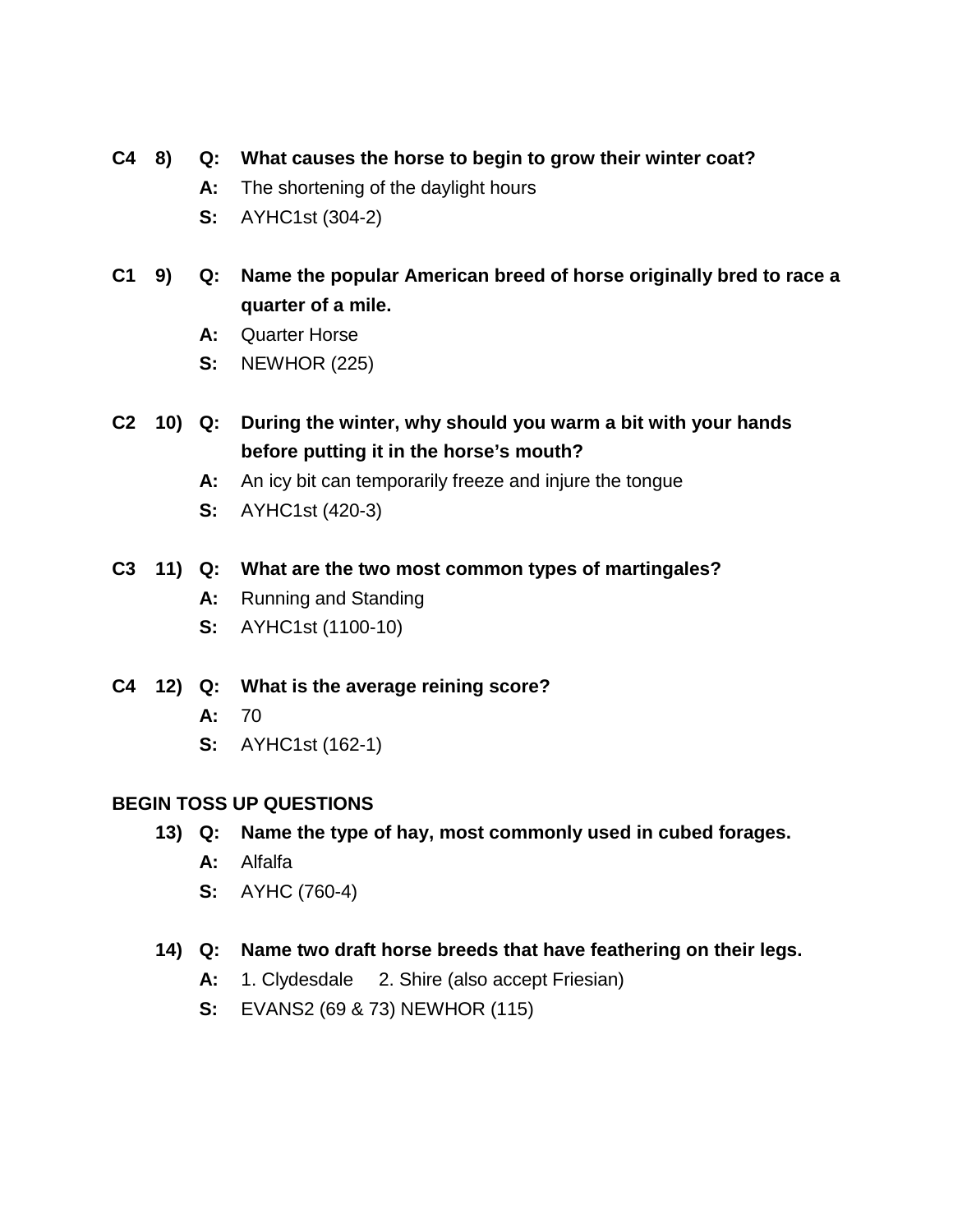- **15) Q: What condition is characterized by the cannon bones being set too far to the outside of the knee?**
	- **A:** Bench knees
	- **S:** AYHC1st (230-3)

# **BONUS QUESTION**

- **16) Q: What are 3 signs that a horse is aging?**
	- **A:** Sway back, deep hollows above ears, graying hair, change in feeding
	- **S:** AYHC1st (450-6)

# **17) Q: What is the largest tissue mass in the horse's body?**

- **A:** Muscle
- **S:** EVANS2 (99)
- **18) Q: What feature do roping reins exhibit to prevent a rider from losing a rein when working the horse?**
	- **A:** They are one continuous strap
	- **S:** AYHC1st (1100-8)
- **19) Q: At what age does the Galvayne's groove first appear?**
	- **A:** 10 years
	- **S:** KAINER (49)

# **TOSS UP WITH A BONUS ATTACHED**

- **20) Q: What is the common name for laminitis?**
	- **A:** founder
	- **S:** AYHC (640-1)

- **21) Q: Name 3 requirements for an Appaloosa to be registered.**
	- **A:** Coat pattern, mottled skin, vertically striped hooves, white sclera encircling the cornea
	- **S:** AYHCYLM (152B-1)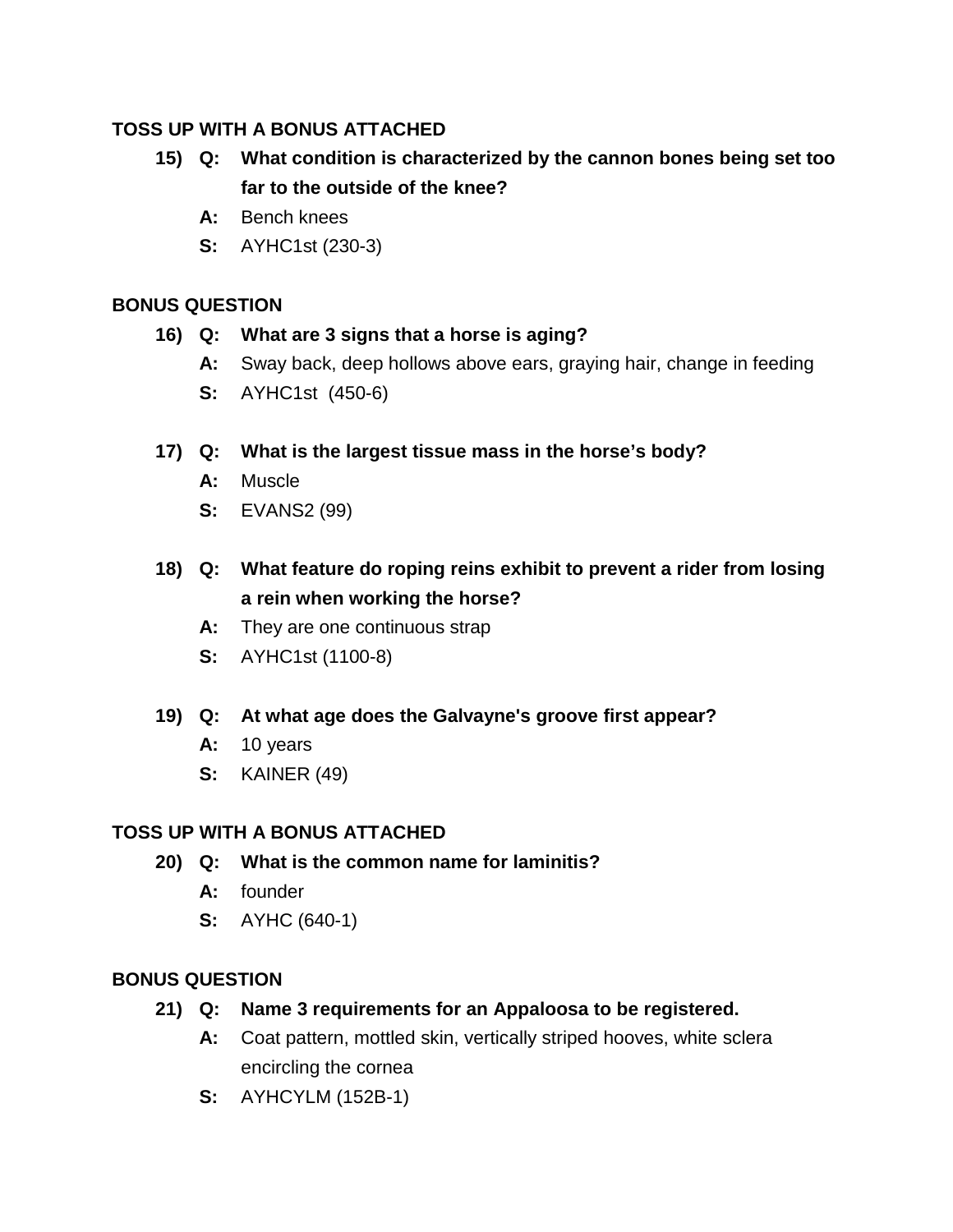- **22) Q: Placing several large, round rocks in the feed tub of a horse will decrease what undesirable behavior?**
	- **A:** Bolting food
	- **S:** EVANS2 (183)
- **23) Q: At what gait is lameness most visible?**
	- **A:** Trot
	- **S:** AYHC1st (455-1)
- **24) Q: What is the name for the score given to an animal based on its overall body appearance; ranging from less than very thin (score of 1) to extremely fat (a score of 9)?**
	- **A:** Body condition score
	- **S:** Lewis2 (382)

- **25) Q: In regards to breeding, what do the intitials AI stand for?**
	- **A:** Artificial Insemination
	- **S:** NEWHOR ( 5)

- **26) Q: From proximal to distal name the three joints of the horse's legs that are common to all four legs.**
	- **A:** Fetlock, pastern and coffin
	- **S:** Evans2 (98)
- **27) Q: What is the mare's largest reproductive organ?**
	- **A:** Uterus
	- **S:** EVANS2 (316)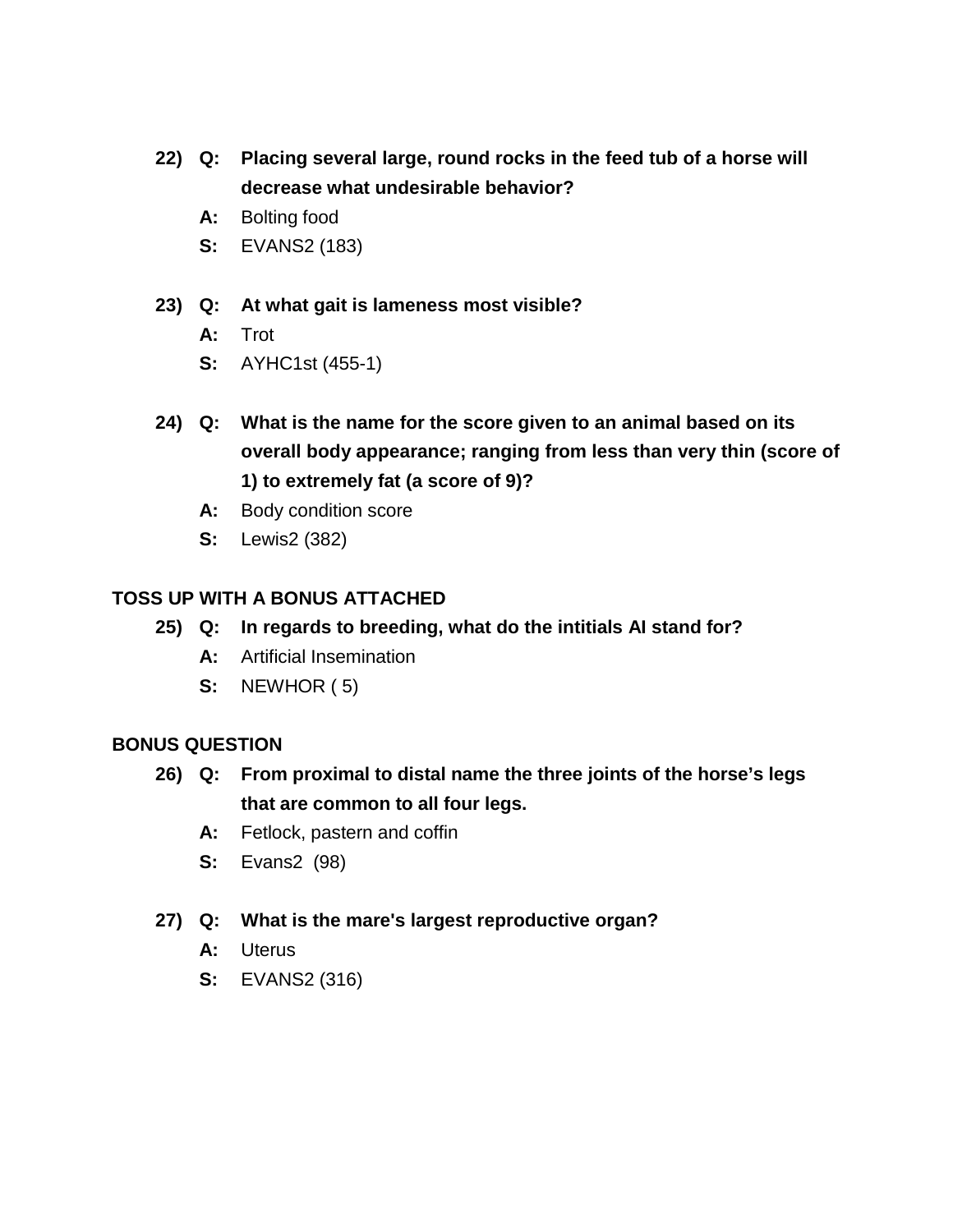- **28) Q: A horse with parents that are both recorded in the same registry is known by what term?**
	- **A:** Purebred
	- **S:** NEWHOR (223)
- **29) Q: Name two kinds of lice that attack horses.**
	- **A:** Sucking and biting
	- **S:** AYHC1st (415-6)
- **30) Q: What is another name for the "plantation gait" of the Tennessee Walking Horse?**
	- **A:** Running walk
	- **S:** Evans2 (178)

# **31) Q: What do you call a foal that has not yet been weaned?**

- **A:** suckling
- **S:** NEWHOR (258)

## **32) Q: How many vertebrae are in the thoracic region?**

- **A:** Eighteen (18)
- **S:** KAINER (plate 7)

### **END OF ROUND TWO**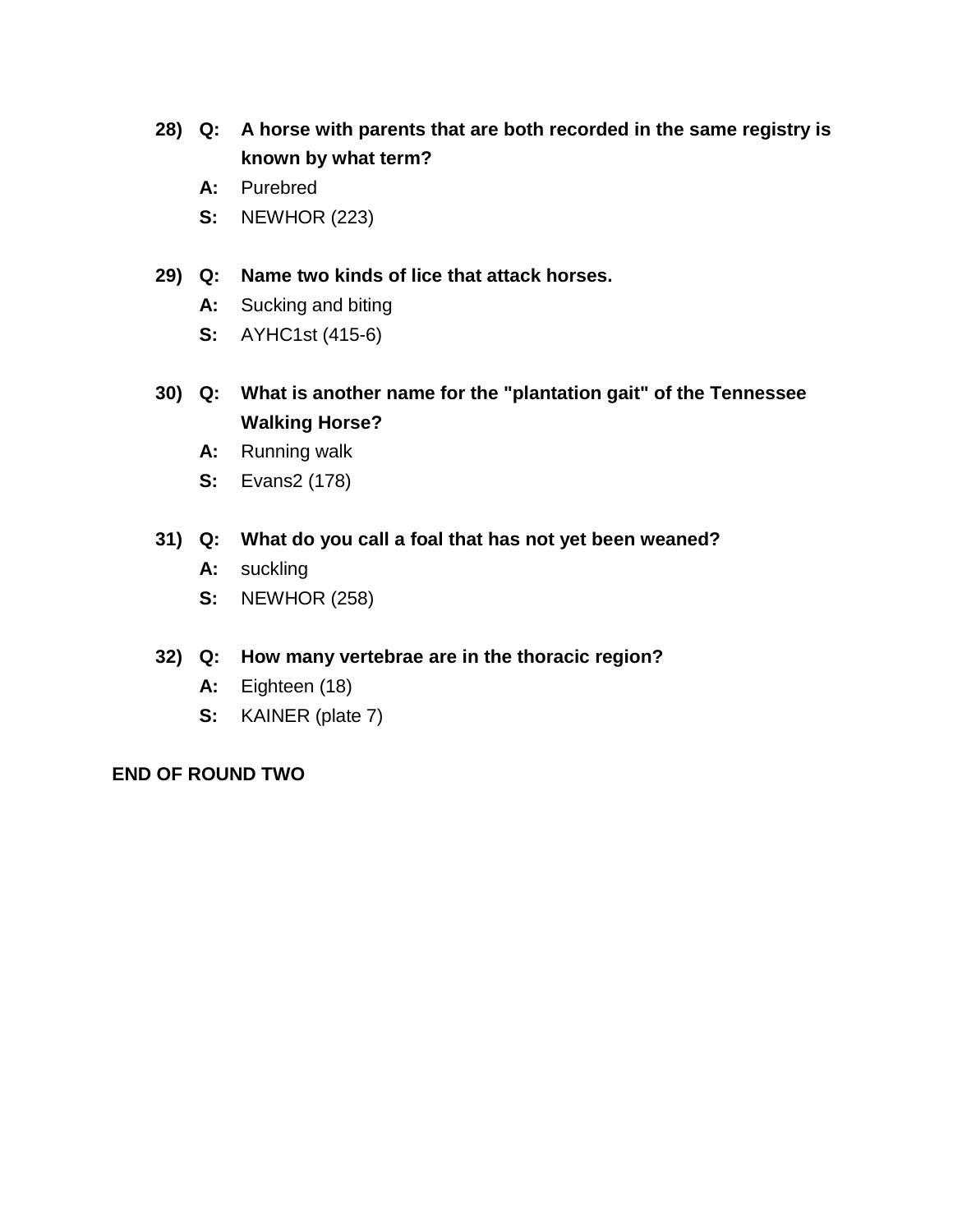# **2015 State Horse Bowl Contest Senior Division Round Three**

# **BEGIN ONE-ON-ONE QUESTIONS**

- **C1 1) Q: What bit acts like a snaffle and curb combined into one mouthpiece?**
	- **A:** A Pelham or Kimerwick
	- **S:** AYHC 1ST (1100-10)
- **C2 2) Q: Night eyes are a common name for what structure on the horse?**
	- **A:** Chestnuts
	- **S:** KAINER (plate 4)
- **C3 3) Q: Blister beetles can be found in what type of hay?**
	- **A:** Alfalfa
	- **S:** AYHC 1ST (415-9)
- **C4 4) Q: Baby teeth or milk teeth are also known as what?**
	- **A:** Deciduous teeth
	- **S:** GRIFFITHS (216)
- **C1 5) Q: What vitamin is known as the "sunshine vitamin"?**
	- **A:** Vitamin D
	- **S:** LEWIS2 (48)
- **C2 6) Q: A crossbreed of an Arabian and a Morgan is called what?**
	- **A:** Morab
	- **S:** Evans2 (45)
- **C3 7) Q: Parasites can be divided into two categories, name them.**
	- **A:** Internal and External
	- **S:** GRIFFITHS (184)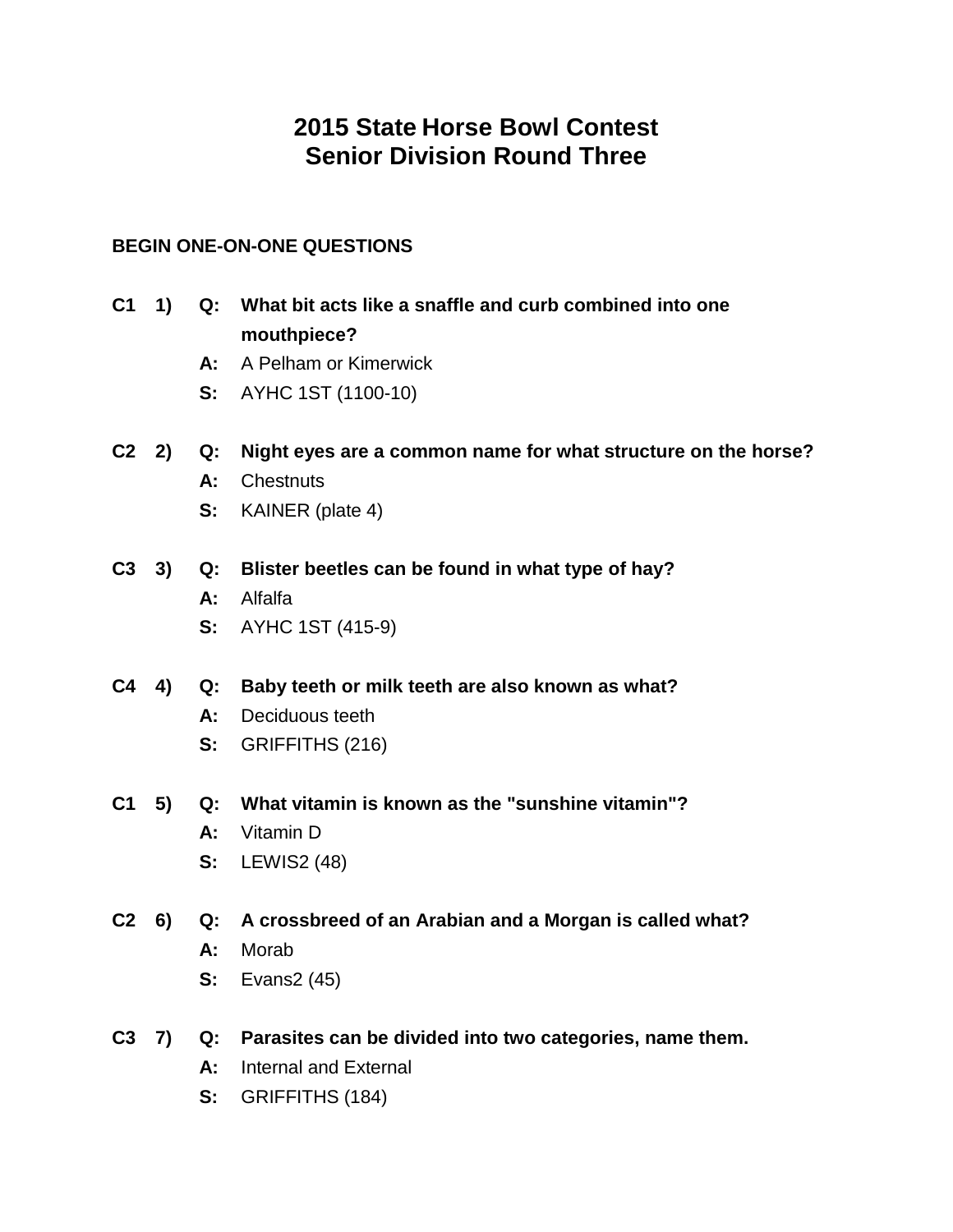- **C4 8) Q: What breed is characterized by a curly coat, and a mane and tail that is sometimes shed in summer and regrown in fall?**
	- **A:** Bashkir Curly
	- **S:** EVANS2 (57)
- **C1 9) Q: What supplement may be fed to aid in hoof defect repairs, such as thin, brittle hoof walls, cracks, tender soles or open white lines which are prone to infection?**
	- **A:** Biotin
	- **S:** LEWIS2 (179)
- **C2 10) Q: How many poles are involved in pole bending?**
	- **A:** 6 poles
	- **S:** EVANS 2nd (437)
- **C3 11) Q: Pawprints, bear paws and ink spots are seen in what kind of horses?**
	- **A:** paints/pinto horses
	- **S:** GRIFFITHS (39)
- **C4 12) Q: The progeny of a stallion is know as what?**
	- **A:** Get
	- **S:** NEWHOR (120)

### **BEGIN TOSS UP QUESTIONS**

- **13) Q: A Shetland pony stallion and an Appaloosa mare produced the foundation sire of what breed?**
	- **A:** Pony of the Americas
	- **S:** Evans2 (59)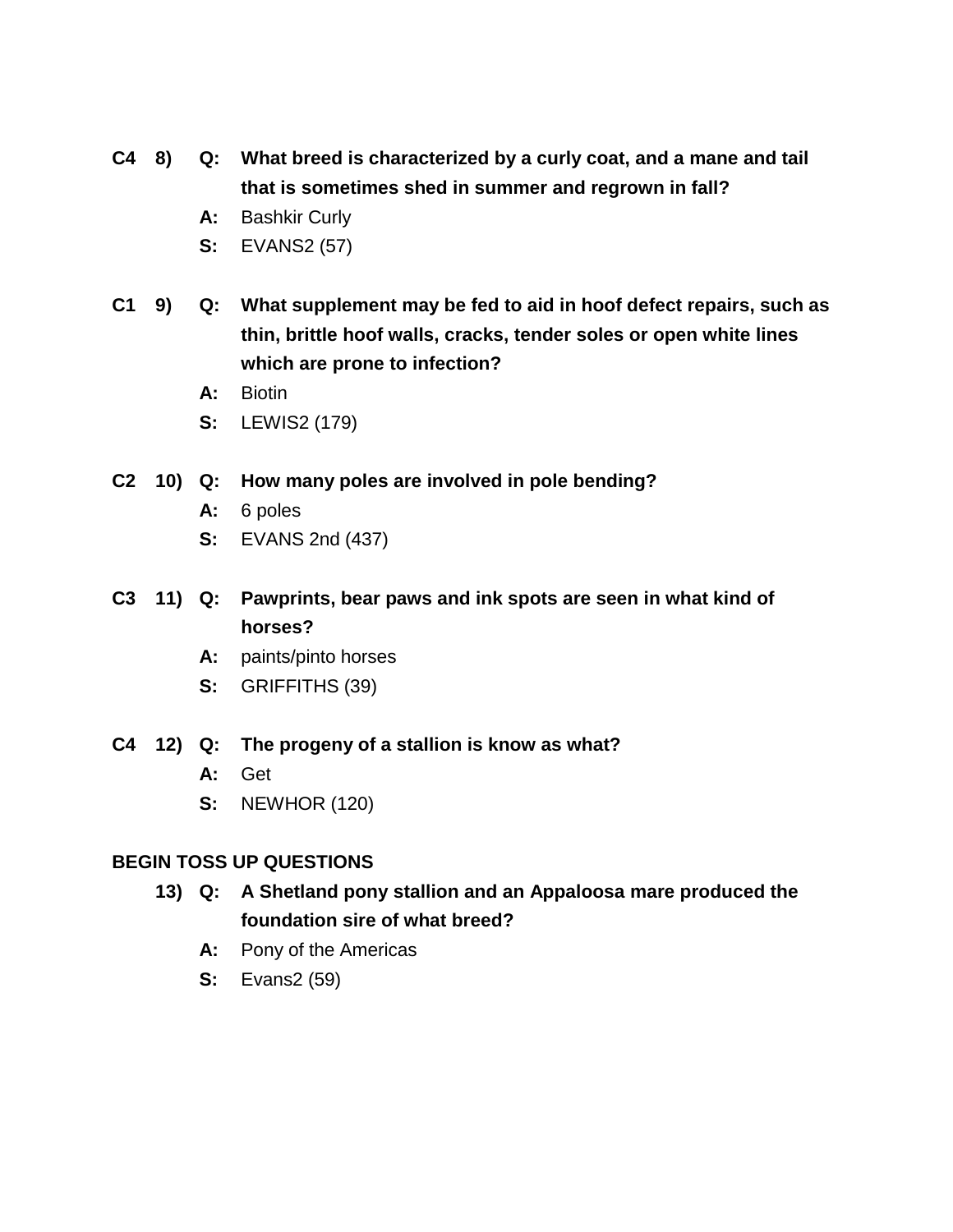- **14) Q: Calks and studs are devices added to horseshoes for what purpose?**
	- **A:** To increase traction
	- **S:** AYHC YL (231-1)

- **15) Q: A sudden, involuntary contraction of muscle is called a what?**
	- **A:** Spasm
	- **S:** LEWIS2 (404)

### **BONUS QUESTION**

- **16) Q: Name the 5 senses found in the horse.**
	- **A:** Sight, smell, hearing, touch, taste
	- **S:** GRIFFITHS (55)
- **17) Q: What is the name for a forward and sideward kicking action?**
	- **A:** cowkicking
	- **S:** EVANS2 (182)
- **18) Q: An ancient Chinese practice of piercing parts of the body with needles in an effort to treat disease and relieve pain is called what?**
	- **A:** Acupuncture
	- **S:** NEWHOR (3)
- **19) Q: What breed of horse is used at the Spanish Riding School in Vienna, Austria?**
	- **A:** Lipizzaner
	- **S:** EVANS2 (657)

### **TOSS UP WITH A BONUS ATTACHED**

- **20) Q: To maintain current weight and condition, what percent of its body weight should a horse be fed daily?**
	- **A:** 2
	- **S:** GRIFFITHS (106)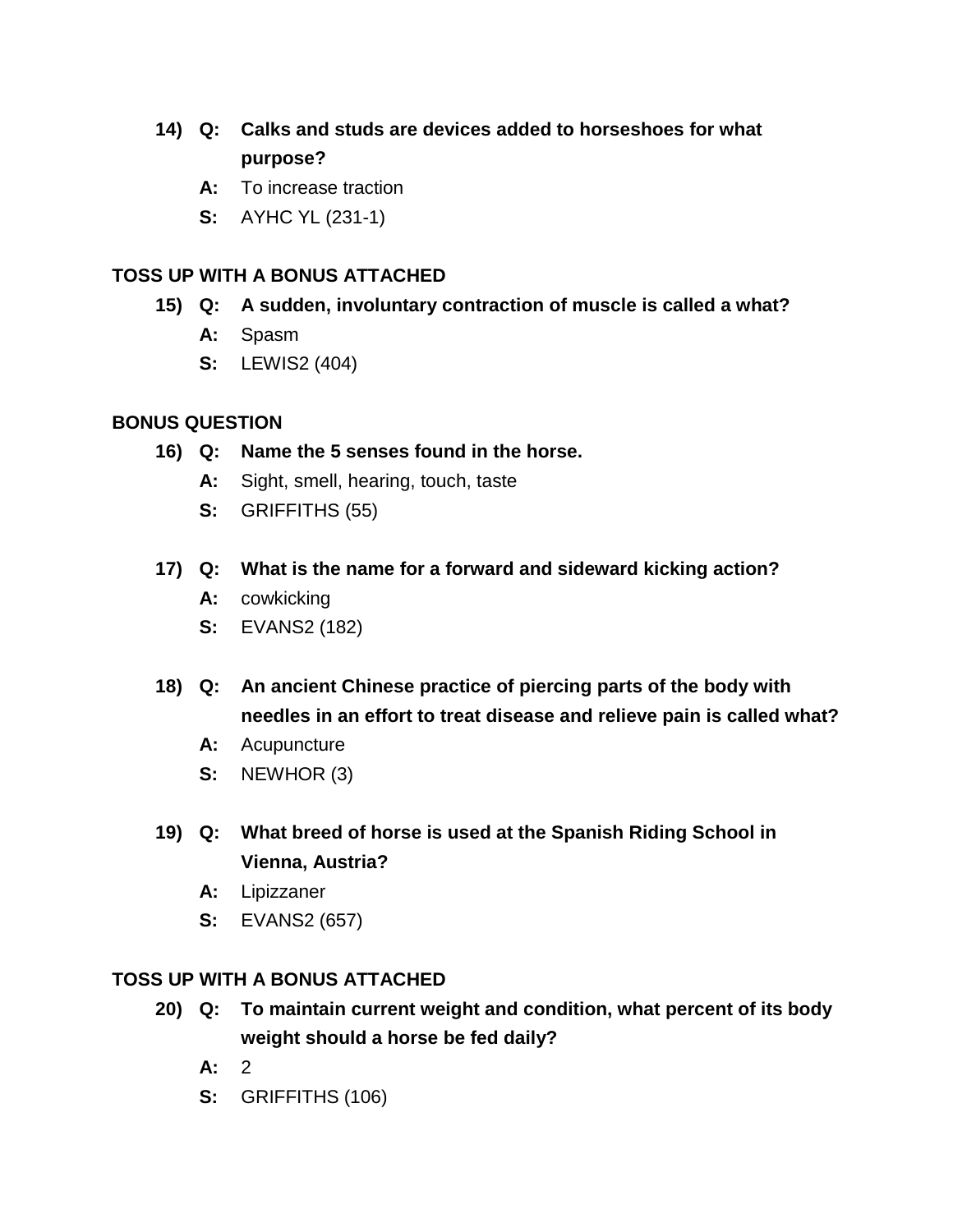# **BONUS QUESTION**

- **21) Q: Name the glands that are located along the urethra of the make that produce fluids to nourish and preserve the sperm.**
	- **A:** Prostate, Bulbo-urethral or Cowpers, Vesicular or Seminal Vesicles
	- **S:** Evans2 (360) & NEWHOR (2)

# **22) Q: Approximately 99% of the body's calcium is contained where?**

- **A:** The skeleton
- **S:** EVANS 2nd (221)

# **23) Q: What is the most frequent tick borne disease?**

- **A:** Lyme
- **S:** AYHC 1st (655-1)

## **24) Q: Mares that have never been bred are called what?**

- **A:** Maiden Mares
- **S:** AYHC YL (230-1L)

# **TOSS UP WITH A BONUS ATTACHED**

- **25) Q: In reference to showing, what is an "aged" horse?**
	- **A:** A horse that is over 6 years or older.
	- **S:** NEWHOR (5)

# **BONUS QUESTION**

# **26) Q: Name 4 past or present wild horses found throughout the world.**

- **A:** Mustangs, Przewalski's horse, Tarpans, Wild black horse of Flanders, Oriental light legged horses, Predecessors to European draft and pony breeds, Assateague, Chincoteague
- **S:** GRIFFITHS (17) NEWHOR (17 &55)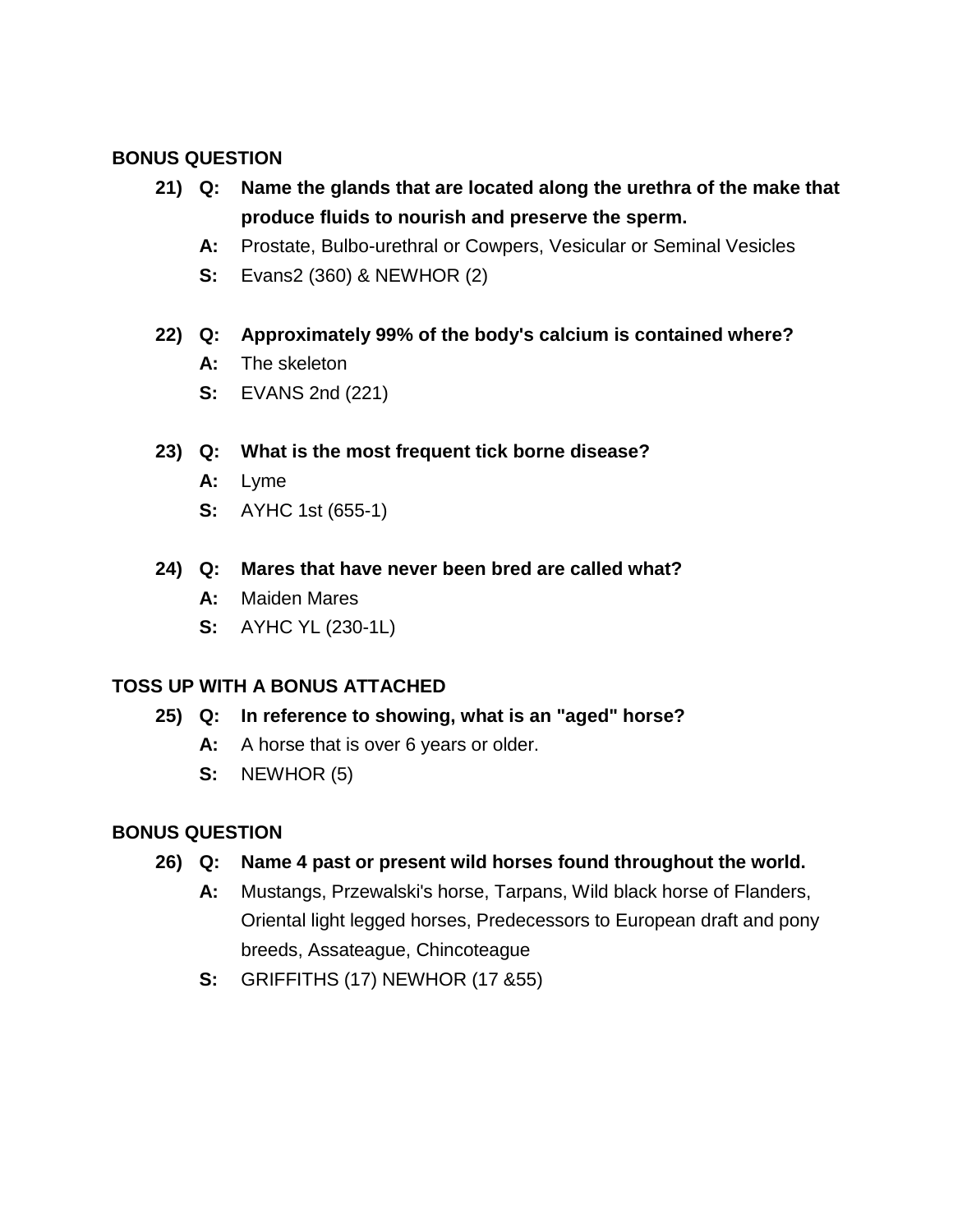- **27) Q: What is the term used to describe the formation of excessive granulation?**
	- **A:** Proud Flesh
	- **S:** AYHC 109-3
- **28) Q: What does a farrier put on horse shoes to help hold the shoe more securely to the horse's hoof?**
	- **A:** Clips
	- **S:** AYHC 1ST 525-2
- **29) Q: The brain, brainstem and spinal cord make up what system?**
	- **A:** Central Nervous System
	- **S:** EVANS2 120

## **30) Q: What is known as the "Prince of Ponies"?**

- **A:** the Hackney Pony
- **S:** Evans2 (61)
- **31) Q: Which draft horse breed is know as the "breed of blacks and grays"?**
	- **A:** Percheron
	- **S:** H&H 2001 (58-59)
- **32) Q: What is the term for the base of a horse's tail?**
	- **A:** Dock
	- **S:** Evans2 (142)

### **END OF ROUND THREE**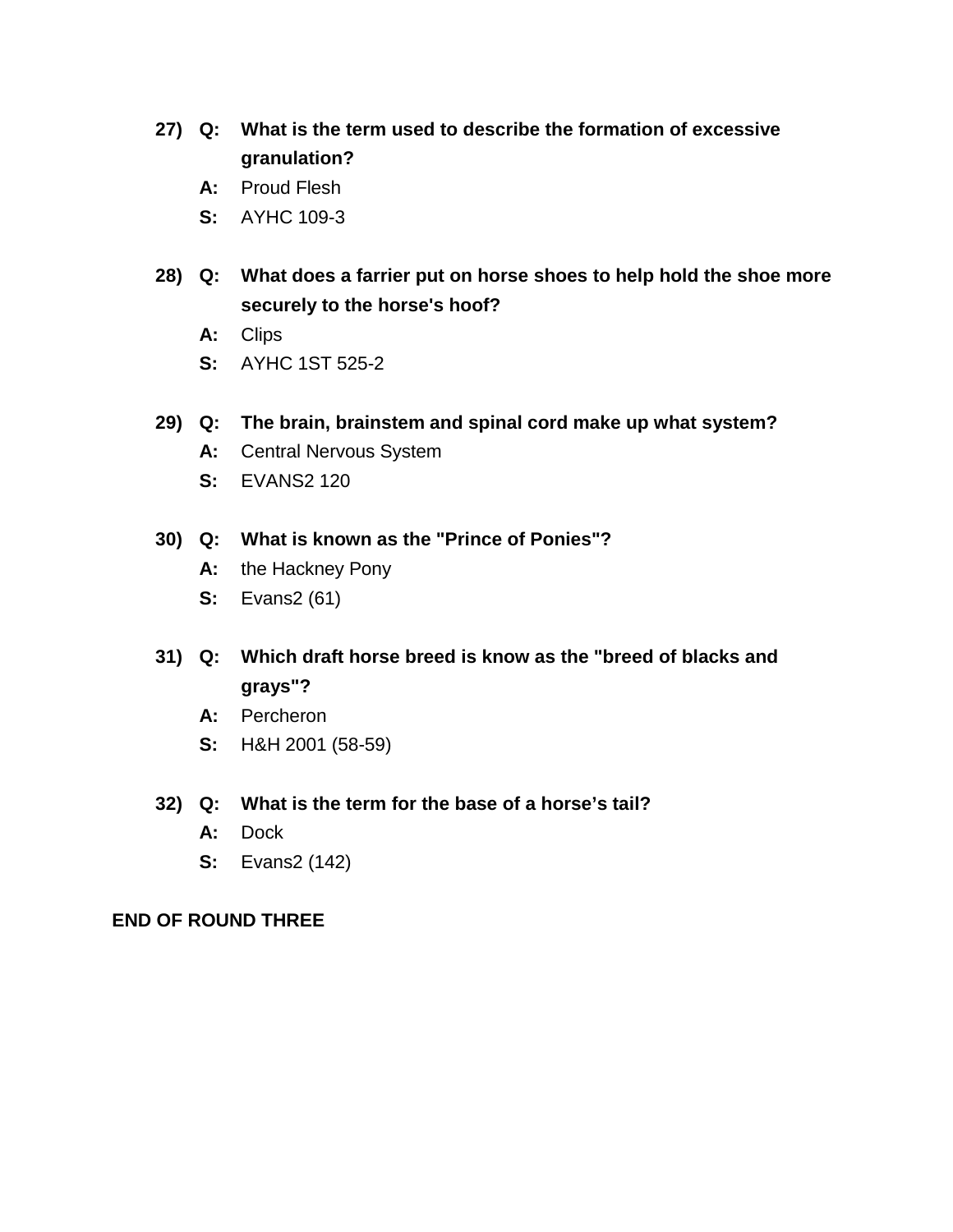# **2015 State Horse Bowl Contest Senior Division Round Four**

## **BEGIN ONE-ON-ONE QUESTIONS**

- **C1 1) Q: What is the term used to describe the reproductive habits of a mare indicating that she undergoes multiple estrous cycles but has a period of time during the year when she fails to cycle?**
	- **A:** Seasonally polyestrous
	- **S:** AYHC1ST (910-5)
- **C2 2) Q: What type of bedding should be avoided because it has been known to cause laminitis in horses?**
	- **A:** Black Walnut
	- **S:** AYHC1ST (330-1)
- **C3 3) Q: What farrier's tool is used to remove the surplus growth of the hoof wall?**
	- **A:** Hoof nippers
	- **S:** AYHCLM (B116 1L)

### **C4 4) Q: Gene pairs that are not identical are called what?**

- **A:** Heterozygous
- **S:** EVANS2 (451)
- **C1 5) Q: In the skull, what is protected by the orbital cavity**
	- **A:** The eyes
	- **S:** EVANS2 (90)
- **C2 6) Q: What term refers to the cry of the hunt once the fox is spotted?**
	- **A:** Tallyho or Holloa
	- **S:** NEWHOR (262 & 141)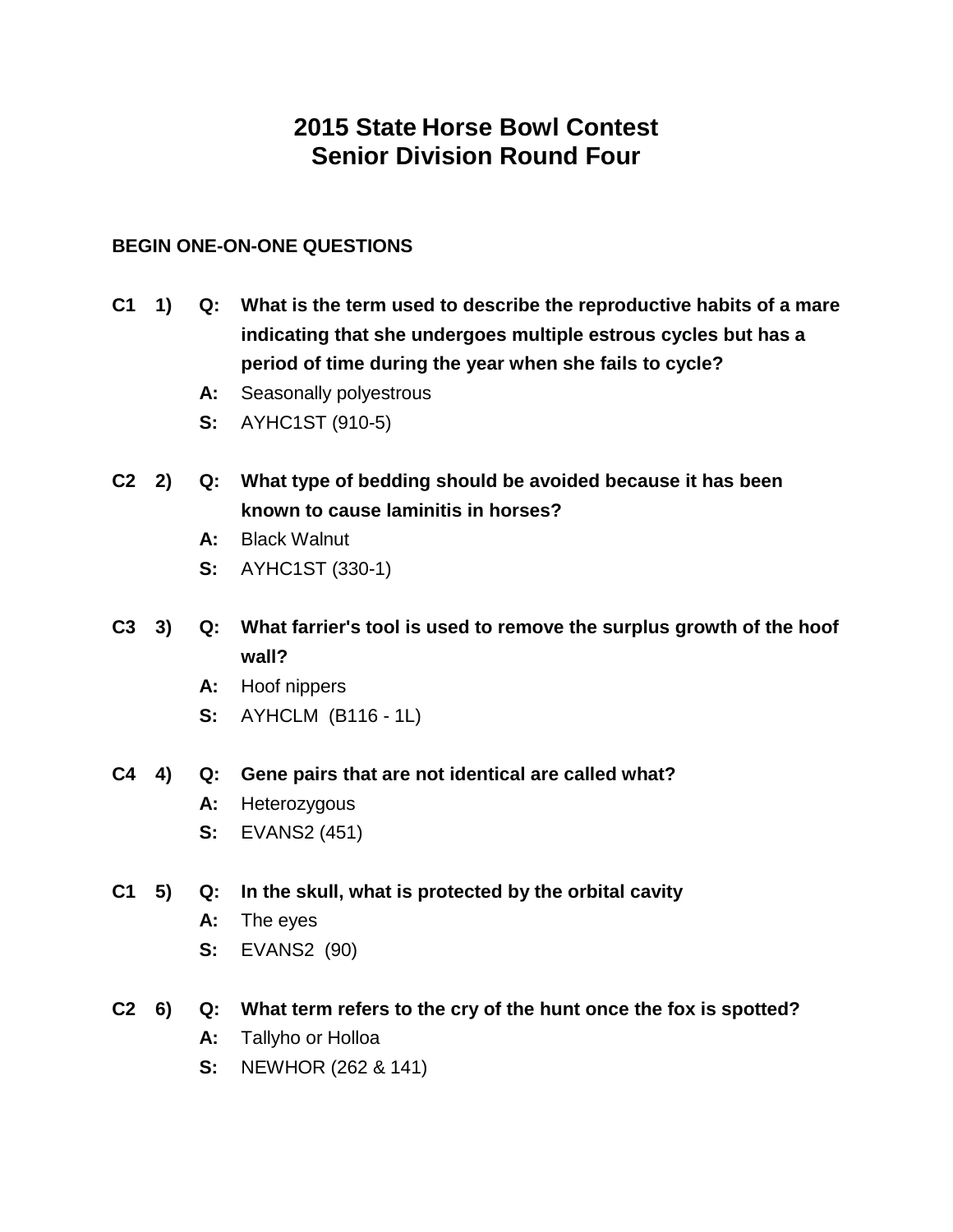**C3 7) Q: What 2 bones are fused in the forearm?**

- **A:** Ulna and radius
- **S:** EVANS2 (97)
- **C4 8) Q: A bony enlargement surrounding the bones of the pastern is called what?**
	- **A:** Ringbone
	- **S:** EVANS2 (157)
- **C1 9) Q: A delivery in which the foal's rump or hind feet are presented first in the birth canal is called what?**
	- **A:** Breech
	- **S:** EVANS2 (424)
- **C2 10) Q: What is the more proper name for the "hind gut"?**
	- **A:** Large Intestine
	- **S:** GRIFFITHS (112)
- **C3 11) Q: When hauling a pack load, what is the name of the canvas that covers the load?**
	- **A:** Manta
	- **S:** AYHC1ST (1125-3)
- **C4 12) Q: Where is the primary location of fiber digestion?**
	- **A:** Cecum
	- **S:** GRIFFITHS (112)

### **BEGIN TOSS UP QUESTIONS**

- **13) Q: What does the acronym "TDN" stand for?**
	- **A:** Total digestible nutrients
	- **S:** LEWIS2 (9)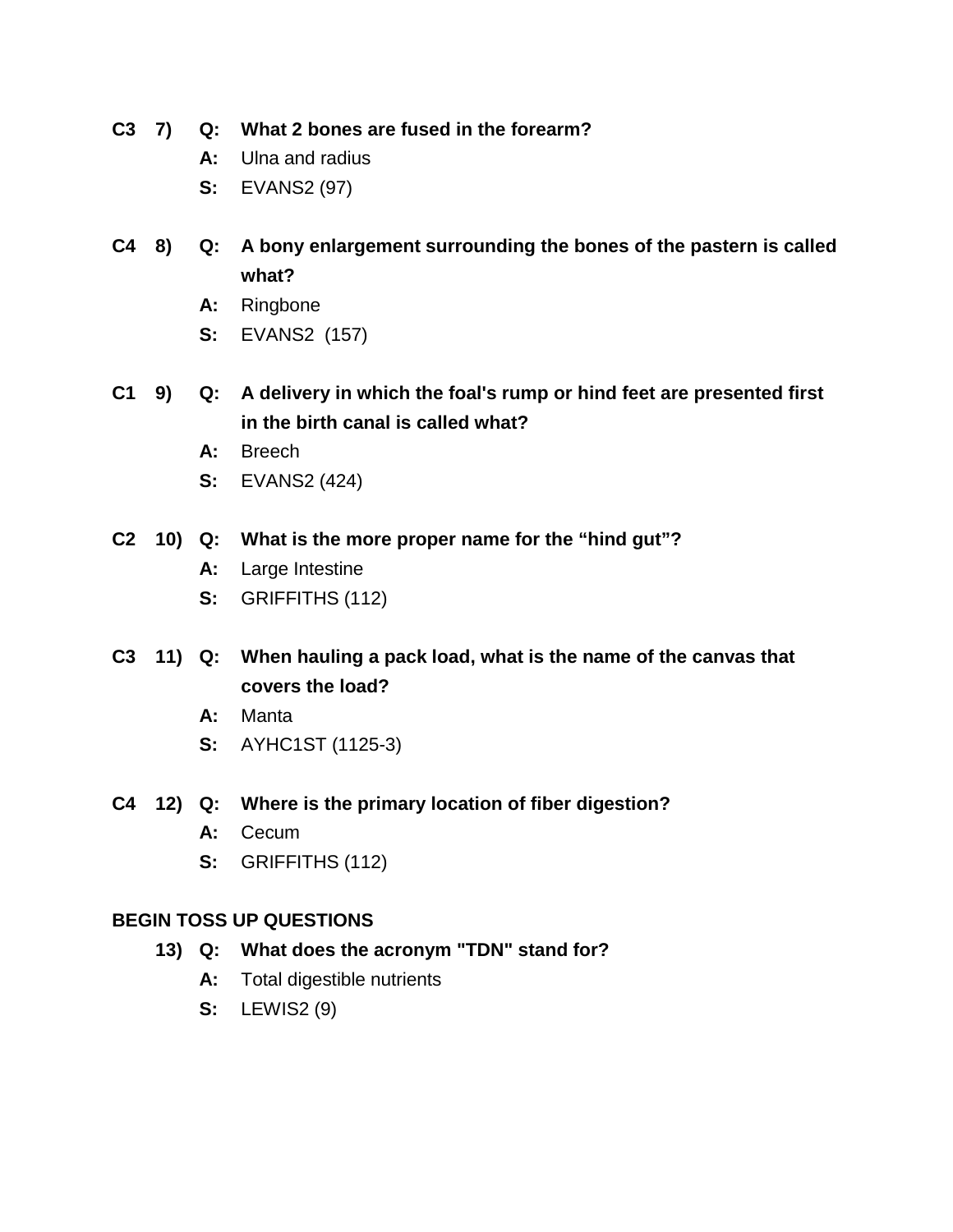- **14) Q: What is the gait that is common to all breeds of horses and the slowest of all gaits?**
	- **A:** walk
	- **S:** GRIFFITHS (70)

- **15) Q: What is the most common color of Hackney ponies?**
	- **A:** bay
	- **S:** EVANS2 (64)

# **BONUS QUESTION**

- **16) Q: Name the 3 overo coat patterns.**
	- **A:** Frame, Sabino, Splashed white
	- **S:** GRIFFITHS (49-50)
- **17) Q: What is the free flowing gait of the Peruvian Paso?**
	- **A:** Termino
	- **S:** NEWHOR (43)
- **18) Q: What term refers to the practice of altering the teeth of an older horse in an attempt to make it sell as a younger horse?**
	- **A:** Bishoping
	- **S:** NEWHOR (28)
- **19) Q: What is the cartilage trap called that prevents food from entering the larnyx when swallowing?**
	- **A:** epiglottis
	- **S:** EVANS2 (105)

# **TOSS UP WITH A BONUS ATTACHED**

- **20) Q: Combined immunodeficiency affect horses of what breed or breeding?**
	- **A:** Arabian
	- **S:** EVANS2 (429)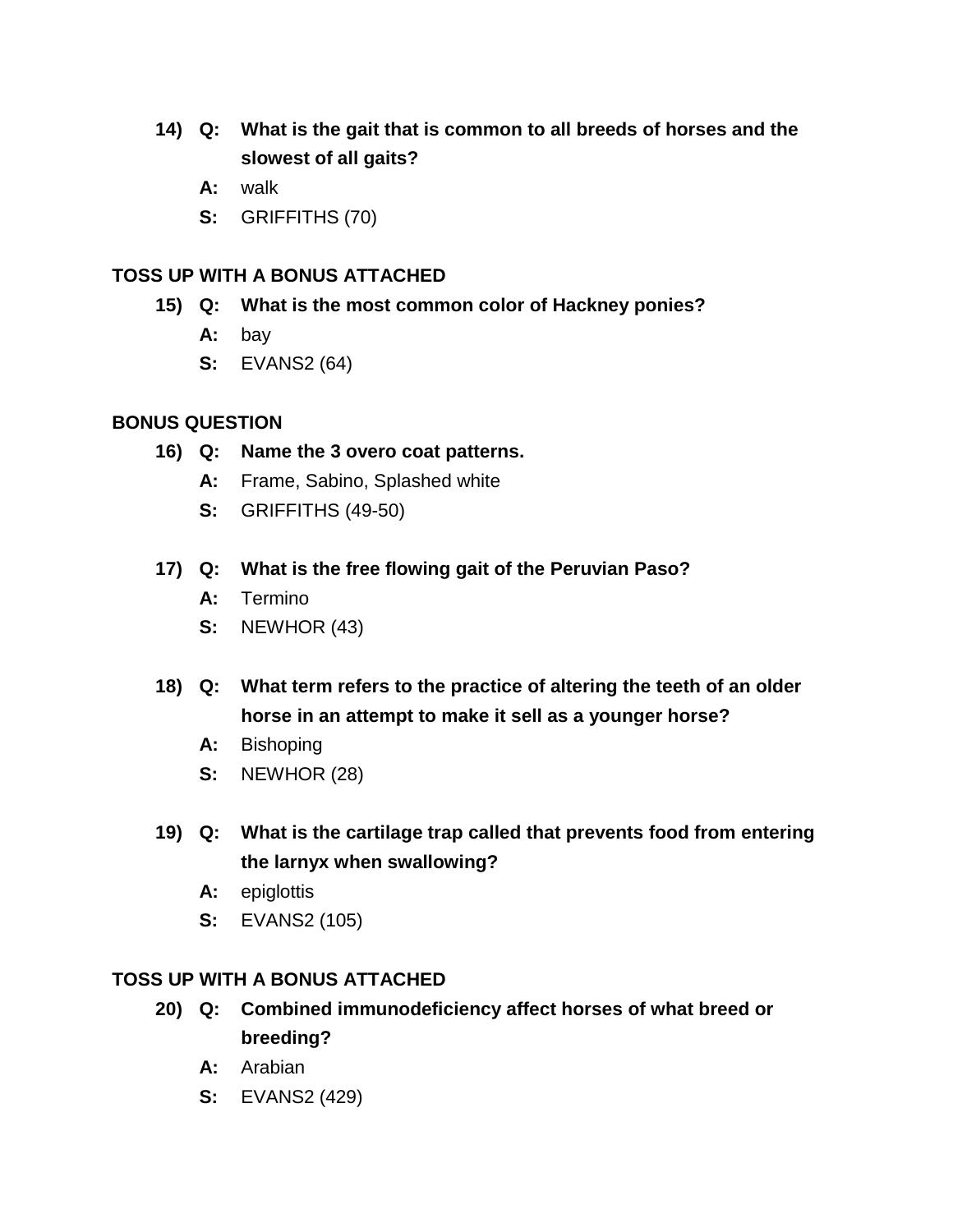# **BONUS QUESTION**

- **21) Q: What are three basic models of artificial vaginas?**
	- **A:** Colorado, Missouri and Fujihara
	- **S:** Evans2 (376)
- **22) Q: What Indian Tribe is credited with developing the Appaloosa?**
	- **A:** Nez Perce
	- **S:** EVANS2 (32)
- **23) Q: What is the name of a rubber or leather ring that lies between the horse's cheek and the bit ring or shank to prevent skin pinching?**
	- **A:** Bit Guard
	- **S:** NEWHOR (29)
- **24) Q: What do dun and grulla colored horses have in common?**
	- **A:** They both have a dorsal stripe
	- **S:** GRIFFITHS (42-43)

# **TOSS UP WITH A BONUS ATTACHED**

- **25) Q: What are added to bit mouth pieces to create leverage?**
	- **A:** shanks
	- **S:** AYHC1ST (1100-6)

- **26) Q: Give 4 uses for the olfactory sense in the horse.**
	- **A:** Locating food; Ensuring that food and water are of acceptable quality; Identifying other horses; Identifying people; Identifying objects; Smelling potential predators or other dangers; Identifying marked territory of other horses or herds; Initiating sexual and breeding behavior; Mares use smell to identify their foals
	- **S:** GRIFFITHS (61)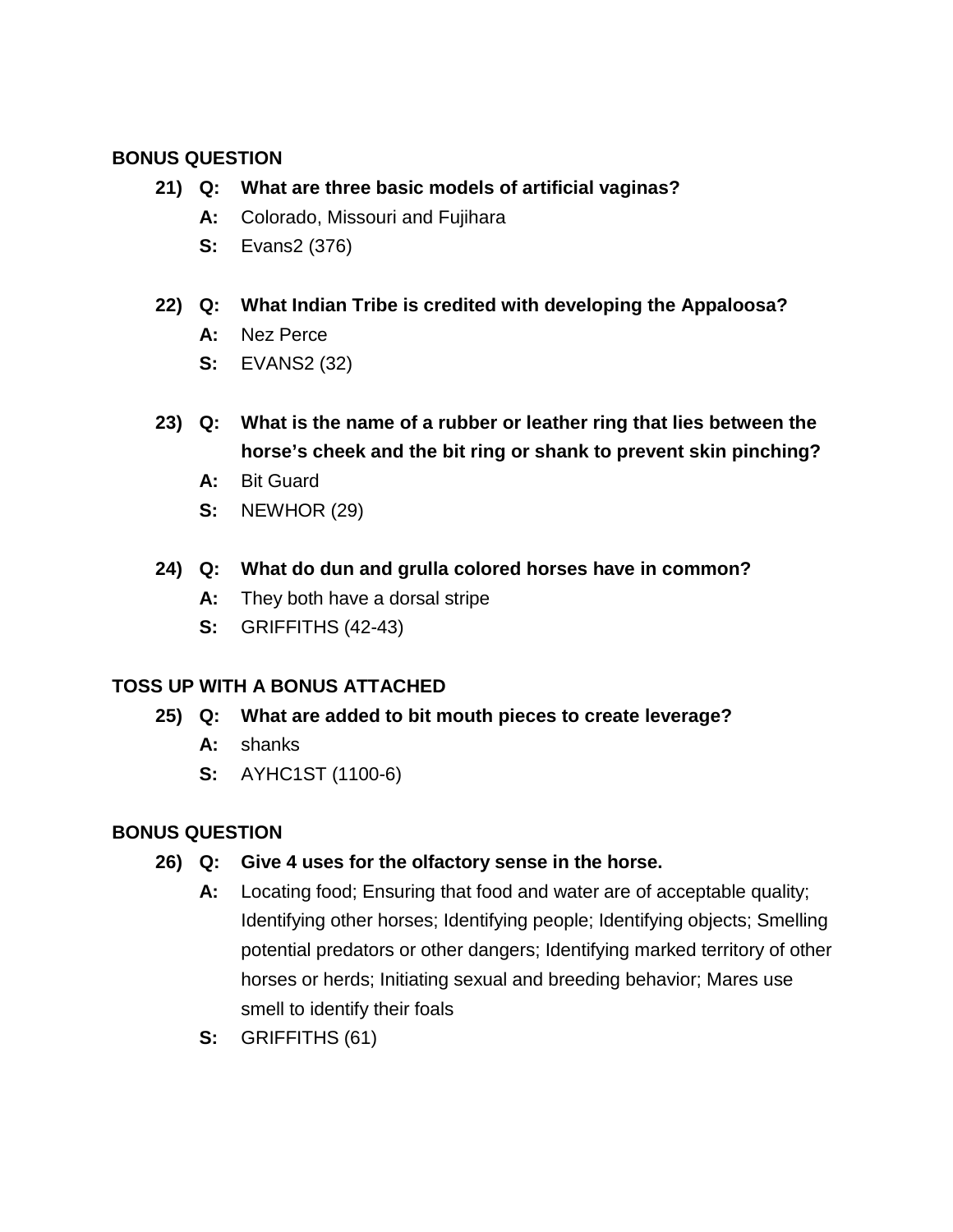- **27) Q: What is the name of the two-beat gait where the front and hind leg on the same side move together; it is performed by Standardbreds?**
	- **A:** pacing
	- **S:** EVANS2 (31)
- **28) Q: What type of metal is used in a bit to increase salivation and make the mouth more responsive?**
	- **A:** copper
	- **S:** AYHC1ST (1100-10)
- **29) Q: What is the term for the stallion that is used to determine when a mare is in estrus?**
	- **A:** a teaser
	- **S:** EVANS2 (390)
- **30) Q: What are thick-walled muscular vessels that carry blood away from the heart?**
	- **A:** arteries
	- **S:** EVANS2 112
- **31) Q: This breed developed in the US has been called the peacock of the horse world.**
	- **A:** American Saddlebred
	- **S:** EVANS2 38
- **32) Q: What vitamin produces blood clotting factors?**
	- **A:** Vitamin K
	- **S:** GRIFFITHS (125)

### **END OF ROUND FOUR**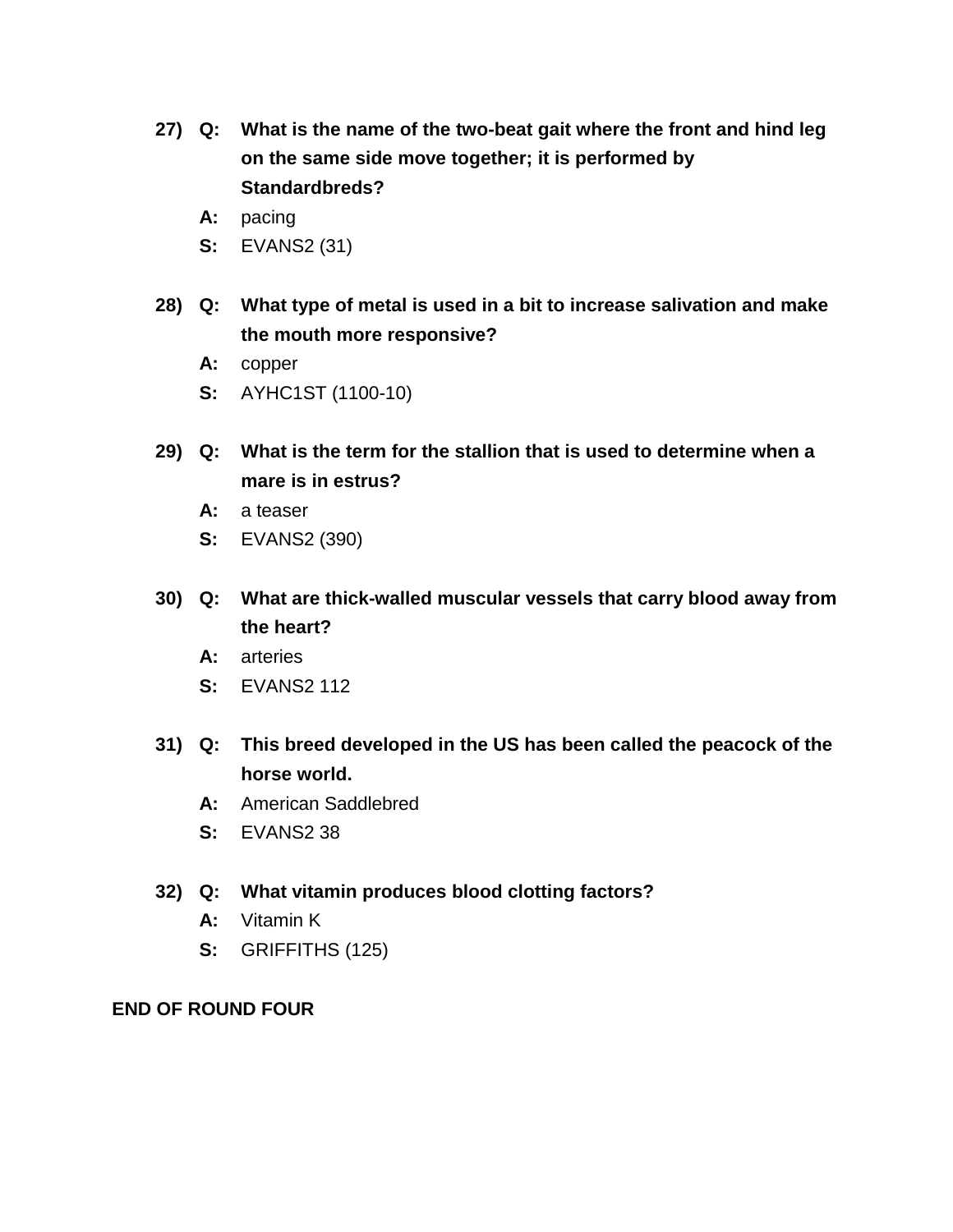# **2015 State Horse Bowl Contest Senior Division Round Five**

## **BEGIN ONE-ON-ONE QUESTIONS**

- **C1 1) Q: What is a spasmodic muscle contraction that produces heat, especially in cold weather?**
	- **A:** Shivering
	- **S:** EVANS2 (104)
- **C2 2) Q: What artery is found in the groove of the neck?**
	- **A:** Carotid
	- **S:** GRIFFITHS (208)
- **C3 3) Q: What is the common name for tungsten carbide, one of the hardest materials known? It may be used to increase traction and durability in horseshoes?**
	- **A:** Borium
	- **S:** NEWHOR (35)
- **C4 4) Q: Name the muscle directly under the skin which allows the horse to shake off a fly that lands on the skin.**
	- **A:** panniculus
	- **S:** Evans2 (120)
- **C1 5) Q: Delivering oxygen to the individual body tissues from the lungs is the primary function of what body system?**
	- **A:** Cardiovascular
	- **S:** AYHCLM (119-2)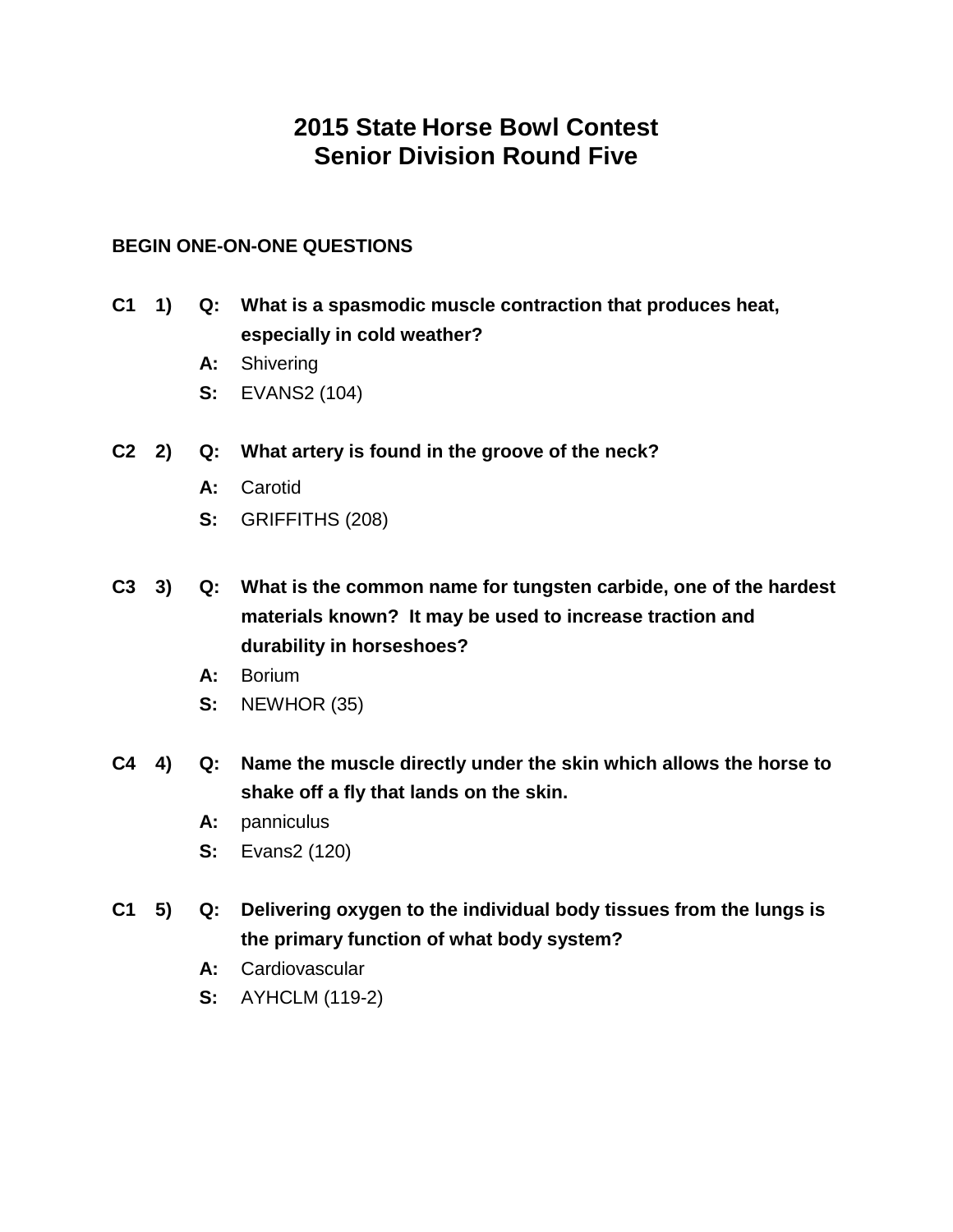**C2 6) Q: What is the oxygen carrying complex in blood called?**

- **A:** Hemoglobin
- **S:** Evans2 (307)
- **C3 7) Q: What is the purpose of screening or dragging your pastures to spread out manure piles?**
	- **A:** to reduce parasites
	- **S:** EVANS 2nd (275)
- **C4 8) Q: What is the primary site for fat digestion and absorption?**
	- **A:** The small intestine
	- **S:** AYHC1ST (710-1)
- **C1 9) Q: Muscles are attached to bones by what tissue?**
	- **A:** Tendons
	- **S:** Evans2 (90)
- **C2 10) Q: If a Paint horse's coat color does not clearly belong to either the tobiano or overo pattern, what color would it be called?**
	- **A:** Tovero
	- **S:** AYHC1ST (159-3)
- **C3 11) Q: Give 2 other names for the slow gait.**
	- **A:** Stepping pace and amble
	- **S:** GRIFFITHS (81)
- **C4 12) Q: What was the name of the stallion that was designated as the foundation sire for the Tennessee Walking Horse Breeders Association in 1935?**
	- **A:** Allan F-1
	- **S:** Evans2 (40)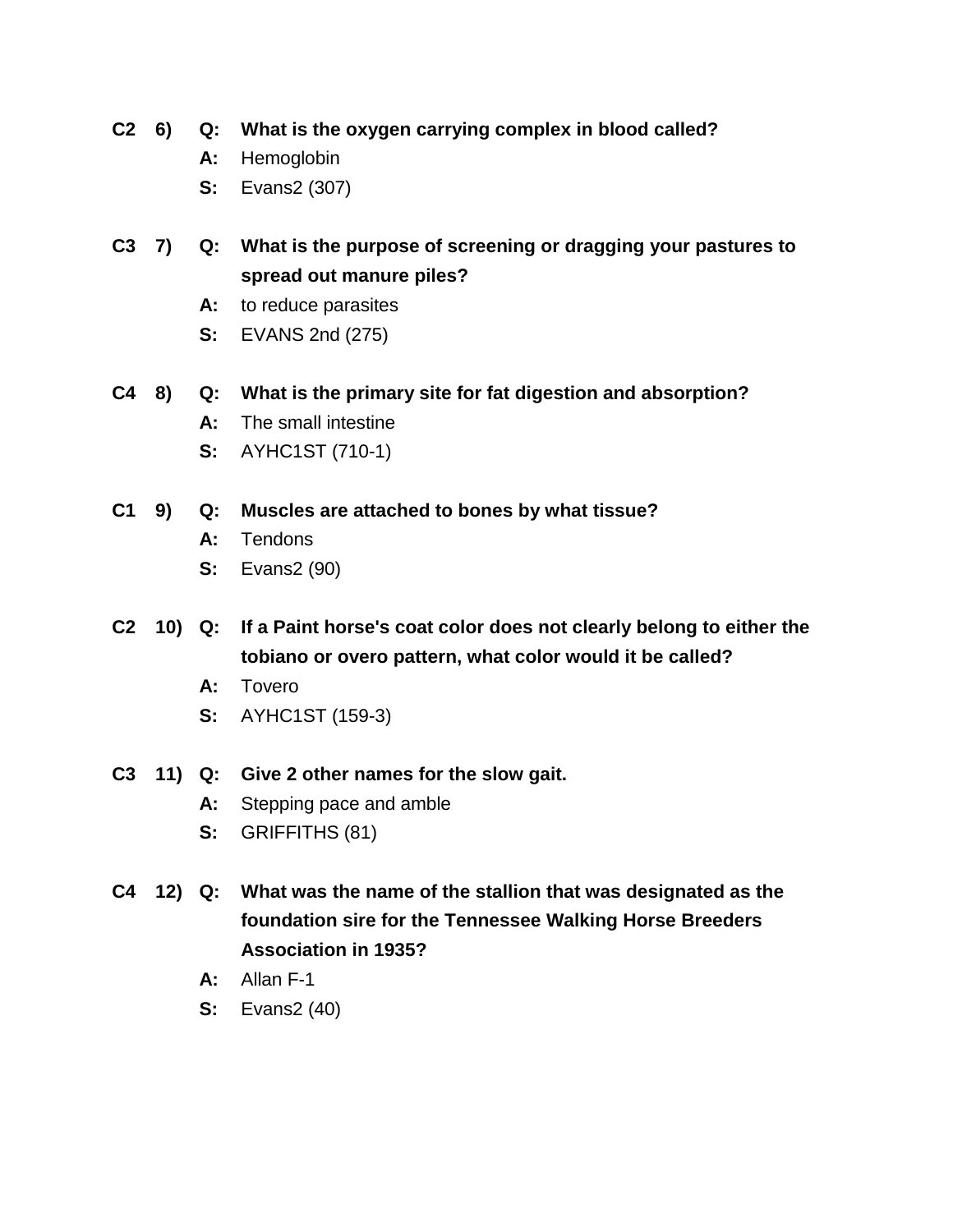## **BEGIN TOSS UP QUESTIONS**

## **13) Q: Name the vertebrae found in the tail.**

- **A:** Coccygeal vertebrae (also accept caudal)
- **S:** EVANS2 (96)
- **14) Q: What is the scientific name for joint inflammation?**
	- **A:** arthritis
	- **S:** AYHC1ST (450-5)

## **TOSS UP WITH A BONUS ATTACHED**

- **15) Q: Melanomas are most common in horses of what color?**
	- **A:** Grey
	- **S:** EVANS2 (514)

- **16) Q: Name 3 endocrine glands that occur in pairs.**
	- **A:** Adrenal glands, ovaries, testes, parathyroid
	- **S:** GRIFFITHS (213) EVANS2 (127)
- **17) Q: In reference to feed processing, what is the term for grain that passes through rollers with corrugated surfaces?**
	- **A:** Crimping
	- **S:** AYHCYLM (202-2L)
- **18) Q: When stimulated by certain odors or by pain, a horse may stretch out his neck and head and curl his lip upward. What is this called?**
	- **A:** The flehmen (flay-men) posture/response
	- **S:** Evans2 (121)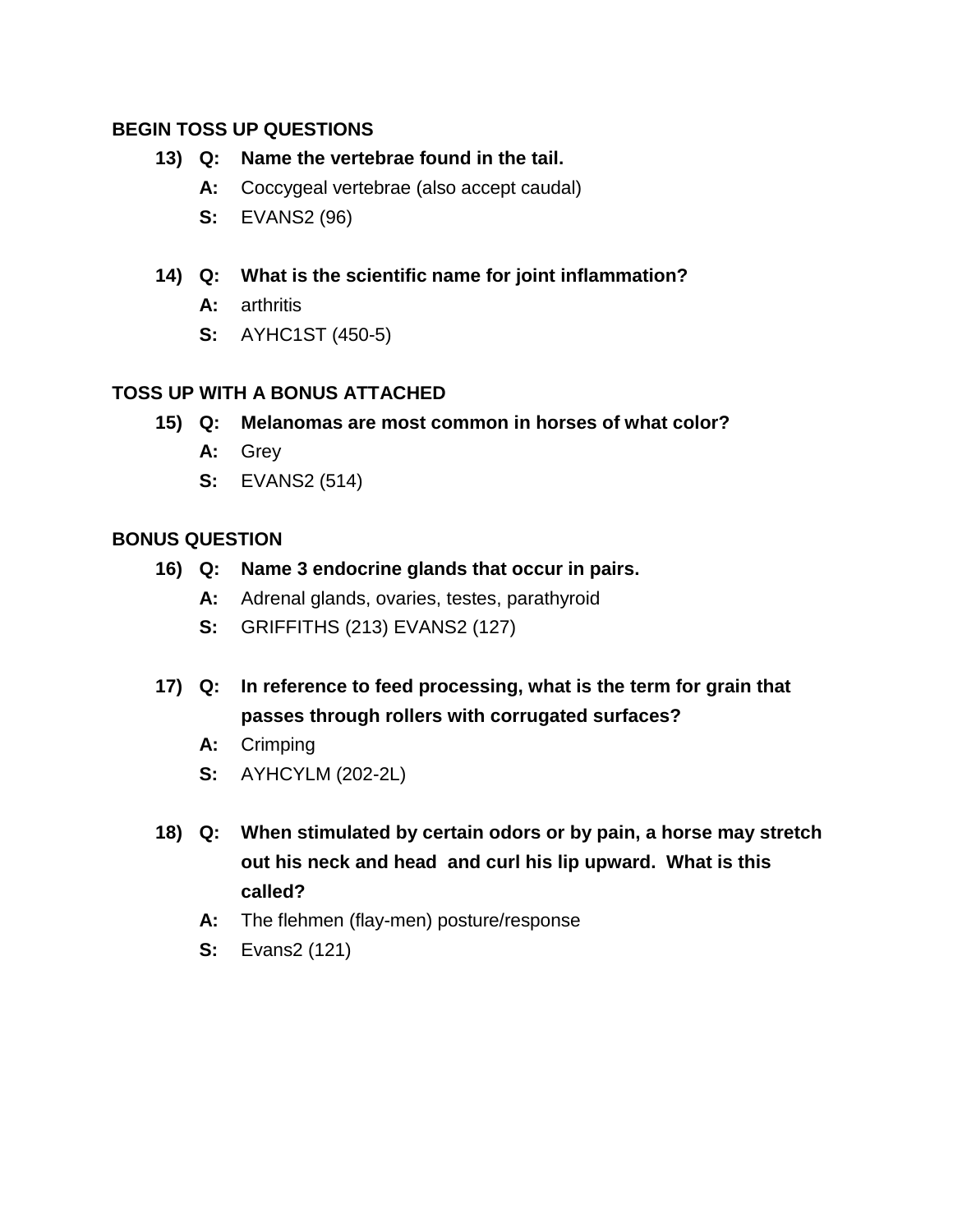- **19) Q: Geneticists use this tool to determine expected outcomes and to determine the percentage of expected offspring that should show a particular trait.**
	- **A:** Punnett square
	- **S:** GRIFFITHS (92)

- **20) Q: These adult parasites are found primarily in the colon and rectum causing itching and restlessness. What are type are they?**
	- **A:** Pinworms
	- **S:** Lewis (400)

- **21) Q: Name 3 out of the 4 ways that dirt track conditions are described at horse racetracks.**
	- **A:** fast, sloppy, muddy, heavy
	- **S:** NEWHOR (272)
- **22) Q: What organ is responsible for the production of estrogen and progesterone?**
	- **A:** Ovary
	- **S:** EVANS2 (127)
- **23) Q: Give the common name for the tarsal joint.**
	- **A:** Hock
	- **S:** LEWIS2 (393)
- **24) Q: The Palomino coat color is a single dilution of what basic coat color?**
	- **A:** Chestnut
	- **S:** Evans2 (475)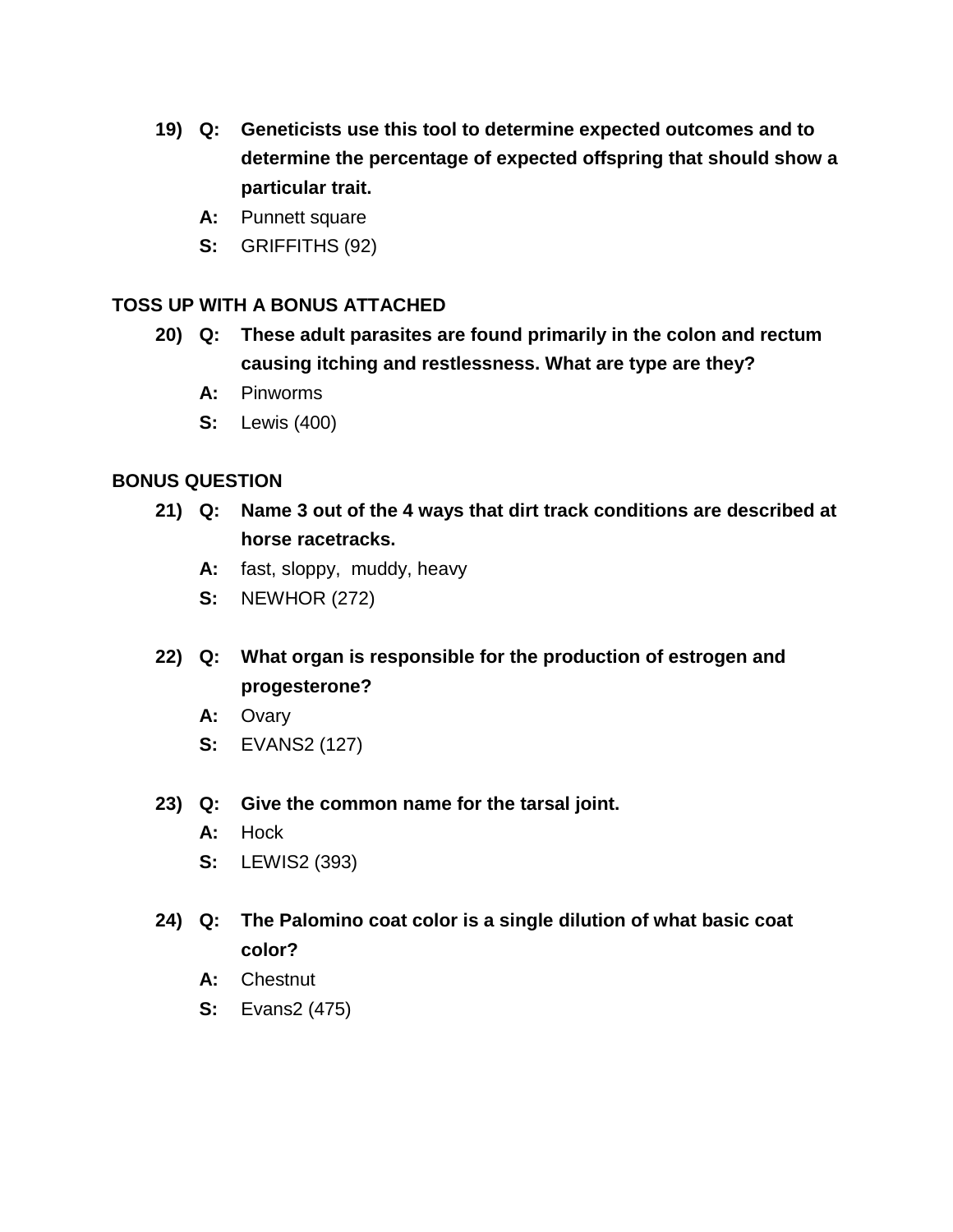- **25) Q: What native breed was developed by the East Coast Indians?**
	- **A:** Chickasaw
	- **S:** Evans2 (55)

# **BONUS QUESTION**

- **26) Q: Give 3 reasons barn managers prefer giving bucket water over commercial waterers.** 
	- A: 1. A bucket is easily cleaned
		- 2. Water consumption can be observed
		- 3. Water can easily be withheld if necessary
	- **S:** EVANS2 (778)
- **27) Q: Name the flexible, distensible, muscular storage organ for urine.**
	- **A:** Bladder
	- **S:** EVANS2 (119)

# **28) Q: What tool do you use to take a hay sample for nutrient analysis?**

- **A:** Hay probe
- **S:** Lewis2 (115)

# **29) Q: What is the common term for sodium chloride?**

- **A:** salt
- **S:** EVANS 2nd (236)
- **30) Q: What breed's name comes from the Spanish language for "the horse with the fine walk?"**
	- **A:** Paso Fino
	- **S:** AYHC1ST (161-1)

# **31) Q: Name the three regions of the hoof wall.**

- **A:** Toe, Quarter, and Heel
- **S:** KAINER (24)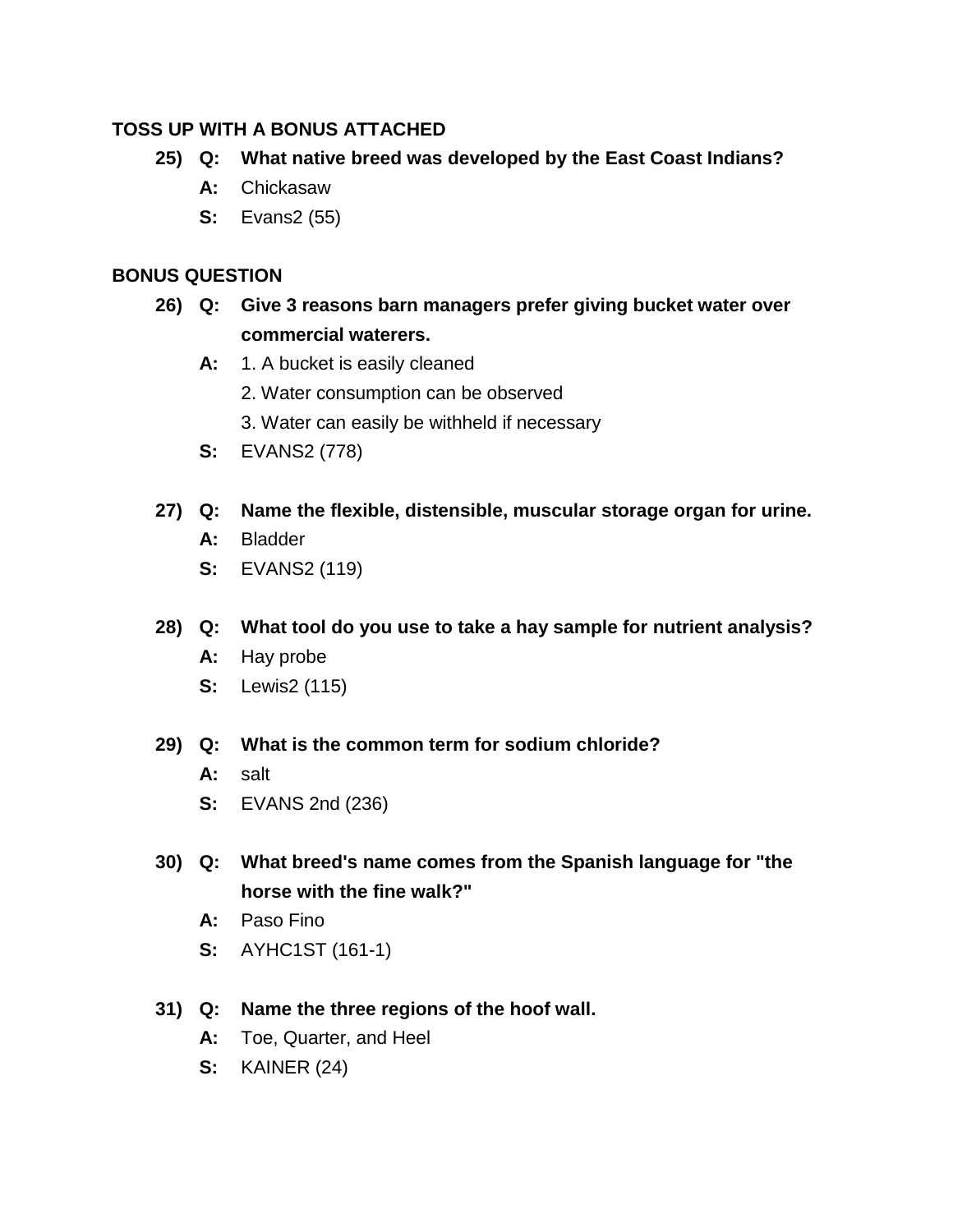- **32) Q: What should be the minimum height for perimeter pasture fences for horses?**
	- **A:** 5 feet
	- **S:** AYHC1st (350-1)

# **END OF ROUND FIVE**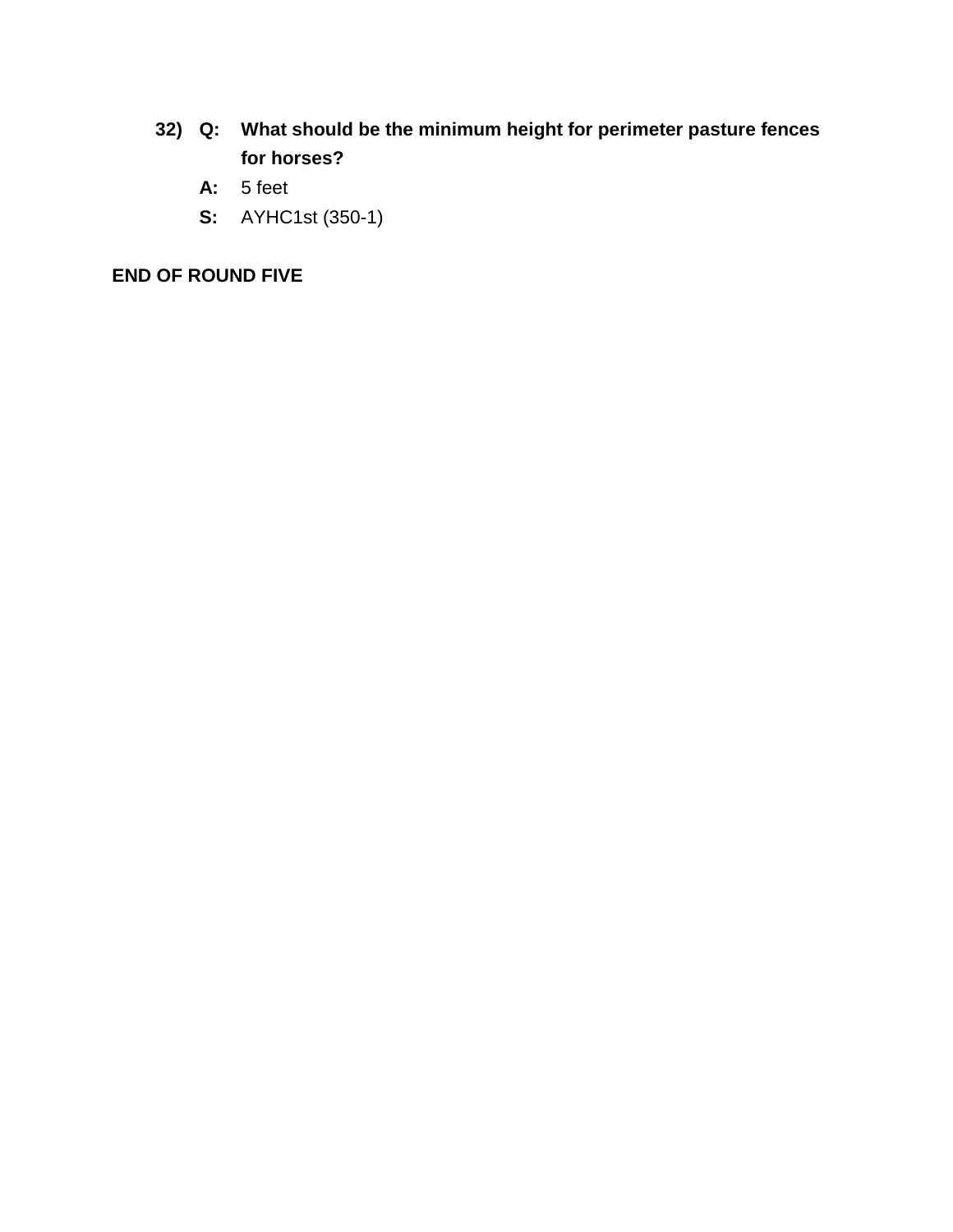# **2015 State Horse Bowl Contest Senior Division Round Six**

# **BEGIN ONE-ON-ONE QUESTIONS**

- **C1 1) Q: What is meant by the term "wet mare"?**
	- **A:** Wet mares are nursing a foal
	- **S:** AYHC1ST (940-01)
- **C2 2) Q: Name the 4 fat soluable vitamins.**
	- **A:** A, D, E, & K
	- **S:** AYHC1ST (820-2)
- **C3 3) Q: What disease causes seperation of skin and creates loose folds of skin and is commonly seen in Quarter Horses?**
	- **A:** HERDA- Hyperlastosis Cutis
	- **S:** AYHC1ST (675-1)
- **C4 4) Q: A strong and throbbing digital pulse indicates that there is a problem with which part of the horse's body?**
	- **A:** Foot or Hoof
	- **S:** GRIFFITHS (161)
- **C1 5) Q: Equine descendants of the survivors of a shipwreck off the coast of Virginia are called what?**
	- **A:** Chincoteague ponies
	- **S:** NEWHOR (55)
- **C2 6) Q: What is the name for the "blueprints" that are contained in the nucleus of the cell and control the production of protein and direct the life functions of the horse?**
	- **A:** DNA
	- **S:** AYHC1ST (1060-1)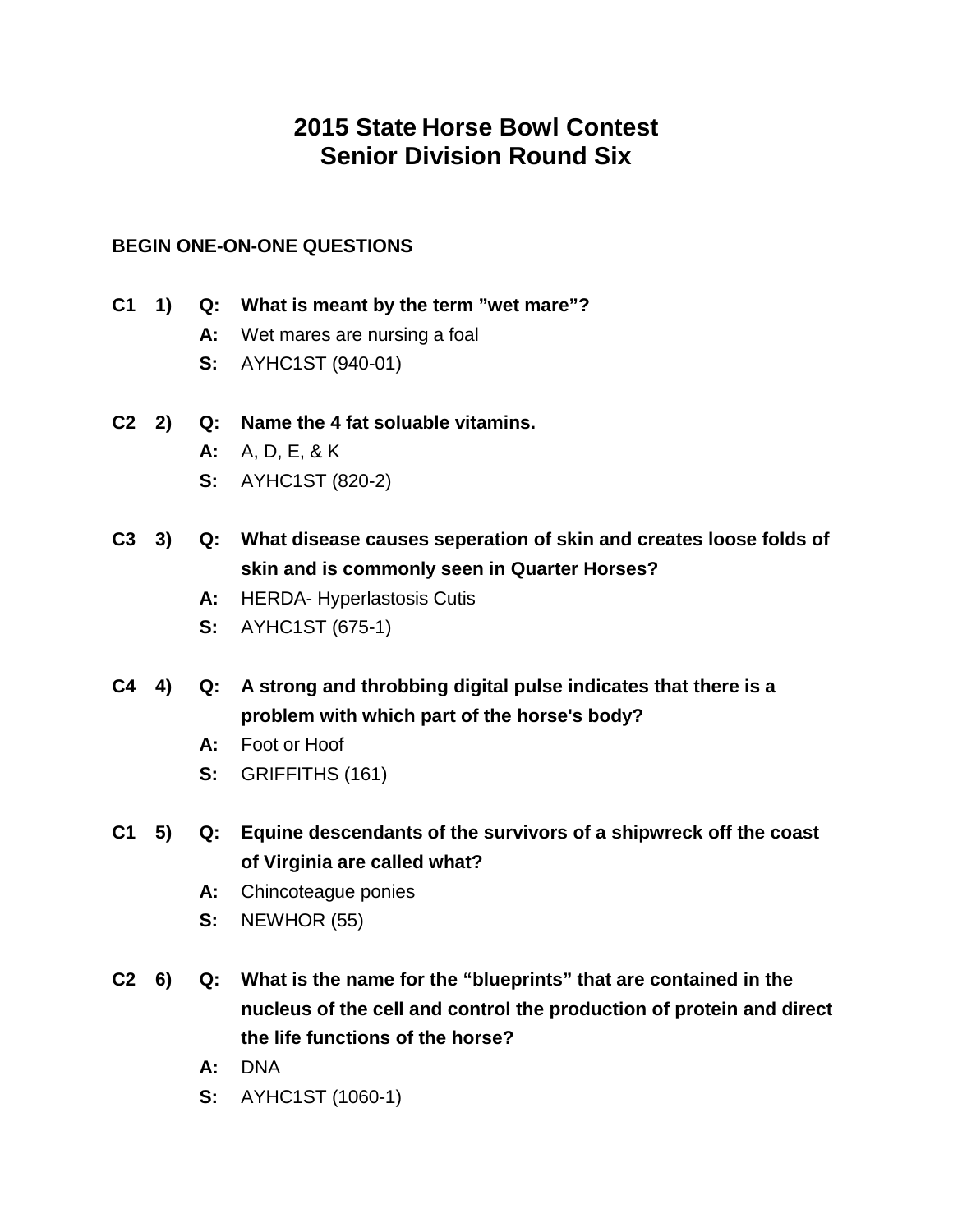- **C3 7) Q: During inclement weather, if horses huddle together, what type of behavior are they exhibiting?**
	- **A:** Contactual
	- **S:** EVANS 2 (673)
- **C4 8) Q: What is another name for red blood cells?**
	- **A:** erythrocytes
	- **S:** EVANS2 (117)
- **C1 9) Q: What is the term for the six-foot length of rope, used in calf roping, to tie the calf's legs?**
	- **A:** Piggin String
	- **S:** EVANS2 (438)

#### **C2 10) Q: What is the common name for equine encephalomyelitis?**

- **A:** Sleeping sickness
- **S:** Evans2 (365)
- **C3 11) Q: The endocrine system contains a number of ductless glands that produce what?**
	- **A:** Hormones
	- **S:** INEWHOR (92)
- **C4 12) Q: Wolf teeth are small teeth typically found in the interdental space. They are rarely present in which jaw of the horse?**
	- **A:** Lower jaw or mandible
	- **S:** AYHC1ST (405-1)

### **BEGIN TOSS UP QUESTIONS**

- **13) Q: What is the purpose of a Cupola on the roof of a Horse Barn?**
	- **A:** For Ventilation
	- **S:** AYHC1st (320-8)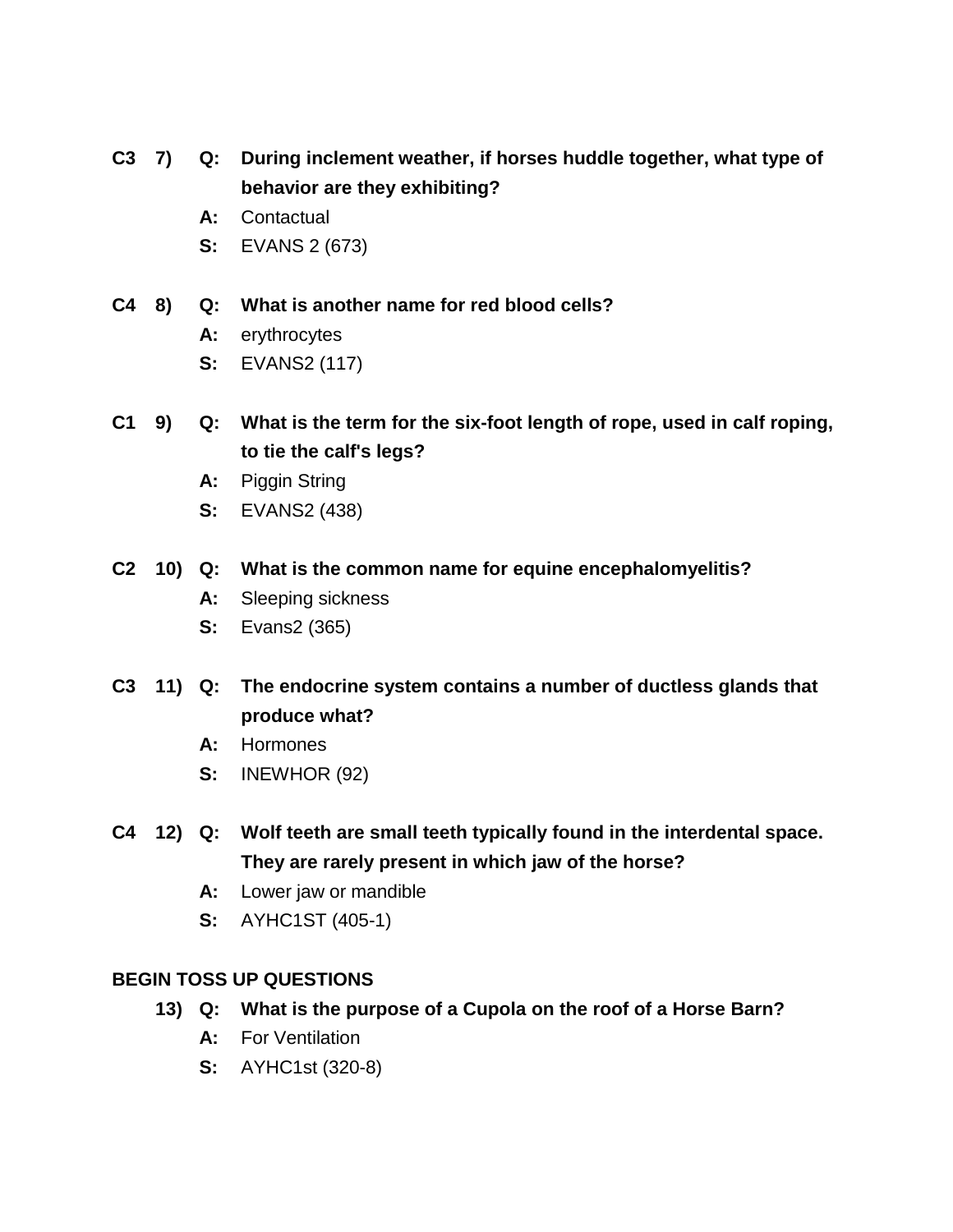## **14) Q: What are the 2 layers of skin called?**

- **A:** Dermis & epidermis
- **S:** EVANS2 (128)

# **TOSS UP WITH A BONUS ATTACHED**

- **15) Q: Bones are classified as long, short, flat and irregular. Which type of bone encloses the cavities containing the vital organs?**
	- **A:** Flat
	- **S:** Evans2 (90)

## **BONUS QUESTION**

- **16) Q: What three elements need to be present for the house/stable fly to complete their life cycle?**
	- **A:** 1. appropriate breeding materials 2. optimum moisture 3. adequate warmth
	- **S:** AYHC YL (300-1)
- **17) Q: Name the foundation sire of the American Saddlebred.**
	- **A:** Denmark
	- **S:** EVANS2 (38)

### **18) Q: What is another name for the face marking, Paper faced?**

- **A:** Bonnet
- **S:** GRIFFITHS (30)
- **19) Q: What makes up the wax beads that usually appear at the end of the mare's teats 2 to 4 days prior to foaling?**
	- **A:** colostrum
	- **S:** AYHC1ST (940-3)

# **TOSS UP WITH A BONUS ATTACHED**

- **20) Q: What is the common name for micturition?**
	- **A:** Urination
	- **S:** Evans2 (119)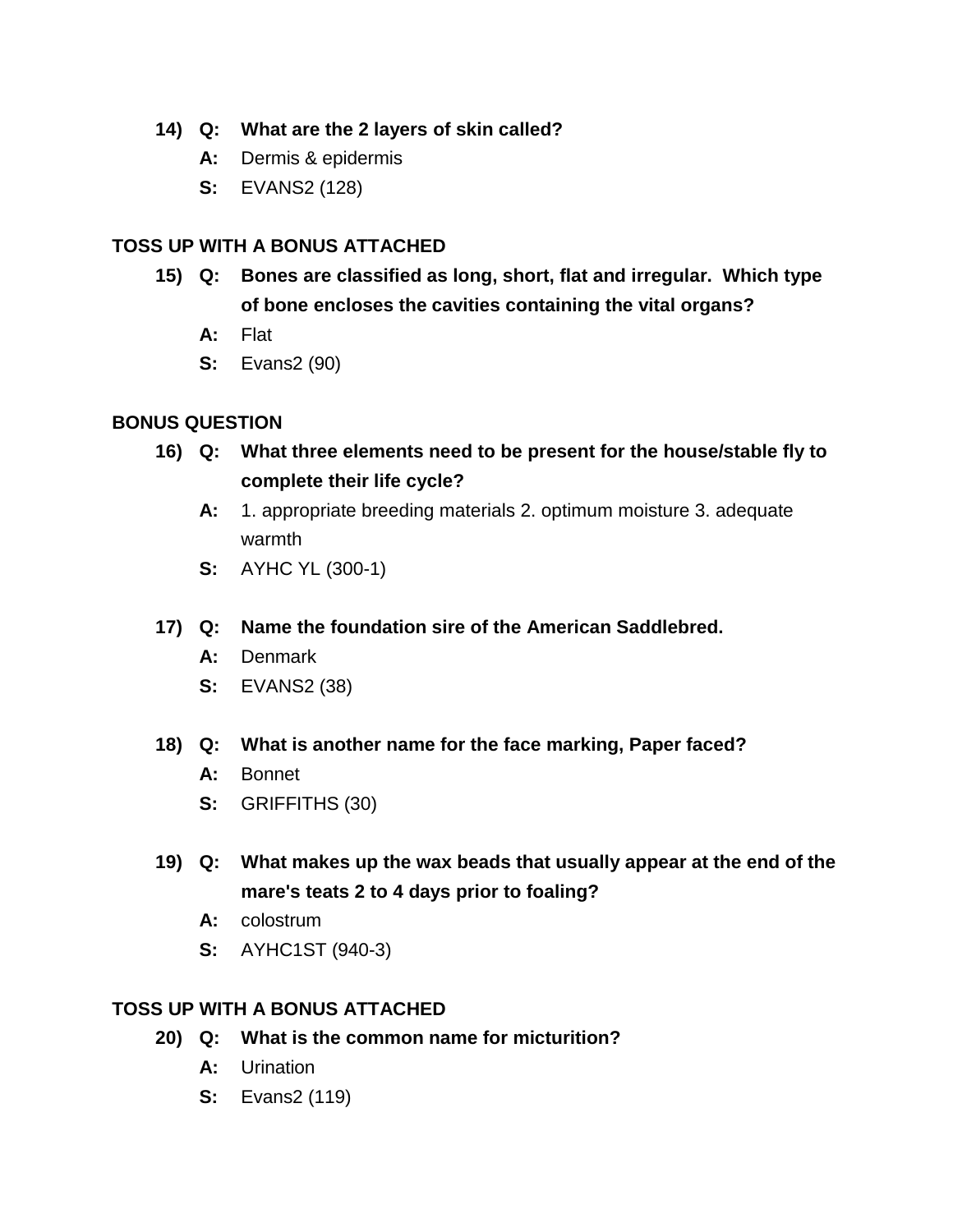## **BONUS QUESTION**

- **21) Q: What are the 3 membranes surrounding the fetus during gestation?**
	- **A:** amnion, chorion, allantois
	- **S:** Evans2 (340)
- **22) Q: A single dilution of the chestnut coat color results in a palomino. What color appears when there is a double dilution of chestnut?**
	- **A:** Cream
	- **S:** Evans2 (81)

## **23) Q: Which parasite causes summer sores?**

- **A:** Stomach worm
- **S:** Lewis (405)
- **24) Q: A blistering agent is a medication that causes redness. Why would this be used?**
	- **A:** To increase circulation
	- **S:** NEWHOR 32

### **TOSS UP WITH A BONUS ATTACHED**

- **25) Q: What is the term used to describe a portion of an organ or tissue, protruding through an abnormal opening.**
	- **A:** Hernia
	- **S:** LEWIS2 (393)

- **26) Q: Name four types of open wounds.**
	- **A:** Incisions, lacerations, tears (avulsions), punctures, penetrating wounds, abrasions
	- **S:** AYHC YL (440-1)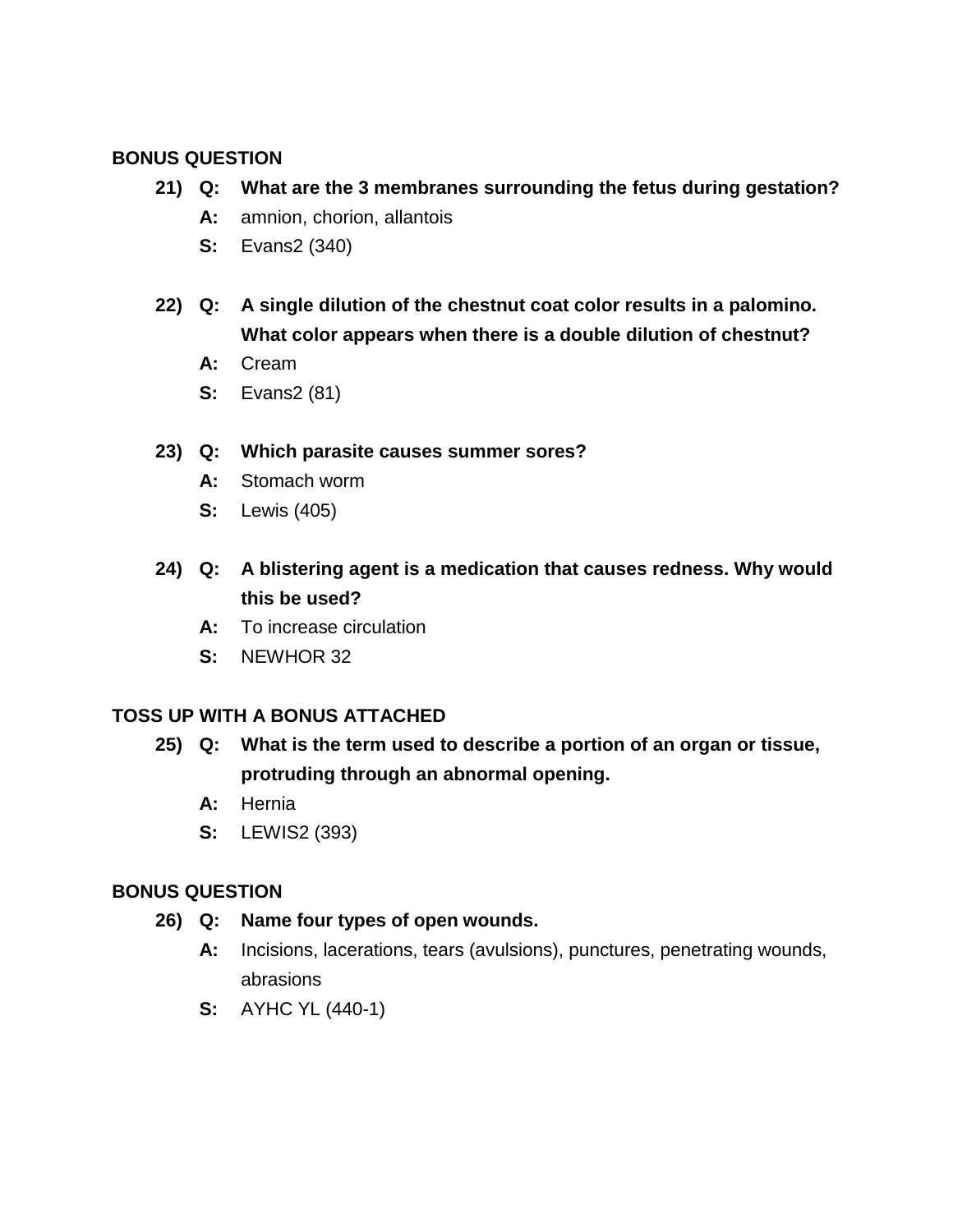- **27) Q: Under normal circumstances, how does the horse cool itself?**
	- **A:** by sweating
	- **S:** AYHC1ST 410-1
- **28) Q: When viewing a horse from the side, what are the two primary deviations that are seen in the knees?**
	- **A:** Buck-kneed (over at the knee) and Calf-kneed (back at the knee)
	- **S:** AYHC1ST (230-5/6)
- **29) Q: What genetic condition is found in heavily muscled horses with a high blood potassium level and an increased skeletal muscle-cell membrane permeability to sodium and a lineage to the stallion Impressive?**
	- **A:** HYPP
	- **S:** EqSci 98
- **30) Q: What is the hormone necessary for normal sexual behavior & function in the stallion?**
	- **A:** Testosterone
	- **S:** AYHC 920-3
- **31) Q: What do you call the rings on a surcingle through which the reins pass?**
	- **A:** Terrets
	- **S:** NEWHOR 265

### **32) Q: What is the difference between shying and jibbing?**

- **A:** Shying is swerving away from an object, and jibbing is refusal to go forward and the horse backs away.
- **S:** NEWHOR 157/245

## **END OF ROUND SIX**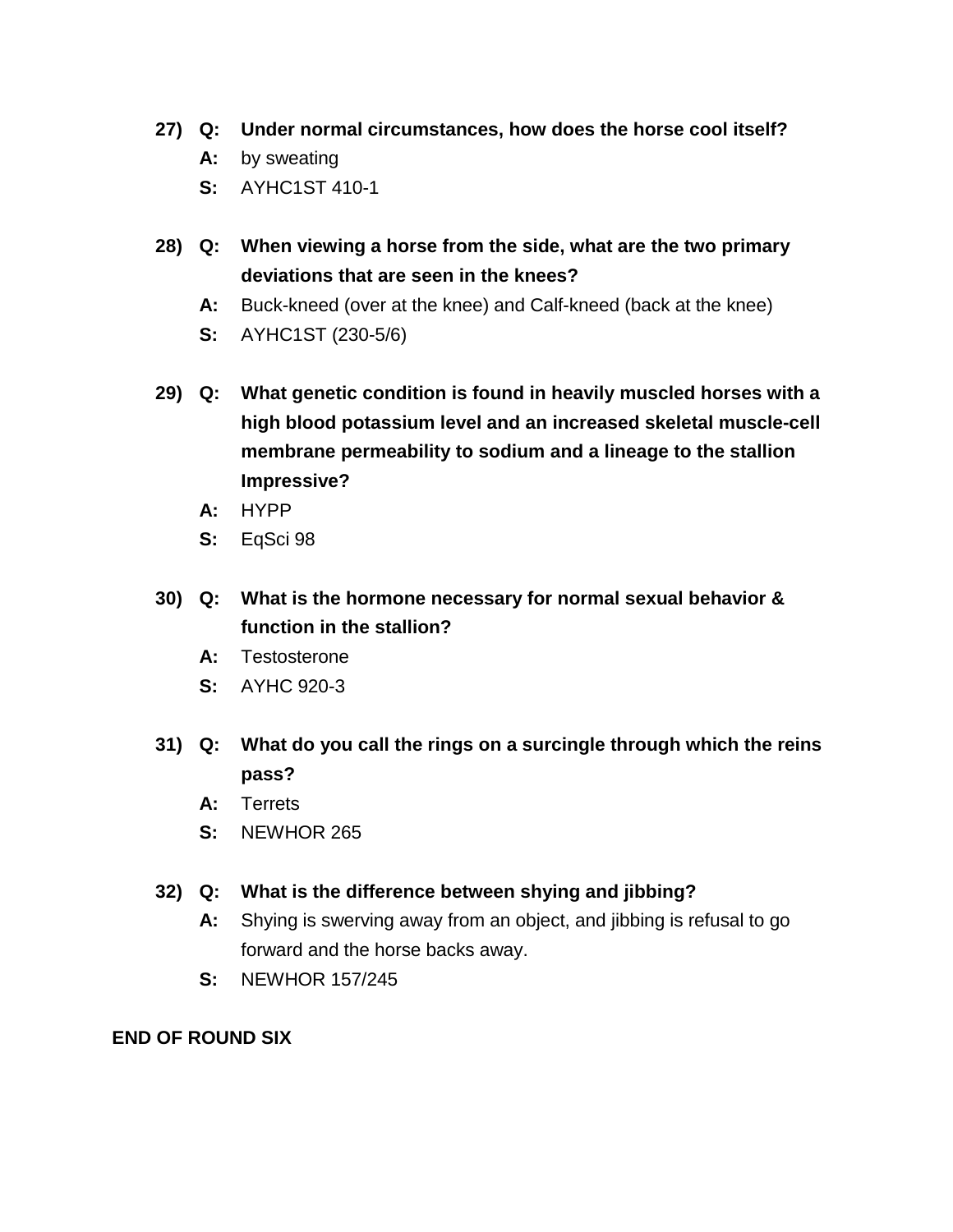# **2015 State Horse Bowl Contest Senior Division Round Seven**

# **BEGIN ONE-ON-ONE QUESTIONS**

- **C1 1) Q: What is the country of origin of the Falabella?**
	- **A:** Argentina
	- **S:** NEWHOR (103)
- **C2 2) Q: The term swing team refers to what?**
	- **A:** The middle pair of horses in a six horse hitch
	- **S:** NEWHOR (261)
- **C3 3) Q: The tarsus or hock of a horse has 7 bones and corresponds to what part of the human skeleton?**
	- **A:** Ankle or Heel
	- **S:** Evans 2 (98)
- **C4 4) Q: What is the difference between pheomelanin and eumelanin?**
	- **A:** Pheomelanin controls red and yellow and eumelanin controls black and brown
	- **S:** GRIFFITHS (93)
- **C1 5) Q: Strangles is a disease caused by bacteria and symptoms include nasal discharge and fever. How did it get its name?**
	- **A:** The lymph glands in the neck may swell so severely that it can restrict the horse's breathing.
	- **S:** NEWHOR (257)
- **C2 6) Q: When viewing a horse from the rear, if the hocks point outward and the toes point inward, what is this called?**
	- **A:** Bandy Legs (also called bow legs)
	- **S:** NEWHOR (23)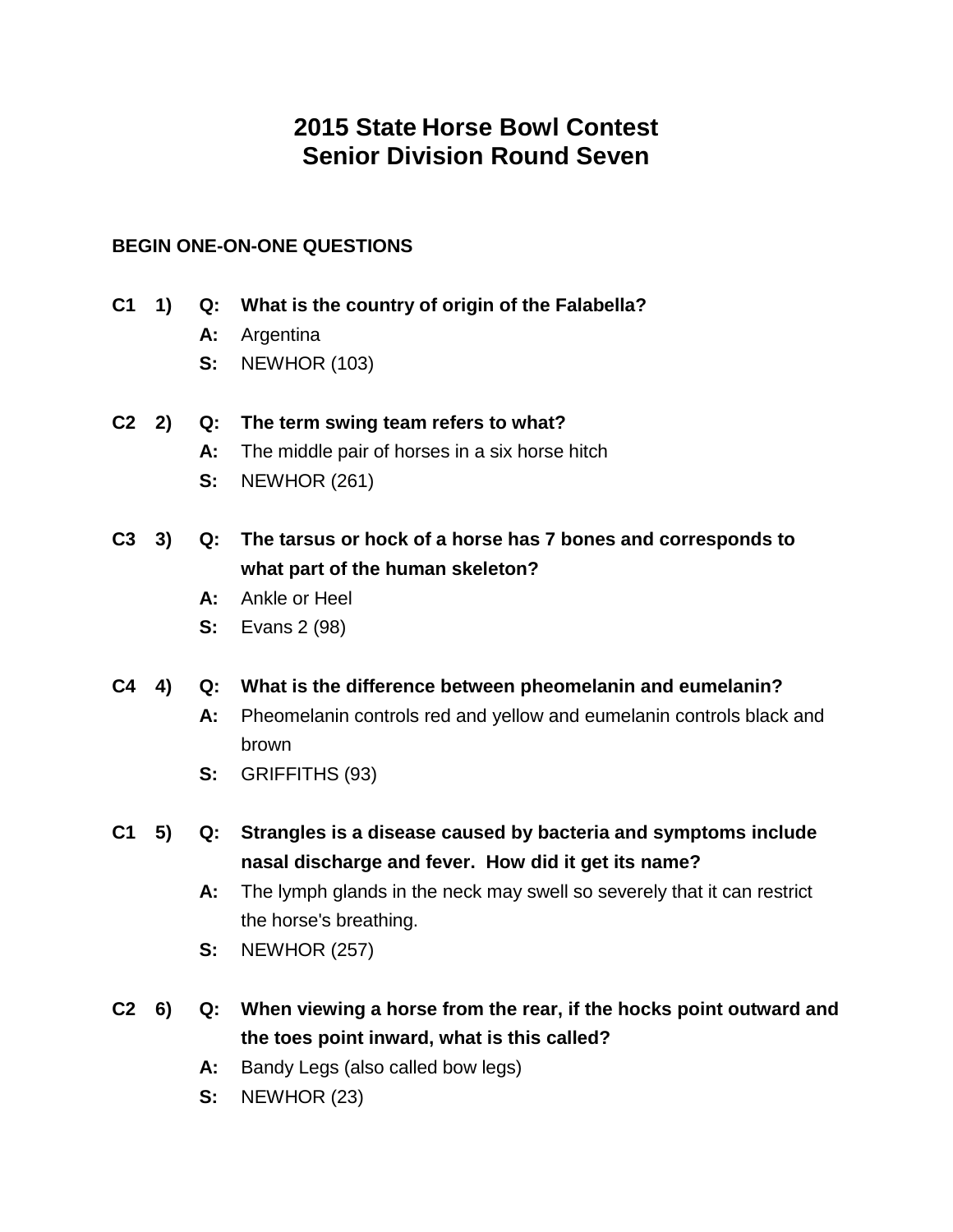- **C3 7) Q: The hepatic vein comes from what organ?**
	- **A:** Liver
	- **S:** GRIFFITHS (208)
- **C4 8) Q: What is the tough membrane that covers the bone called?**
	- **A:** periosteum
	- **S:** EVANS2 (90)
- **C1 9) Q: Trismus is a condition seen in horses with tetanus. What is the more common name of the condition which is also a slang term for the disease?**
	- **A:** Lockjaw
	- **S:** NEWHOR (170)

## **C2 10) Q: What is the best way to control hemorrhage?**

- **A:** Apply a pressure bandage
- **S:** EVANS2 (609)
- **C3 11) Q: What type of shoe is used on western pleasure horses to keep the feet closer to the ground, which allows the horse to have a freer, longer stride?**
	- **A:** Aluminum
	- **S:** AYHC1ST (515-4)
- **C4 12) Q: Which internal parasite infection is usually related to exposure to donkeys?**
	- **A:** Lung worms
	- **S:** GRIFFITHS (189)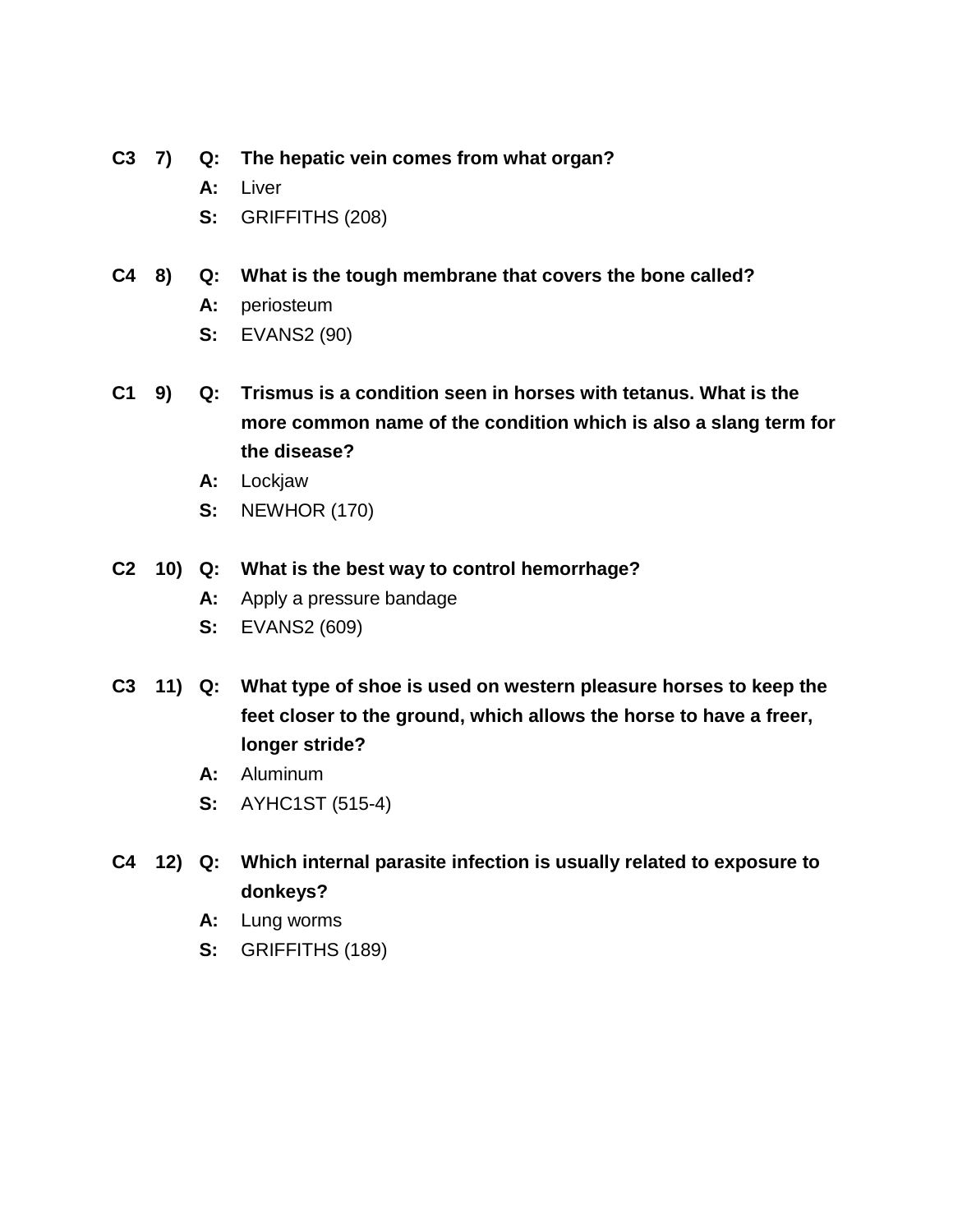## **BEGIN TOSS UP QUESTIONS**

- **13) Q: The last ten pairs of ribs that are not connected to the sternum are known as what?**
	- **A:** False ribs
	- **S:** NEWHOR (104)
- **14) Q: What is the purpose of an antipyretic medication?**
	- **A:** Fever-reducing medication
	- **S:** NEWHOR (13)

# **TOSS UP WITH A BONUS ATTACHED**

- **15) Q: What vitamin deficiency results in rickets in the young horse and inadequate bone minerazation in adult horses?**
	- **A:** vitamin D
	- **S:** Lewis2 (49)

- **16) Q: Give 3 different names for the small, boat-shaped bone between the coffin and short pastern bone.**
	- **A:** Navicular, distal sesamoid, distal phalanx, shuttlebone
	- **S:** NEWHOR (188)
- **17) Q: Horses with either too much or too little iodine in the diet may show enlargement of the thyroid gland which is also known as what?**
	- **A:** Goiter
	- **S:** GRIFFITHS (138)
- **18) Q: What word indicates a location toward the free end of a limb, that is, further from the body?**
	- **A:** Distal
	- **S:** KAINER (2)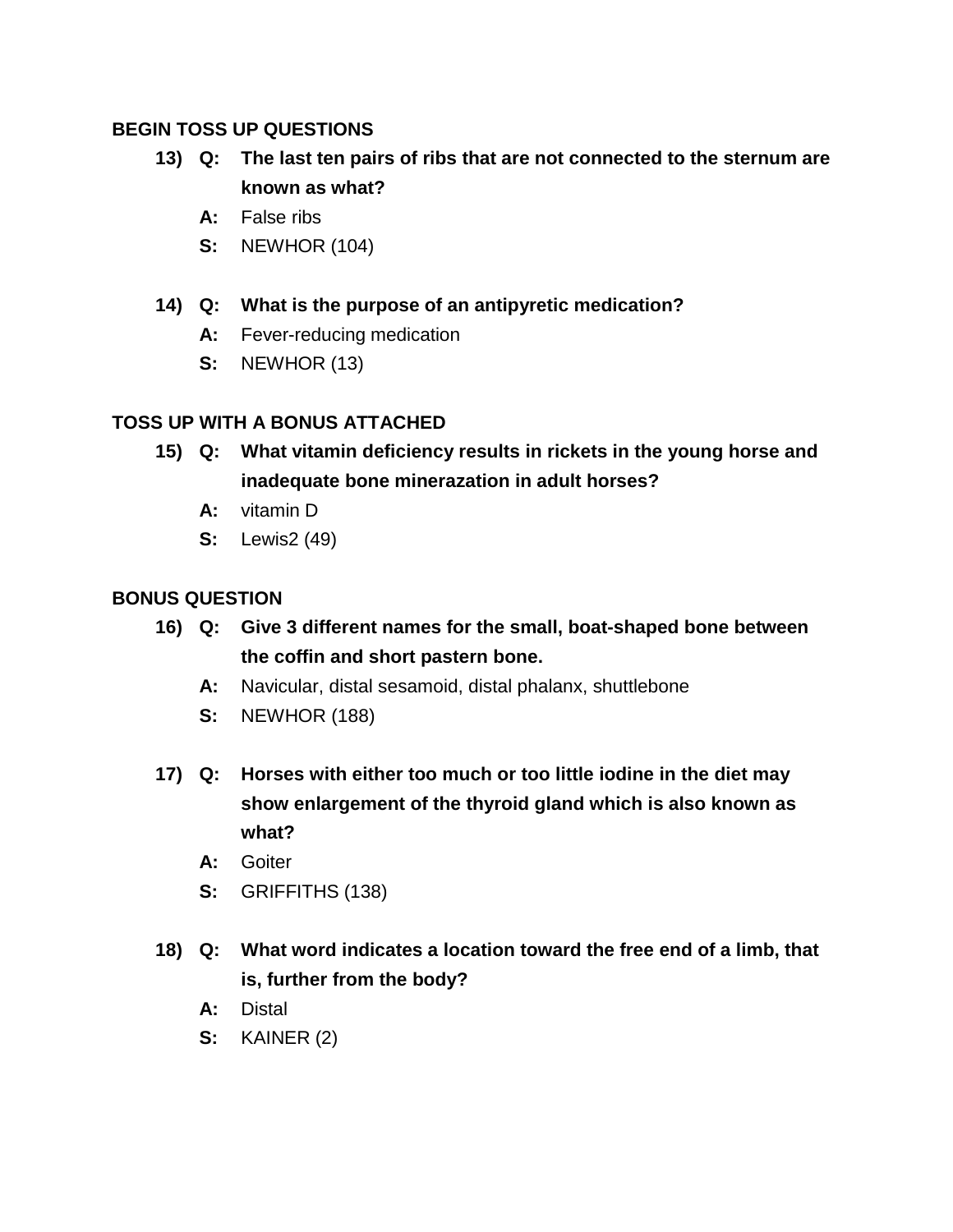- **19) Q: What are the interlocking leaves of sensitive and insensitive tissue that connect the hoof wall and the coffin bone?**
	- **A:** Laminae
	- **S:** NEWHOR (163)

- **20) Q: Examination of an animal's body after death is called what?**
	- **A:** Necropsy
	- **S:** NEWHOR (189)

- **21) Q: Name 3 bacterial diseases that can be found in both humans and horses.**
	- **A:** Tetanus, Anthrax, Lyme Disease, Salmonellosis, Pneumonia, Botulism
	- **S:** GRIFFITHS (170-172) AYHC1st (660-4) EVANS2 (597 & 603)
- **22) Q: Name the condition that results in loss of patches of skin and hair.**
	- **A:** Epitheliogenesis imperfecta
	- **S:** Evans2 (514)
- **23) Q: What category of muscle is found in the digestive, respiratory, circulatory and urogenital systems?**
	- **A:** SMOOTH
	- **S:** AYHC1st (840-1)
- **24) Q: Pulmonary circulation refers to oxygenated blood that has returned from what organ?**
	- **A:** Lungs
	- **S:** Evans2 (111)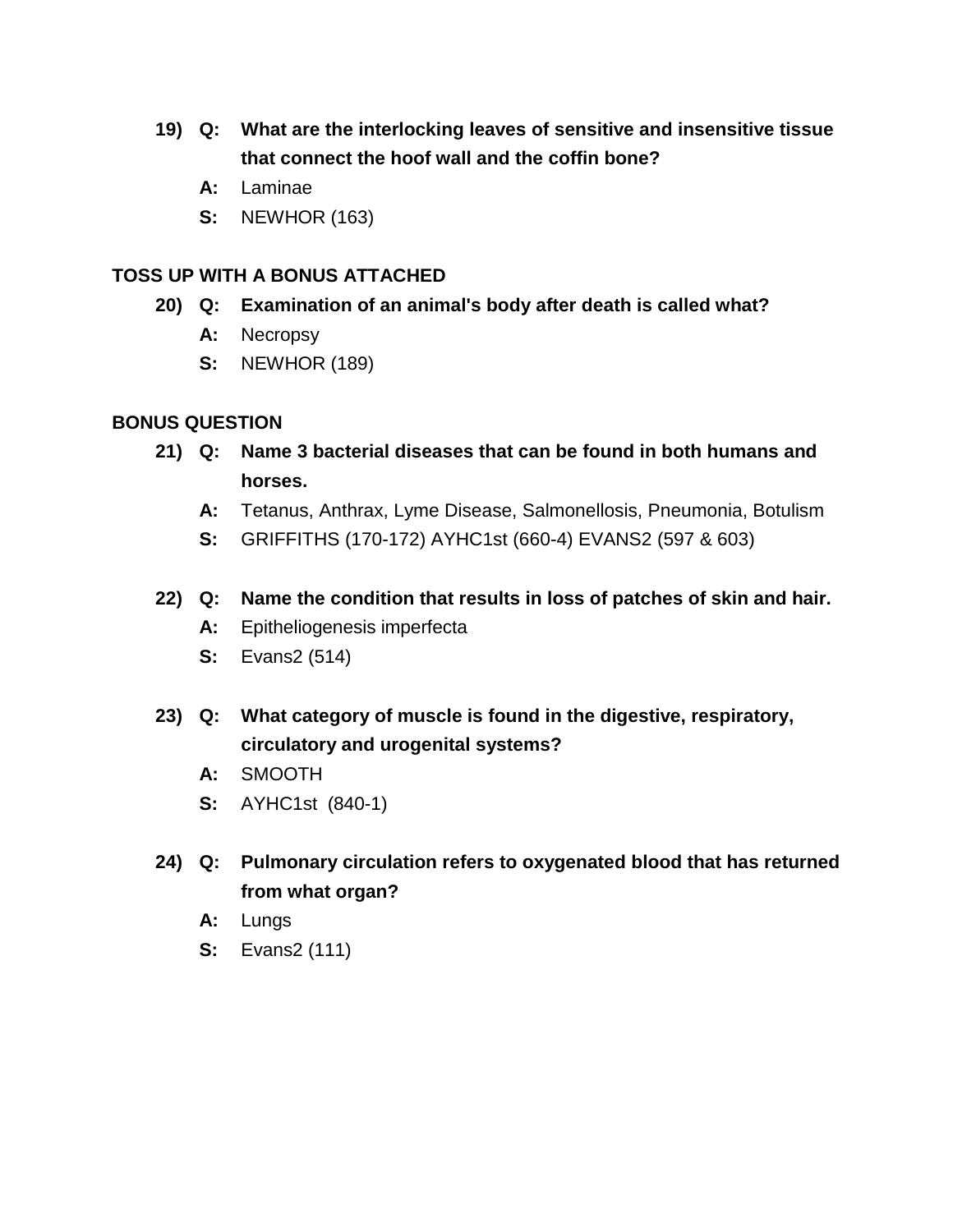- **25) Q: Bruises, contusions, sprains and muscle and tendon ruptures are what kind of wounds?**
	- **A:** Closed wounds
	- **S:** AYHC1st (109-2)

# **BONUS QUESTION**

- **26) Q: The bony framework of the head consists of 34 irregularly shaped flat bones with immoveable joints. Name and describe the 4 major cavities which form the skull.**
	- **A:** 1. Cranial: encloses and protects the brain 2. Orbital: Protects the eye 3. Nasal: Passageway to the respiratory system 4. Oral: Passageway to the digestive tract, otherwise known as the buccal cavity or mouth
	- **S:** Evans2 (91-92)
- **27) Q: Imagine your horse has been in an accident and is at risk of suffocating. What procedure can be used to form an artificial opening into the windpipe to give the horse oxygen?**
	- **A:** Tracheotomy
	- **S:** NEWHOR (272)
- **28) Q: Name the class where a horse is judged on how well it works cattle and executes a reining pattern.**
	- **A:** Working Cow Horse
	- **S:** NEWHOR (295)

# **29) Q: How does the silver gene affect chestnut?**

- **A:** The effect may not be noticeable, or it may lighten the mane and tail
- **S:** Evans2 (488)

# **30) Q: What is the common name for the large metacarpal bone?**

- **A:** cannon bone
- **S:** KAINER (plate12)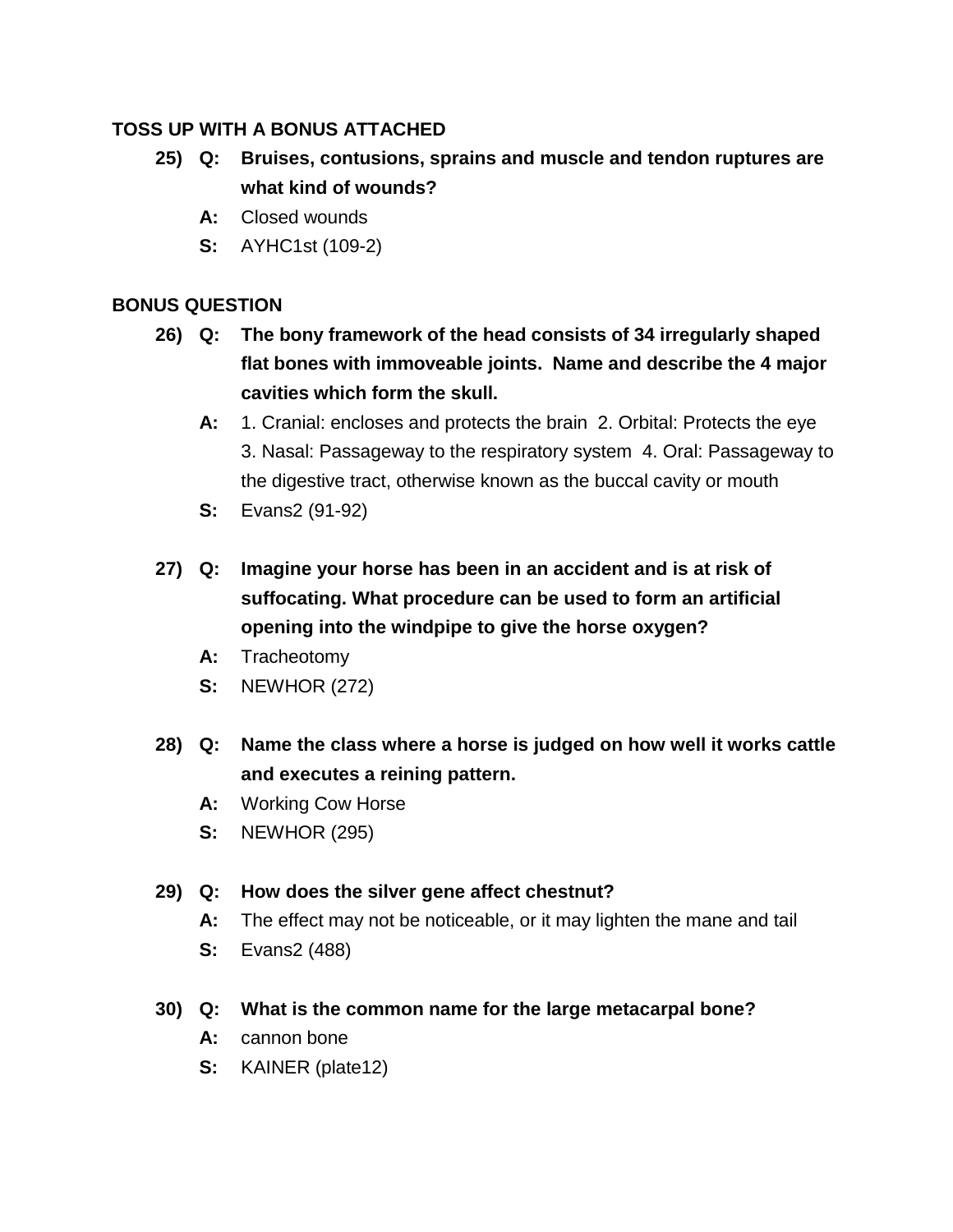- **31) Q: Wood chewing is an example of a behavior that is contagious or infectious in horses. What is the scientific name for this type of behavior?**
	- **A:** Allelomimetic (Mimicry)
	- **S:** EVANS 2 (676)
- **32) Q: What problem may a foal acquire due to the mare being in foal heat?**
	- **A:** Diarrhea
	- **S:** EVANS2 (428)

## **END OF ROUND SEVEN**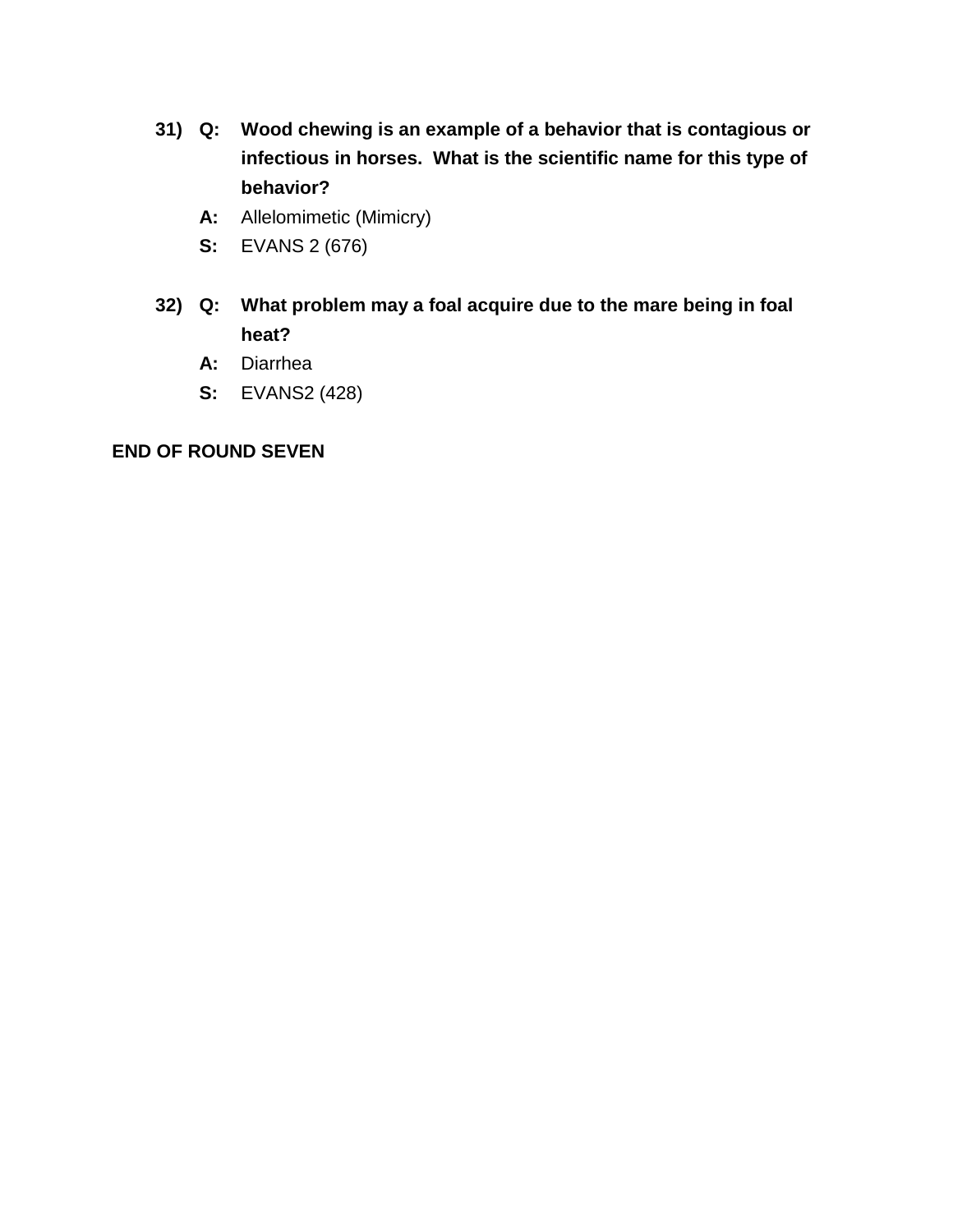# **2015 State Horse Bowl Contest Senior Division Round Eight**

# **BEGIN ONE-ON-ONE QUESTIONS**

- **C1 1) Q: Lutenizing hormone influences what hormone that is responsible for spermatogenesis?**
	- **A:** Testosterone
	- **S:** Evans2 (127)
- **C2 2) Q: Name the three classifications of mucles?**
	- **A:** Smooth, cardiac and skeletal
	- **S:** Evans2 (99)
- **C3 3) Q: There are 14 minerals that are required for healthy body functioning in the horse. Name the 2 groups of minerals.**
	- **A:** Micro and Macro
	- **S:** GRIFFITHS (131)
- **C4 4) Q: Name 2 body systems that contain cilia.**
	- **A:** Respiratory & Female Reproductive
	- **S:** Kainer (67) & AYHC1st (910-4)
- **C1 5) Q: What is the technical name for the enlarged follicle, that bulges from the ovary just prior to ovulation?**
	- **A:** Graafian follicle
	- **S:** AYHC1ST (910-4)
- **C2 6) Q: What is the medical term for inflammation of the intestines?**
	- **A:** enteritis
	- **S:** Evans2 (557)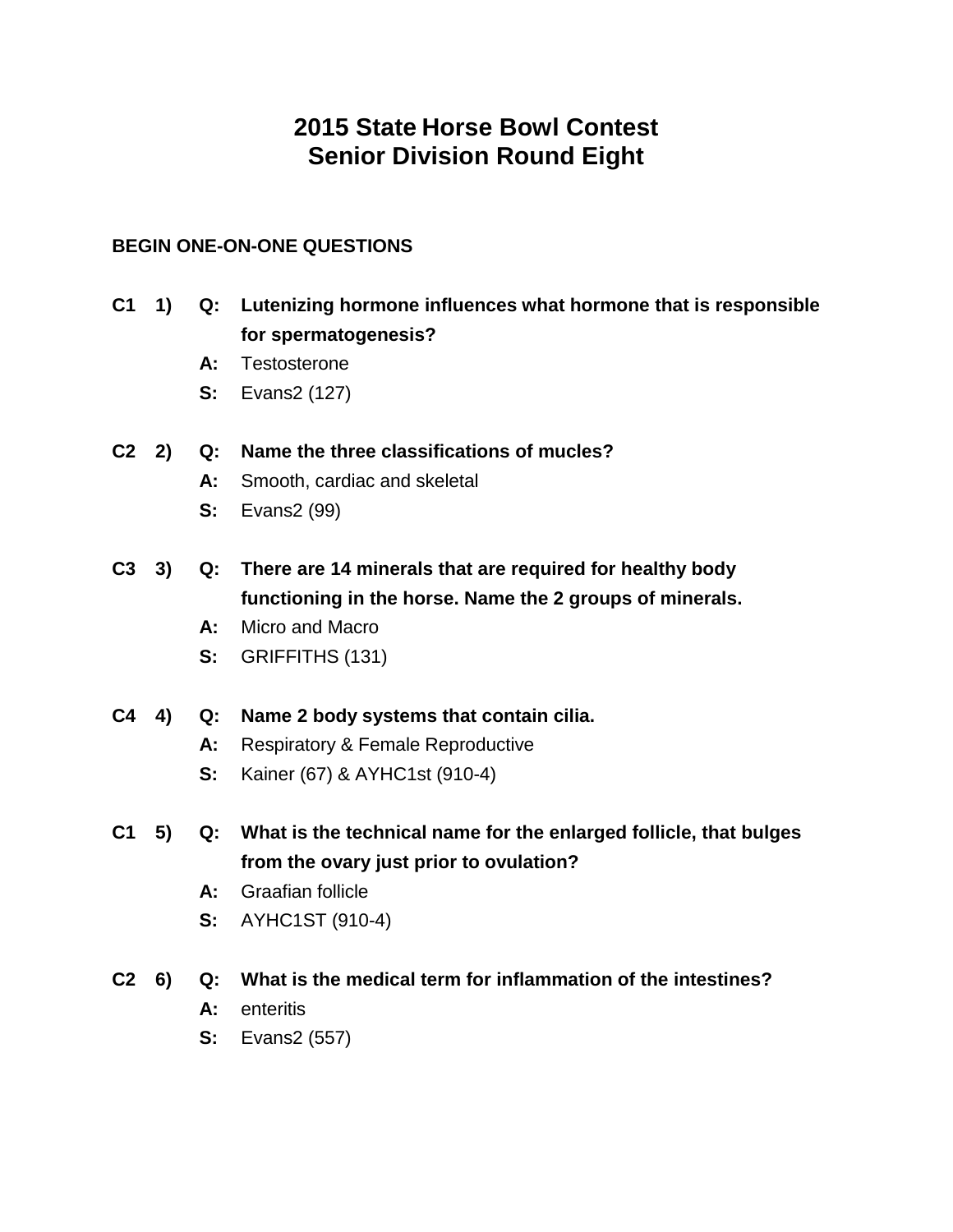- **C3 7) Q: Name the protozoa that causes EPM.**
	- **A:** Sarcocystis neurona
	- **S:** AYHC1ST 670-1
- **C4 8) Q: Approximately 99 percent of all Standardbreds trace to what Stallion?**
	- **A:** Hambletonian 10
	- **S:** EVANS2 (29)
- **C1 9) Q: During strenuous exercise, a horse that bleeds from its lung tissue is called a bleeder. What is the proper term for bleeding from the lungs?**
	- **A:** Pulmonary hemorrhage
	- **S:** EVANS 2 (111)
- **C2 10) Q: You should evaluate your horse's body condition score on a regular basis to ensure that they are maintaining weight and proper condition. Explain what time of the year it is especially important to do this and why.**
	- **A:** Winter- because extra energy is used to maintain body temperature and the winter hair coat makes visual observation more difficult.
	- **S:** AYHC1ST (780-2)
- **C3 11) Q: A steeplechase is a race over natural or artificial obstacles. How did it get its name?**
	- **A:** In the late 1700s, the races often went from one church to another
	- **S:** NEWHOR (255)
- **C4 12) Q: What Mexican breed resulted from the crossing of Andalusian stallions with Quarter Horse mares?**
	- **A:** Azteca
	- **S:** NEWHOR (19)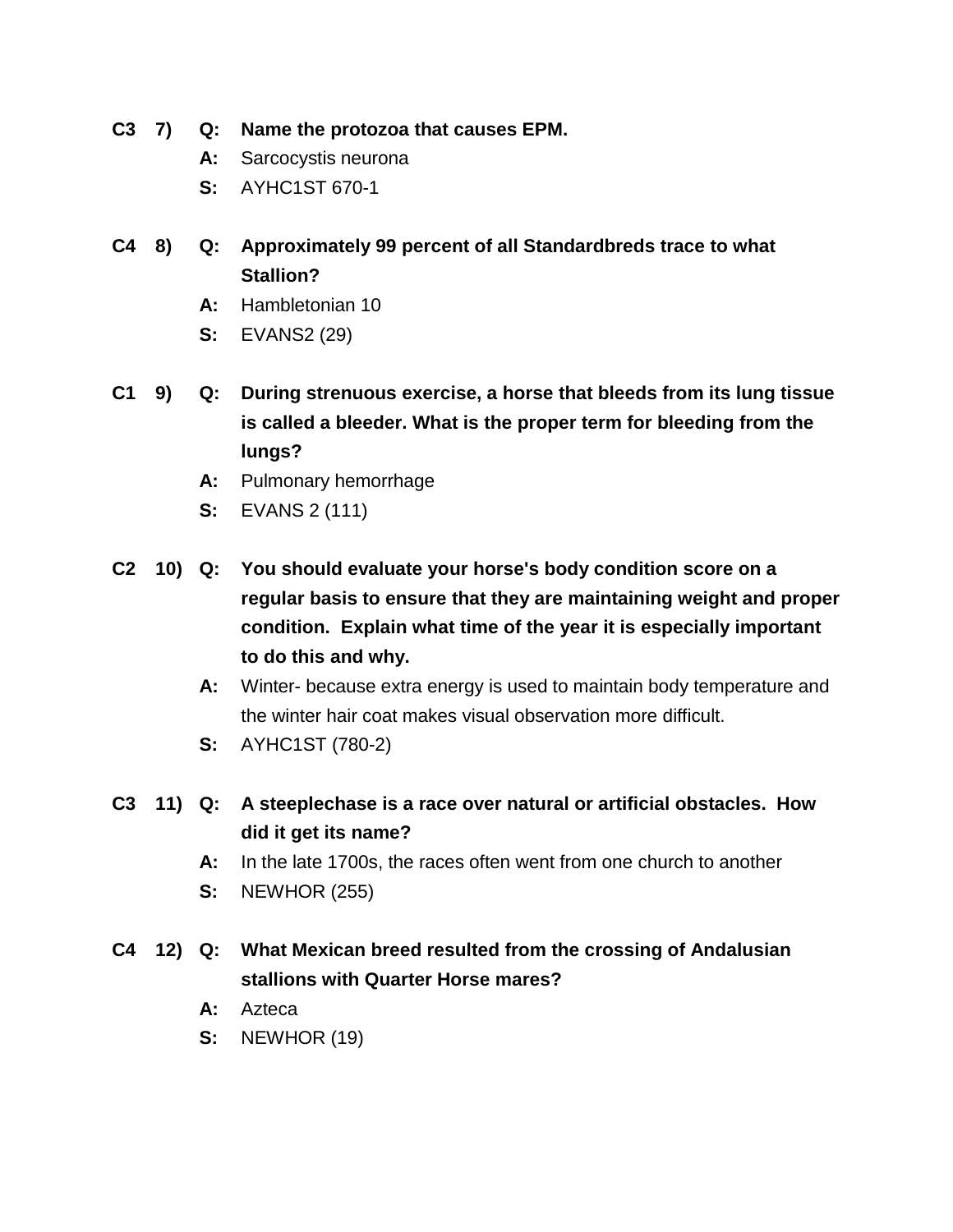# **BEGIN TOSS UP QUESTIONS**

- **13) Q: Leopard, Linden Tree, and Max were the foundation sires for what breed that is sometimes confused with the Appaloosa?**
	- **A:** Colorado Rangerbred
	- **S:** Evans2 (58)
- **14) Q: Name the over-the-counter fiber supplement that can be used to treat sand impactions.**
	- **A:** Metamucil
	- **S:** NEWHOR (179)

# **TOSS UP WITH A BONUS ATTACHED**

- **15) Q: Leydig cells synthesize and release what hormone in the male horse?**
	- **A:** Testosterone
	- **S:** Evans2 (361)

- **16) Q: Airs above the ground are movements in which the horse's forelegs or fore and hind legs are off the ground. Give 3 names of movements that are airs above the ground.**
	- **A:** Ballatade, Capriole, Courbette, Croupade and Levade
	- **S:** NEWHOR (5)
- **17) Q: If you are doing across the board wagering in a pari-mutuel race, what are you betting that your horse will do?**
	- **A:** Win, place, or show (1st, 2nd, 3rd)
	- **S:** NEWHOR (3)
- **18) Q: Parascaris Equorum is a large roundworm that primarily affects foals and young horses. What is it's common name?**
	- **A:** Ascarids
	- **S:** AYHC1ST (430-1)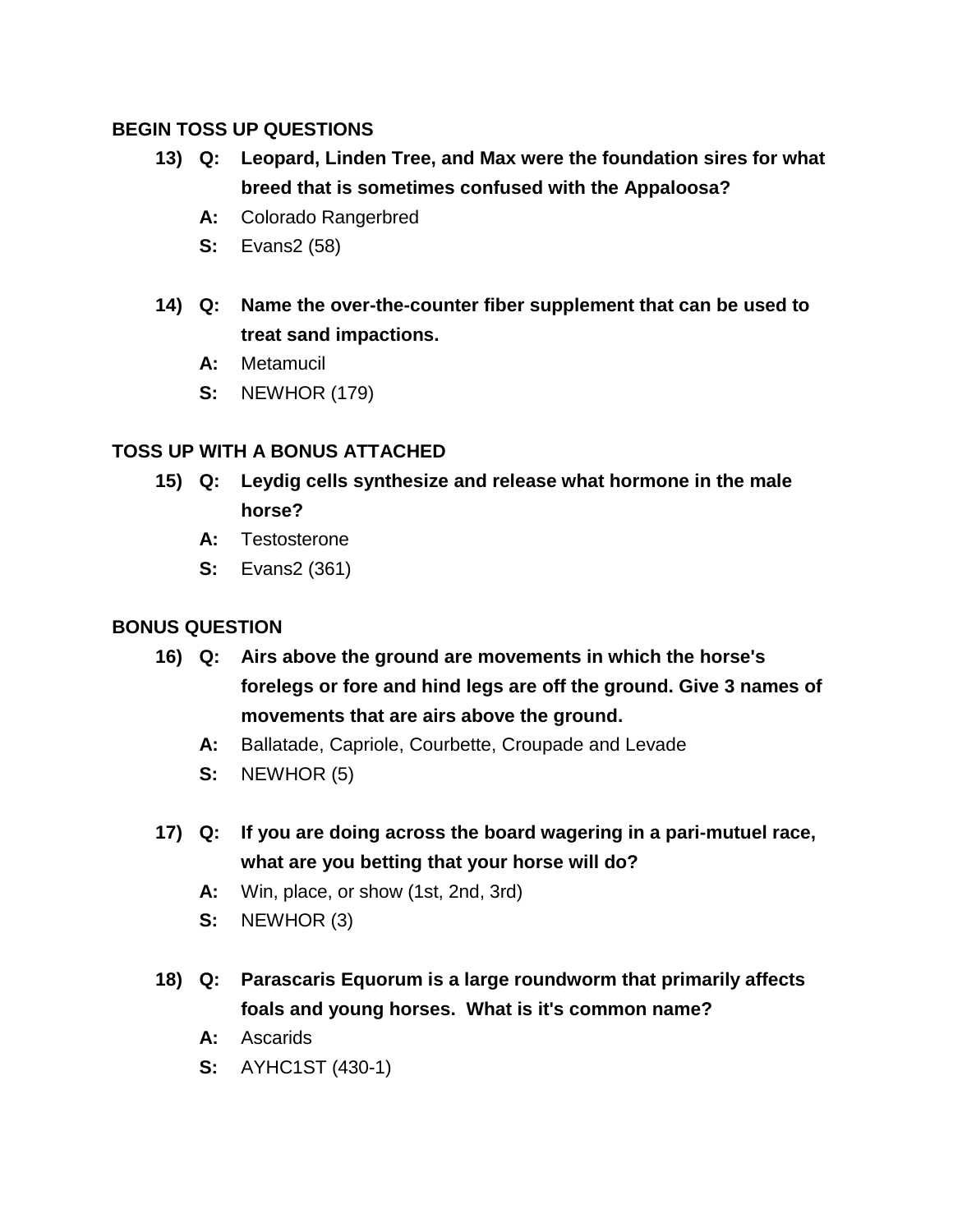- **19) Q: Agalactia is when the mare is unable to produce milk. Give a nutritional reason for why this condition may occur.**
	- **A:** Grazing on fescue pasture during pregnancy
	- **S:** NEWHOR (4) EVANS 2 (276) LEWIS 2 (234)

- **20) Q: The horse used to accompany racehorses on the track to keep them calm is known as a what?**
	- **A:** pony horse
	- **S:** NEWHOR (217)

### **BONUS QUESTION**

- **21) Q: Auscultation is listening for sounds within the body. Name 3 organs for which auscultation would be used for diagnostic purposes.**
	- **A:** Lungs, heart, pleura, intestines
	- **S:** NEWHOR (18)
- **22) Q: Odd-toed, nonruminating, hoofed animals, including the horse, belong to what order?**
	- **A:** Perissodactyla
	- **S:** Evans2 (15)
- **23) Q: The mouth and the esoughagus are connected by which part of the digestive tract?**
	- **A:** Pharynx
	- **S:** EVANS 2nd (189)

### **24) Q: How many haploid chromosomes are in the Przewalski's horse?**

- **A:** 33
- **S:** Evans2 (449)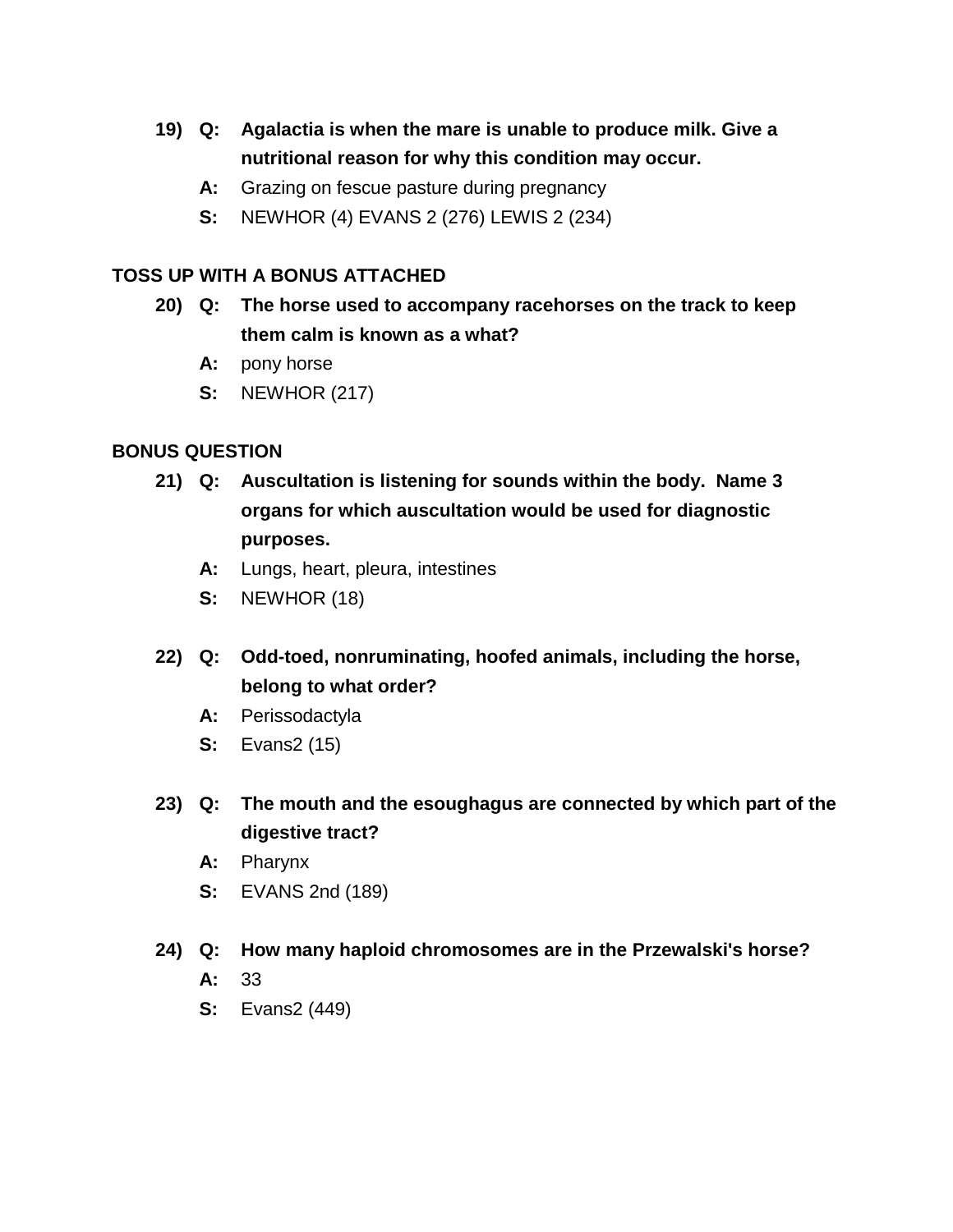- **25) Q: What is the black, horizontal aperture in the center of the iris?**
	- **A:** Pupil
	- **S:** GRIFFITHS (56)

# **BONUS QUESTION**

- **26) Q: Horses pick up parasites by ingesting grass, feed or water that is contaminated with parasite larva and eggs. What are the 4 most common internal parasites of horses that are contracted this way?**
	- **A:** Ascarids, Strongyles, Pinworms, Bots
	- **S:** AYHC1st (365-5)

# **27) Q: What is the largest joint in the horse?**

- **A:** The stifle joint
- **S:** EVANS2 (691)
- **28) Q: In what type of behavior does a horse call for care and attention?**
	- **A:** Et-epimeletic
	- **S:** EVANS2 (676)
- **29) Q: What do all of the artificial gaits have in common?**
	- **A:** They are all 4 beat gaits
	- **S:** Evans 2 (178)
- **30) Q: What is a ringlike band of muscle fibers that contricts a passage or closes an opening?**
	- **A:** sphincter
	- **S:** NEWHOR (251)

# **31) Q: What are the primary sex organs in the mare and stallion?**

- **A:** ovaries and testicles
- **S:** EVANS2 (128)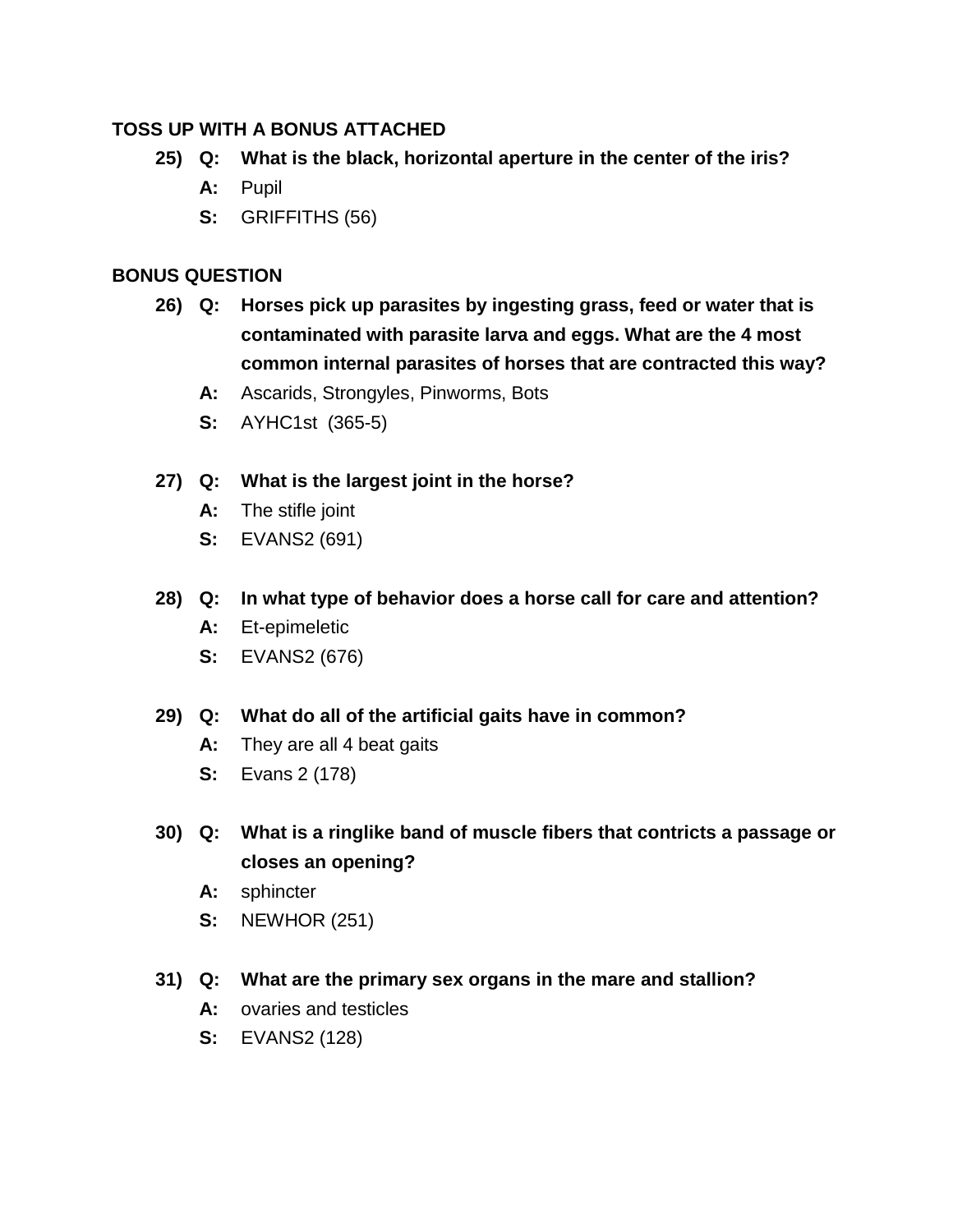- **32) Q: What bones are located on the back of the fetlock joint?**
	- **A:** Proximal sesamoid
	- **S:** EVANS2 (684)

# **END OF ROUND EIGHT**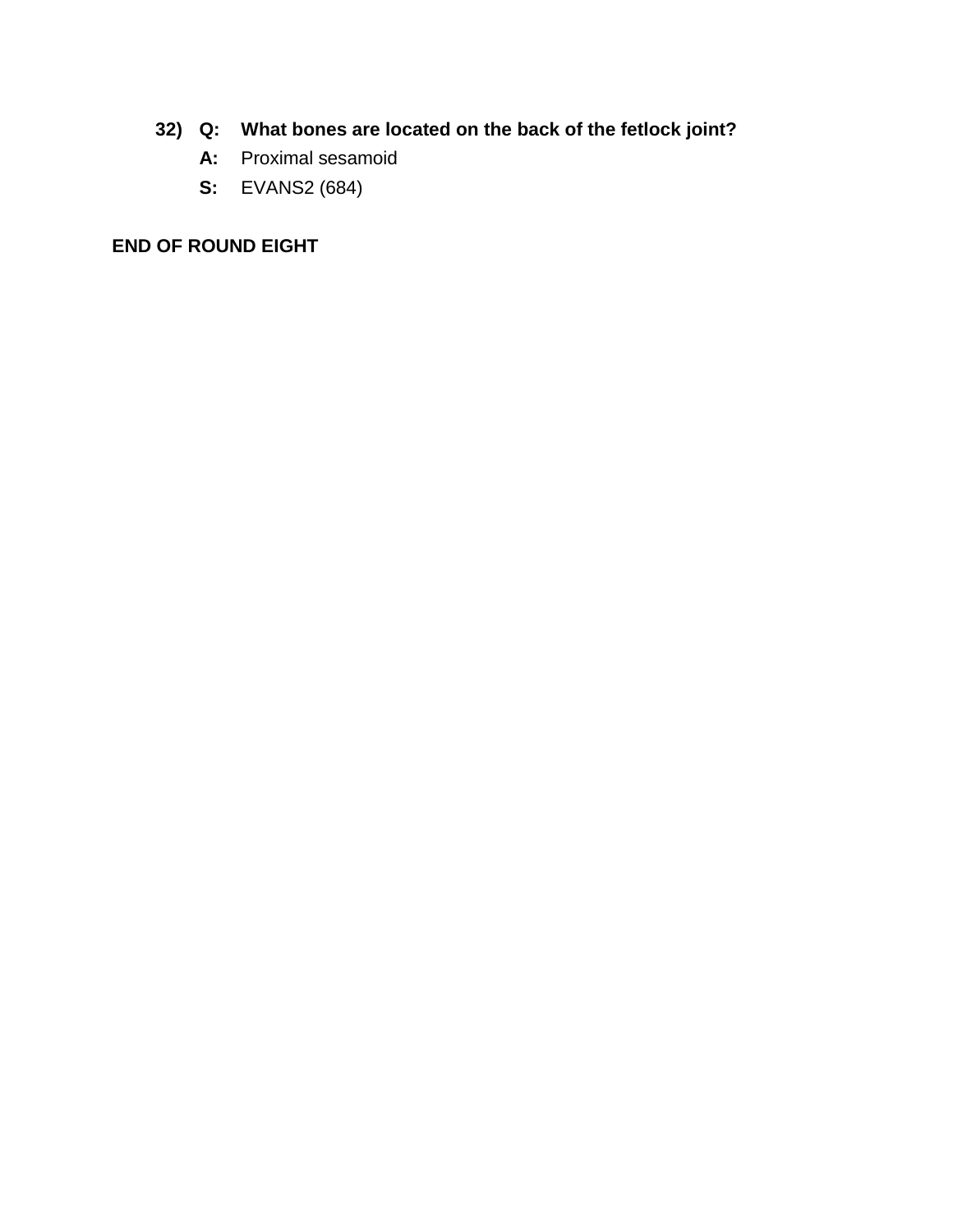# **2015 State Horse Bowl Contest Senior Division Round Nine**

## **BEGIN ONE-ON-ONE QUESTIONS**

- **C1 1) Q: Glucosamine or chondroitin sulfate may be added to the diet of older horses suffering from what condition?**
	- **A:** Arthritis
	- **S:** AYHC1st (770-2)
- **C2 2) Q: Where would you find the masseter muscle in the horse?**
	- **A:** in the jaw
	- **S:** EVANS2 (100)
- **C3 3) Q: Flunixin Meglumine and Phenylbutazone are what type of drugs? A:** Anti-inflammatory or NSAIDS (non steroidal anti-inflammatory)
	- **S:** AYHC 1st (640-2)
- **C4 4) Q: What color flag indicates the left side of an obstacle such as a jump?**
	- **A:** White
	- **S:** NEWHOR (293)

### **C1 5) Q: What is the number one cause of infertility in mares?**

- **A:** Uterine infections
- **S:** AYHC1st (940-1)
- **C2 6) Q: Extertional Rhabdomyolsis is commonly referred by what two names?**
	- **A:** Tying up and Monday Morning Sickness (Disease), Blackwater
	- **S:** AYHC 1st (795-3, 795-4) EVANS2 (104)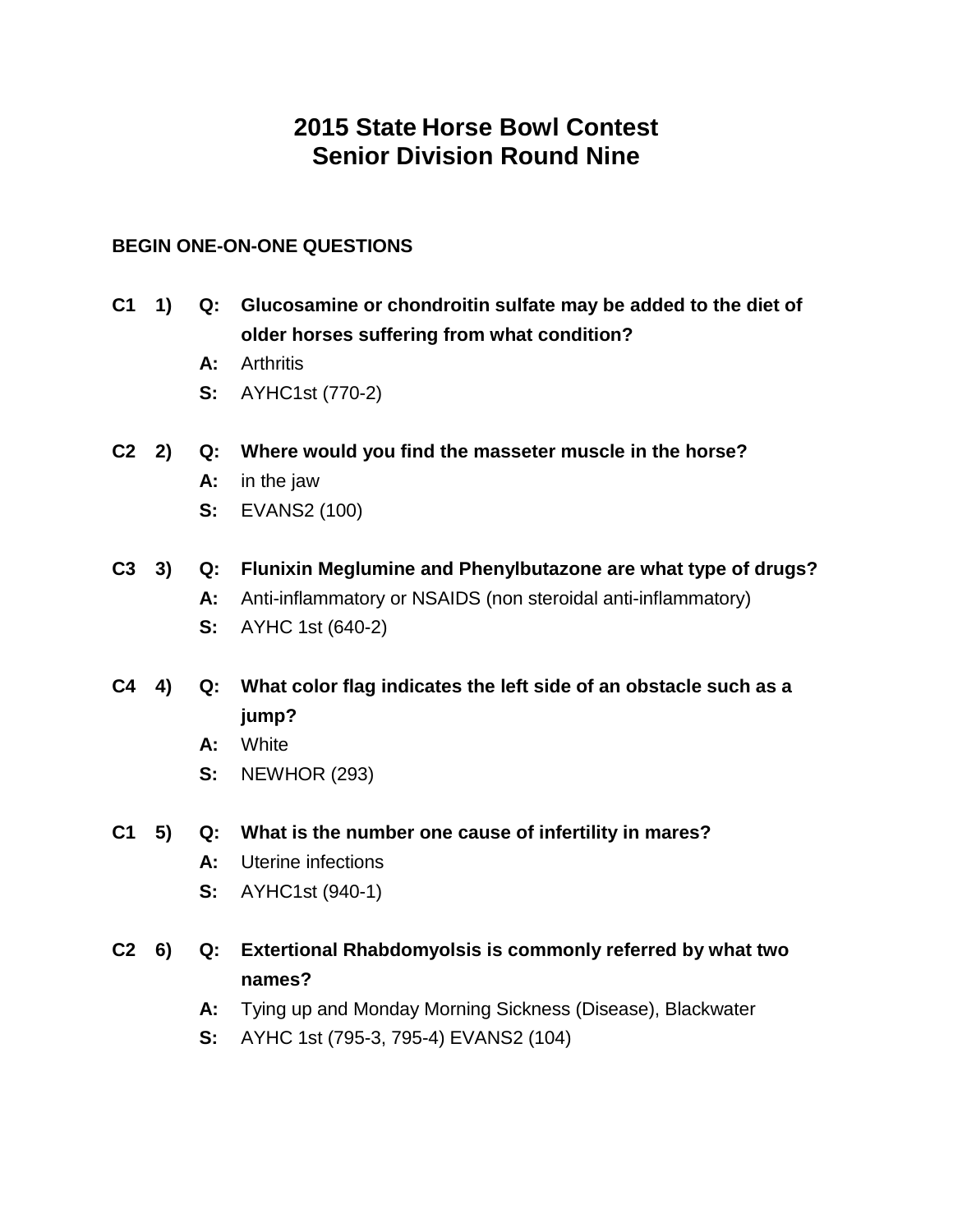**C3 7) Q: What is another name for Vitamin C?**

- **A:** Ascorbic Acid
- **S:** GRIFFITHS (130)
- **C4 8) Q: The bar is the part of the saddle tree that runs along the horse's spine. Name two parts of the horse's body that are also called bars.**
	- **A:** Teeth (interdental space) and hoof
	- **S:** NEWHOR (22)
- **C1 9) Q: The most common cancer of the eye is squamous cell carcinoma. What 2 breeds have a predisposition to developing this condition?**
	- **A:** Appaloosas and Belgians
	- **S:** AYHC1st (465-2)
- **C2 10) Q: An exhausted, not physically fit horse may lose control over the contractions of his diaphragm and suffer from what debilitaing condition that occurs in rhythm with atrial depolarization of the heart?**
	- **A:** Thumps
	- **S:** Evans2 (110)
- **C3 11) Q: What is known as the pacemaker of the heart?**
	- **A:** the sinoatrial (SA) node
	- **S:** KAINER (58)
- **C4 12) Q: Glossitis refers to inflammation of what organ?**
	- **A:** the tongue
	- **S:** NEWHOR (122)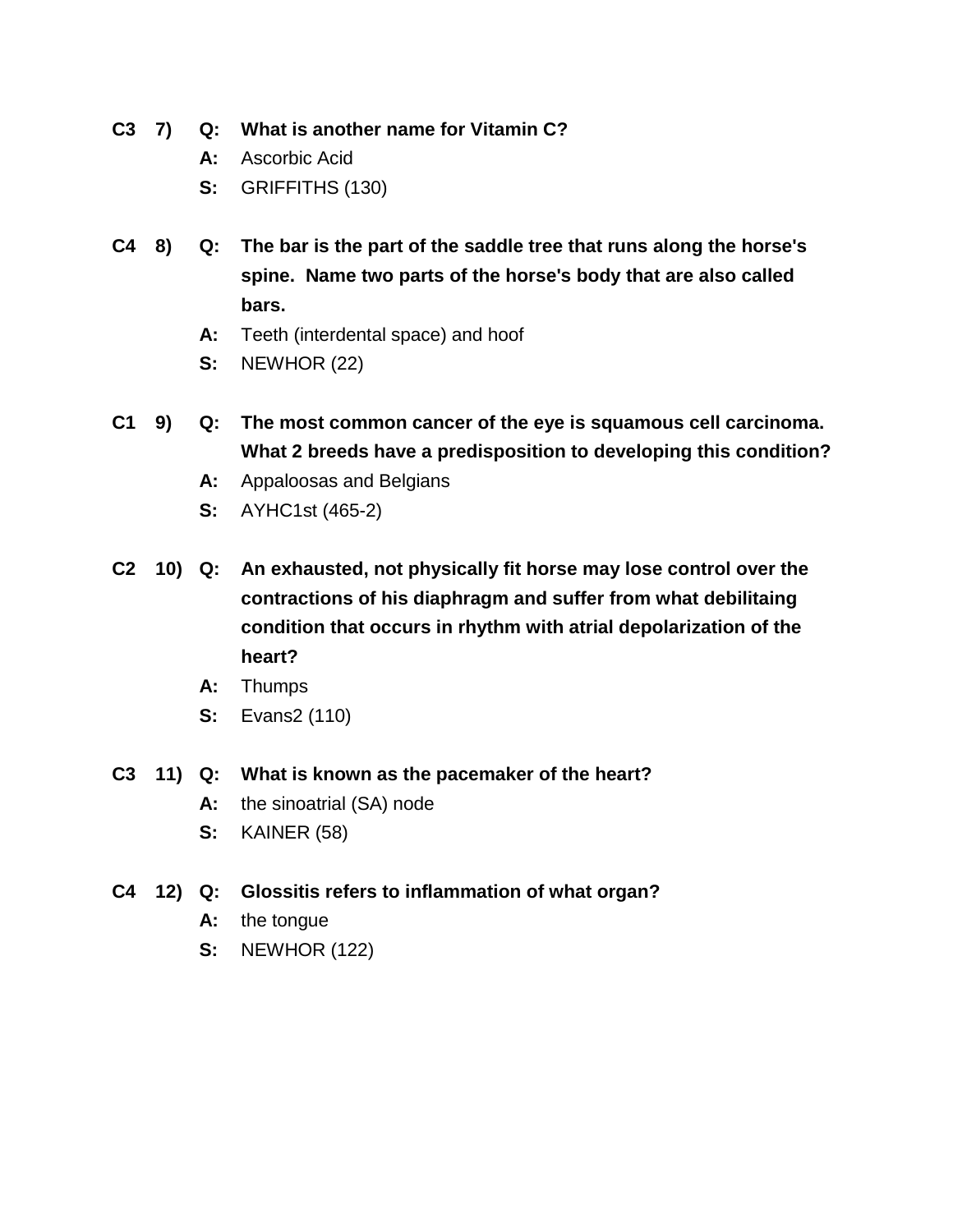# **BEGIN TOSS UP QUESTIONS**

- **13) Q: The uterus is suspended within the body cavity by two tough, sheet like structures. What are these called?**
	- **A:** broad ligaments
	- **S:** AYHC 1st (910-3)
- **14) Q: PSSM (polysaccharide-storage myopathy) is a genetic trait that causes which condition?**
	- **A:** Rhabdomyolysis (tying up, Monday Morning Sickness or azoturia)
	- **S:** GRIFFITHS 101

# **TOSS UP WITH A BONUS ATTACHED**

- **15) Q: What term is used to grade the severity of lameness in horses?**
	- **A:** Obel grade
	- **S:** AYHC 1st (640-2)

- **16) Q: Give 3 advantages of composted manure over raw manure.**
	- **A:** Composting produces a relatively dry end product that is easily handled (less volume and weight); Composting can kill fly eggs and larvae, pathogens and weed seeds; Compost has less of an odor; Composted manure acts a slow release fertilizer and soil conditioner
	- **S:** AYHC1st (365-2
- **17) Q: Bacteria in the horse's digestive tract can produce all vitamins accept which two?**
	- **A:** A and E
	- **S:** GRIFFITHS (122)
- **18) Q: What disease in a horse is caused by excessive phosphorous and a low level of calcium?**
	- **A:** big head disease
	- **S:** Evans2 (228)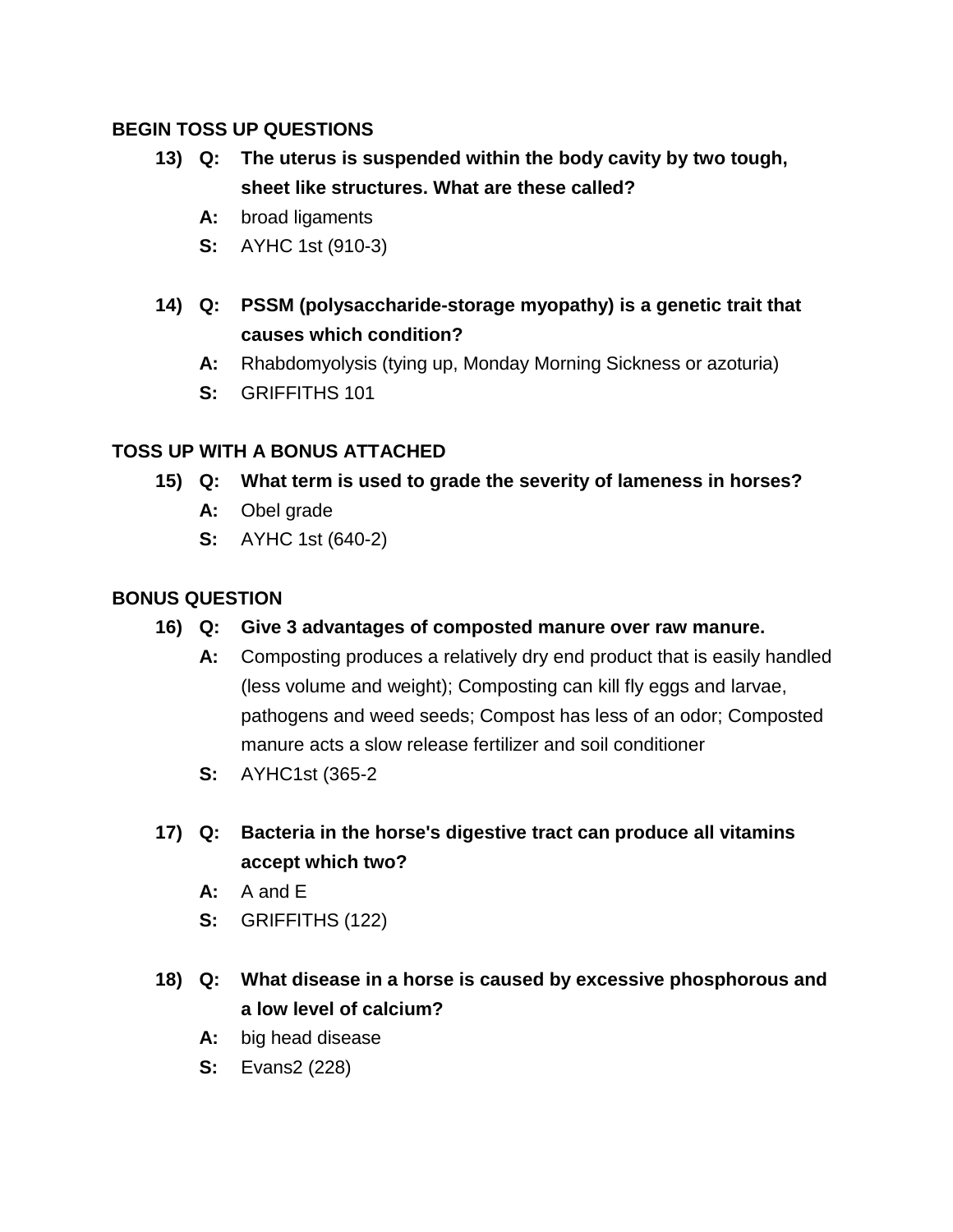- **19) Q: 2 Part Question. Name the two gaits of harness racehorses and tell which of the two gaits is faster.**
	- **A:** Pace and Trot. The pace is faster.
	- **S:** GRIFFITHS (79)

- **20) Q: What anatomical structure is located in the vetebral foramen?**
	- **A:** spinal cord
	- **S:** Kainer 7

- **21) Q: Name the three types of genetic tests that are currently available for horses.**
	- **A:** Blood Group Lymphocyte DNA
	- **S:** GRIFFITHS (102-103)
- **22) Q: Is Lethal White Foal Sydrome homozygous or heterozygous for the overo gene?**
	- **A:** Homozygous
	- **S:** GRIFFITHS (98)
- **23) Q: Which part of the brain controls the coordination of movement?**
	- **A:** Cerebellum
	- **S:** NEWHOR (168)
- **24) Q: Infection of the cranial nuchal bursa is commonly referred to as what?**
	- **A:** poll evil
	- **S:** KAINER 20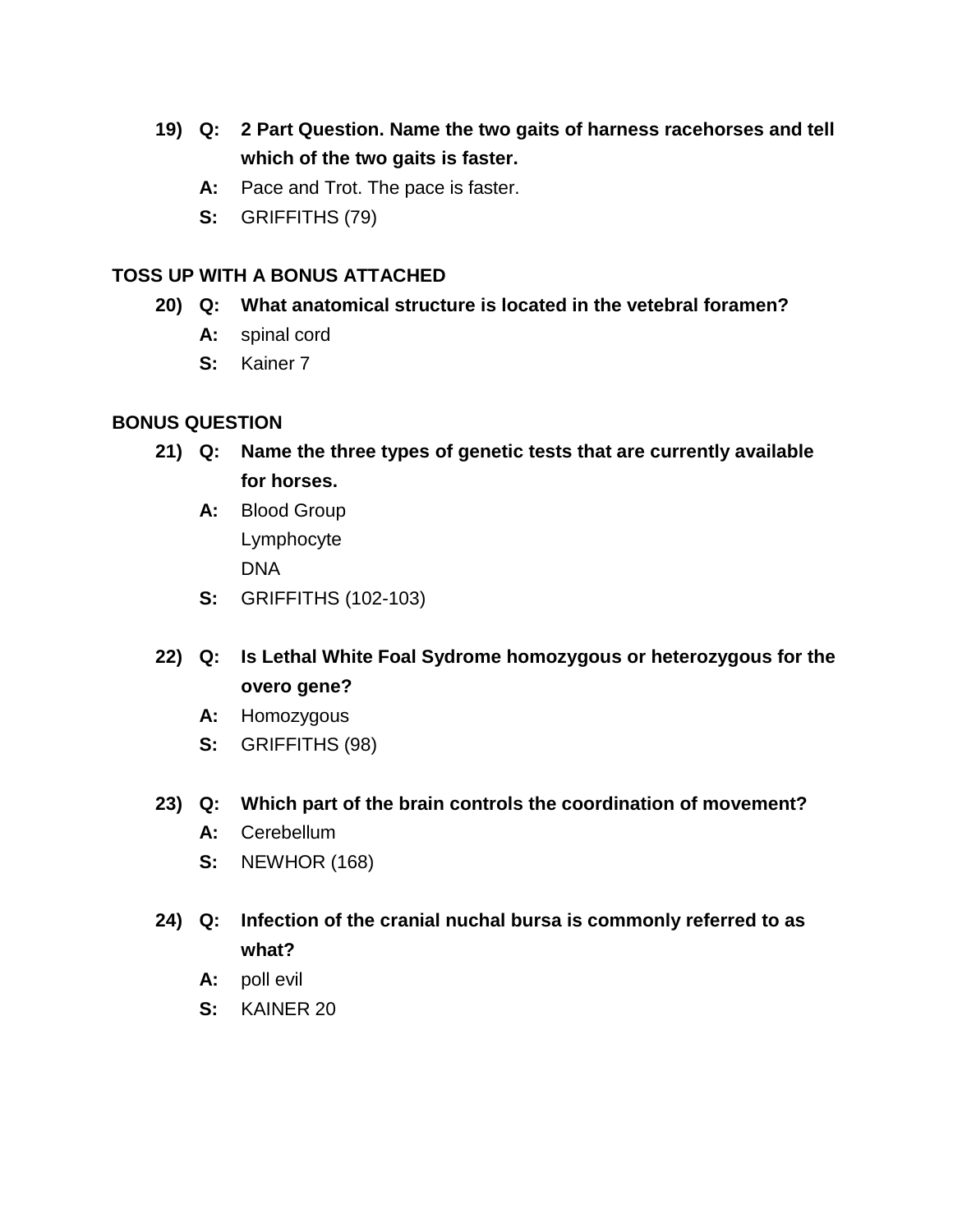- **25) Q: What is the name of the Thoroughbred stallion whose name translates to mean "look in opposite directions"? He was influential in the development of the Quarter Horse type.**
	- **A:** Janus
	- **S:** Evans2 (23-25)

# **BONUS QUESTION**

- **26) Q: Name three bones of the pelvic girdle.**
	- **A:** Ilium, pubis, ischium, sacrum, caudal vertebrae
	- **S:** KAINER (28)
- **27) Q: Complex sugars are known as polysaccharides. What are simple sugars known as?**
	- **A:** Monosaccharides
	- **S:** GRIFFITHS (145)
- **28) Q: What is the most noticed benefit of feeding supplements which contain high levels of omega-3 fatty acids?**
	- **A:** Enhanced coat, skin and hooves
	- **S:** AYHC1st (742-4)

# **29) Q: What is ossification?**

- **A:** Cartliage changing to bone
- **S:** Evans2 (265)
- **30) Q: What is the name of the condition, displayed by a young horse, with bilateral muscular incoordination and paddling of the hind feet?**
	- **A:** wobbles or equine spinal ataxia
	- **S:** EVANS 2nd (516)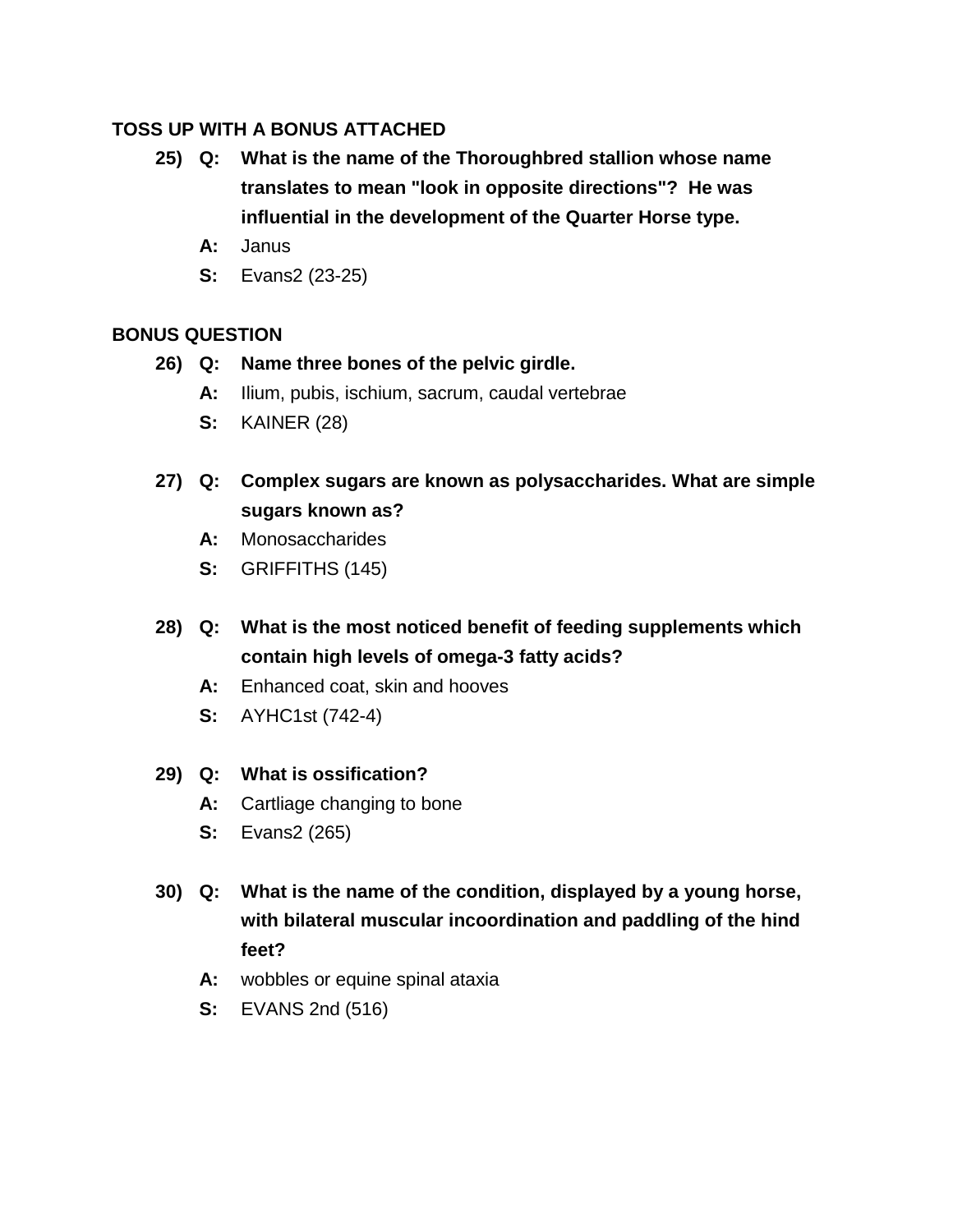## **31) Q: The speed of the horse is determined by what two things?**

- **A:** stride frequency and stride length
- **S:** EVANS 2nd (169)
- **32) Q: Identify one of the two types of flies that serve as intermediate hosts for the Habronema species of stomach worms**
	- **A:** Houseflies(Musca domestica), stable flies (stomoxys calcitrans)
	- **S:** EVANS 2nd (642); AYHC 1st (415-1)

### **END OF ROUND NINE**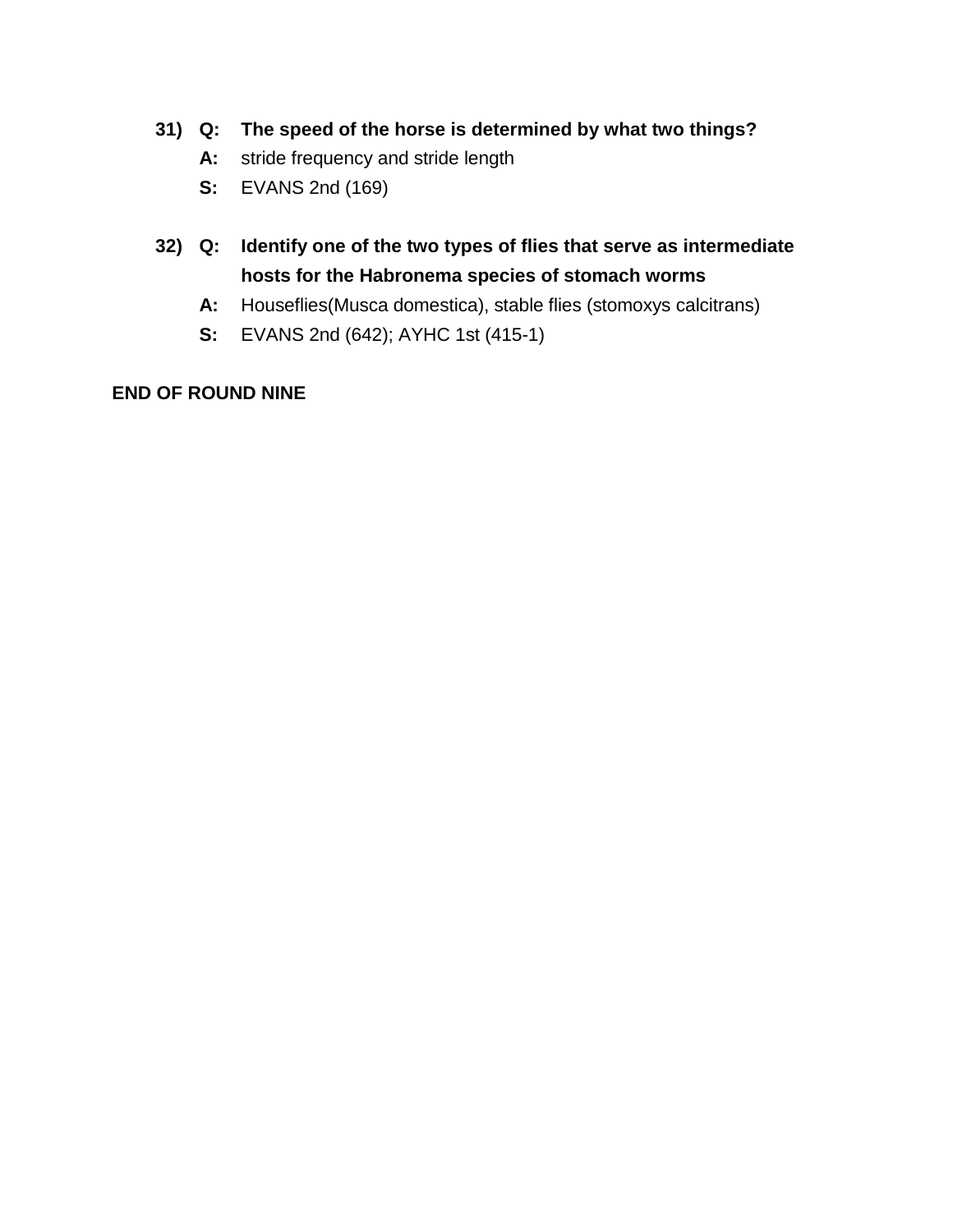# **2015 State Horse Bowl Contest Senior Division Extra Toss Up & Bonus Questions**

# **EXTRA TOSS UP QUESTIONS**

- **Q: What joint is commonly referred to as the yes-no joint?**
- **A:** Atlas-Axis joint (joint between the first and second vertebrae).
- **S:** Evans2 96
- **Q: In the zoological classification what family incudes the horse?**
- **A:** Equidae
- **S:** EVANS 2nd (13)
- **Q: What is mean by the term "silent heat"?**
- **A:** When the mare fails to show behavorial signs of estrus
- **S:** EVANS2 327
- **Q: What is the name given the upper two chambers of the heart?**
- **A:** Atria (left atrium and right atrium)
- **S:** Evans (341)
- **Q: What tool is used to determine the location of a painful area in the hoof of a lame horse?**
- **A:** hoof testers
- **S:** AYHC 530-3
- **Q: What is the fluid that lubricates a joint?**
- **A:** synovial fluid
- **S:** Evans2 (182)
- **Q: Which nerve is responsible for the sense of smell?**
- **A:** olfactory nerve
- **S:** EVANS2 (92)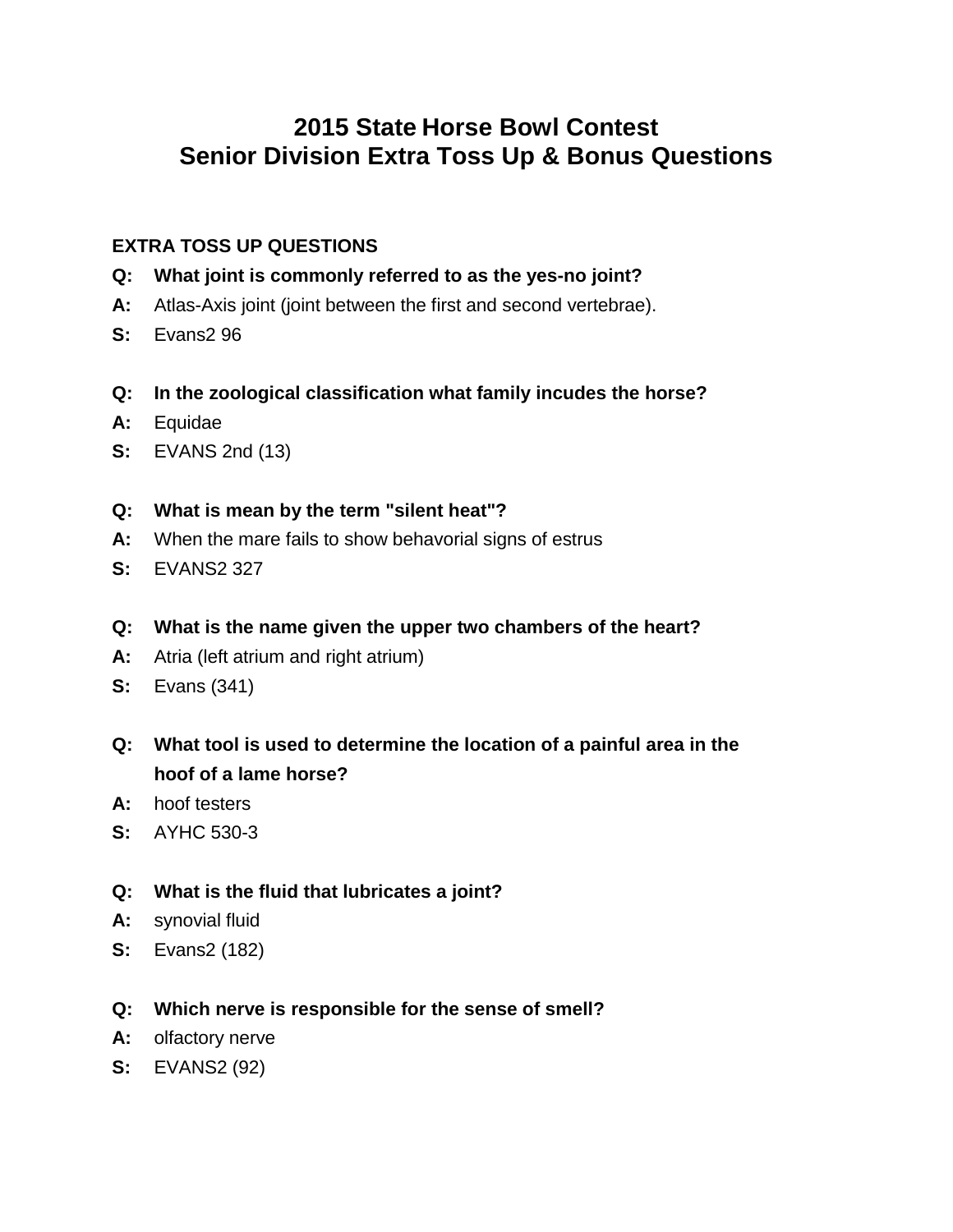- **Q: Name the disease caused by the organism Sarcocystis neurona. The definitive host of this organism is the North American oppossum.**
- **A:** EPM- Equine Protozoal Myeloenchephalitis
- **S:** AYHC1st (670-1)
- **Q: During strenuous exercise which muscle receives the largest increase in blood flow?**
- **A:** Diaphragm muscle
- **S:** EVANS 2nd (114)
- **Q: What endocrine gland regulates the basic metabolism?**
- **A:** Thyroid gland
- **S:** EVANS 2nd (127)
- **Q: What horse was the winner of the first Kentucky Derby?**
- **A:** Aristides
- **S:** NEWHOR 15
- **Q: The phylum of the horse is chordata. What does the term chordata refer to**
- **A:** animals with backbones
- **S:** EVANS 2nd (13)
- **Q: Give 2 other animals, besides Equus, that have 4 chestnuts.**
- **A:** Mules and hinnies
- **S:** GRIFFITHS 21
- **Q: What minerals are needed for the necessary formation of bone?**
- **A:** Calcium & Phosphorous
- **S:** EVANS2 221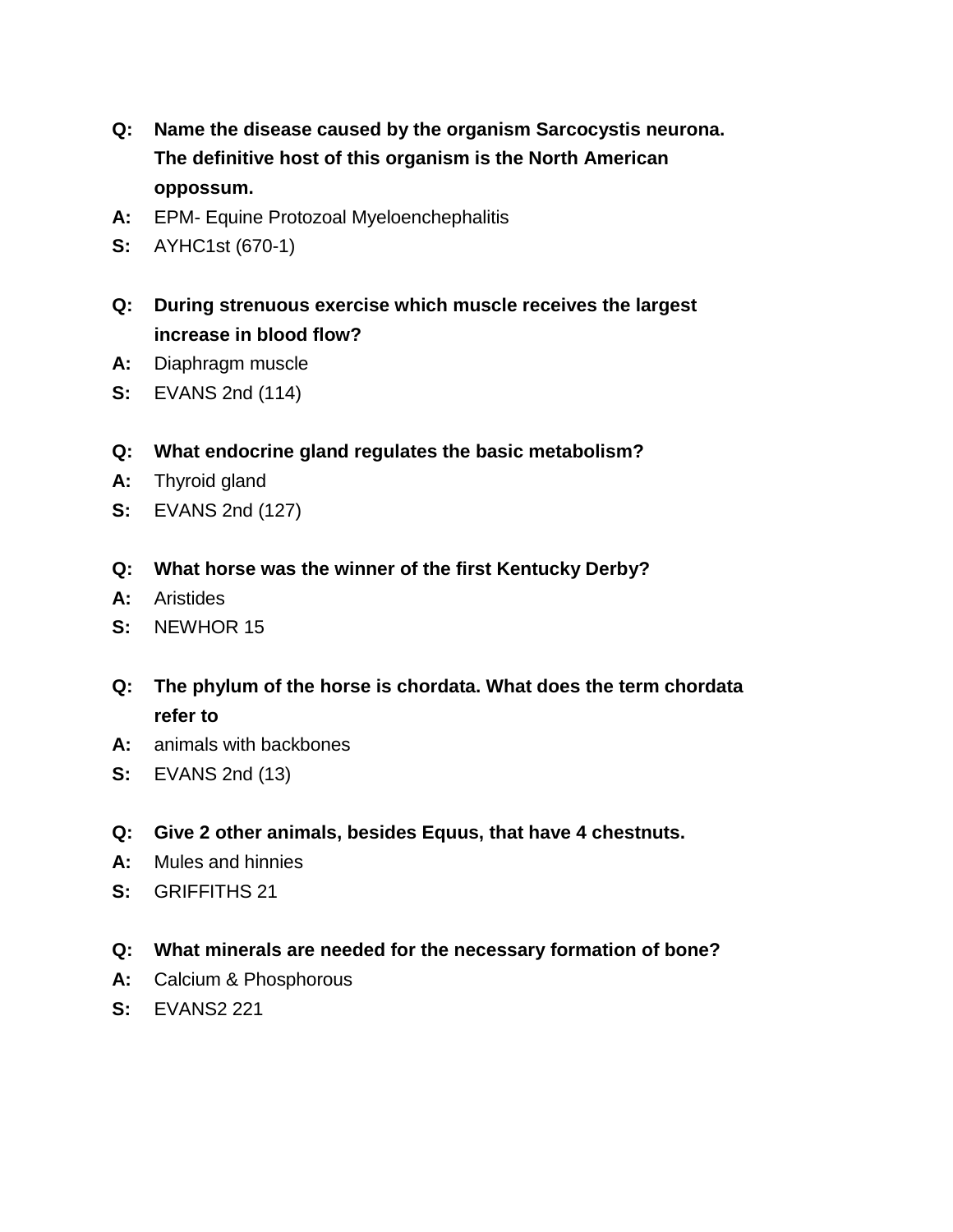- **Q: What is the more common name for ileocolonic aganglionosis or atresia coli?**
- **A:** Lethal white foal syndrome
- **S:** GRIFFITHS 49 & AYHC1st 1060-6
- **Q: What is the function of the pancreas?**
- **A:** Produces insulin
- **S:** EVANS2 127
- **Q: Situated in the hind end, what is the heaviest and strongest bone in the horse's body.**
- **A:** Femur
- **S:** EVANS2 687
- **Q: WHAT TYPE OF INTERNAL PARASITE PRIMARILY AFFECTS FOALS AND YOUNG HORSES?**
- **A:** ASCARIDS
- **S:** AYHC 430-1
- **Q: WHAT BODY SYSTEM CONSISTS OF THE HORSE'S SKIN AND HAIR?**
- **A:** INTEGUMENTARY
- **S:** EVANS2 126
- **Q: What is the most durable type of fence?**
- **A:** PVC
- **S:** NEWHOR 224
- **Q: Explain the difference between bradycardia and tachycardia.**
- **A:** Bradycardia is an unusually slow heart rate. Tachycardia is an unusually fast heart rate.
- **S:** NEWHOR (37, 262)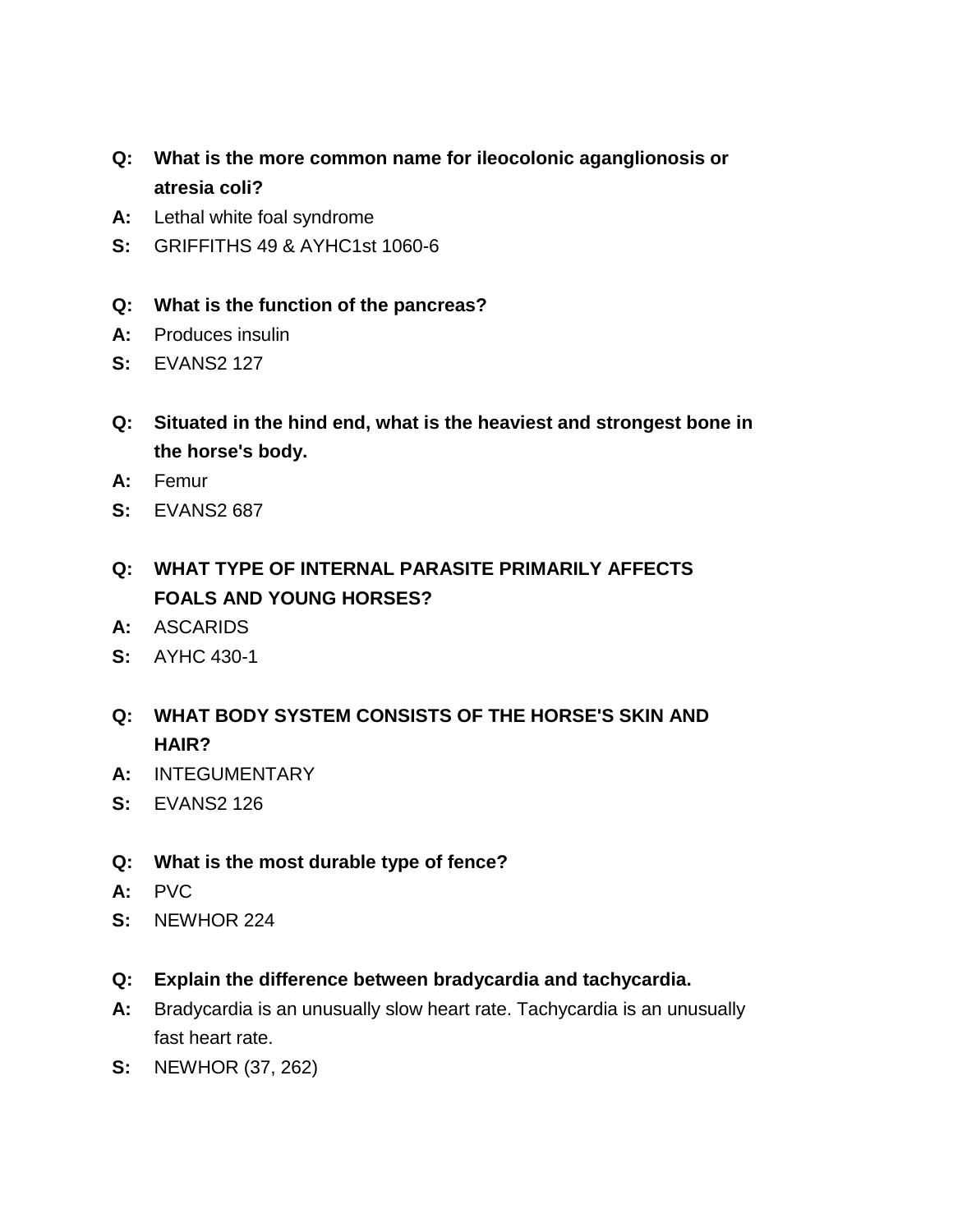- **Q: In order for artificial lighting to affect estrus, it mush start how many days prior to when you want ovulation to start?**
- **A:** 60-90
- **S:** Lewis2 237
- **Q: When a horse has thumps, what 2 electrolytes are not present?**
- **A:** Chloride and potassium
- **S:** Lewis2 213
- **Q: A flash noseband is a cross between what 2 nosebands?**
- **A:** Cavesson & Figure 8
- **S:** NEWHOR 109
- **Q: What type of wounds have torn rather than cut edges & may be irregular in shape?**
- **A:** Lacerations or tears
- **S:** AYHC B109 1L
- **Q: When traveling long distances, horses should be offered water every how often?**
- **A:** 3-4 hours
- **S:** AYHC 301-2
- **Q: What is geophagia?**
- **A:** eating of dirt
- **S:** Evans2 303
- **Q: Name the condition from the following description:the horse has warm hooves, increased pulse in the pastern, change in shape or firmness of the coronary band and the coffin bone rotates?**
- **A:** Laminitis or Founder
- **S:** AYHC1st (455-1)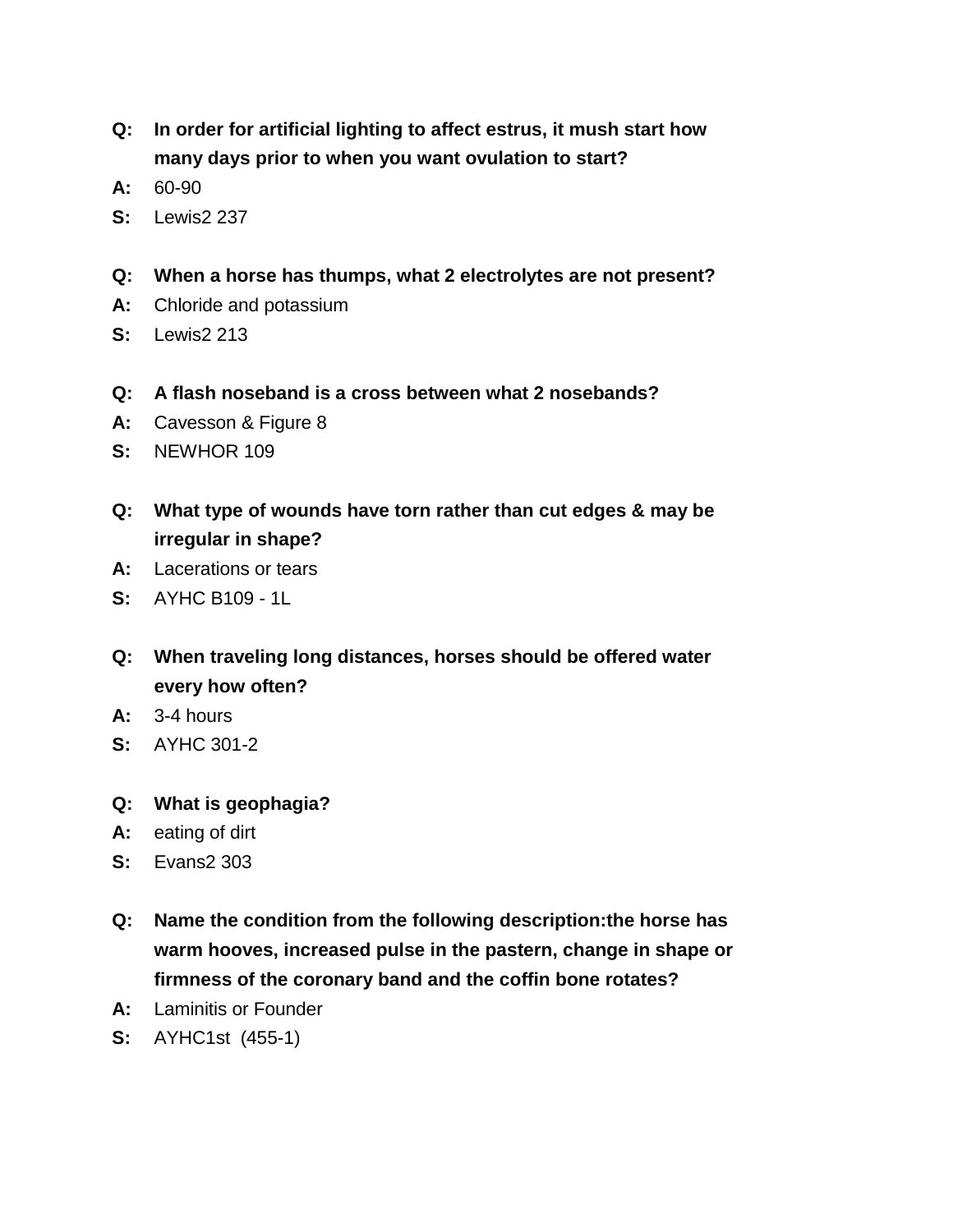- **Q: During which months of pregnancy does a mare require the largest intake of protein and energy?**
- **A:** The last 3 months or last trimester
- **S:** LEWIS2 (13)
- **Q: What is the production of spermatozoa called?**
- **A:** Spermatogenesis
- **S:** AYHC 1st (920-1)
- **Q: What breed is most commonly affected by equine night blindness?**
- **A:** Appaloosa
- **S:** GRIFFITHS 100

## **EXTRA BONUS QUESTIONS**

- **Q: Name 3 light breeds of horses that originated in Germany.**
- **A:** Trakehner, Hanoverian, Holstein
- **S:** EVANS2 (74)
- **Q: What are the four core vaccinations an adult horse should be given annually?**
- **A:** Tetanus, Eastern Equine Encephalitis (EEE)/Western Equine Encephalitis (WEE), West Nile Virus, Rabies.
- **S:** AYHC 1st (445-6)
- **Q: Cutting horses are evaluated on three key points. Name two of them?**
- **A:** Challenges made by the cattle cut; horse's instinctive reaction; and errors in judgment by horse or rider during competition.
- **S:** AYHC 1st (180-D)